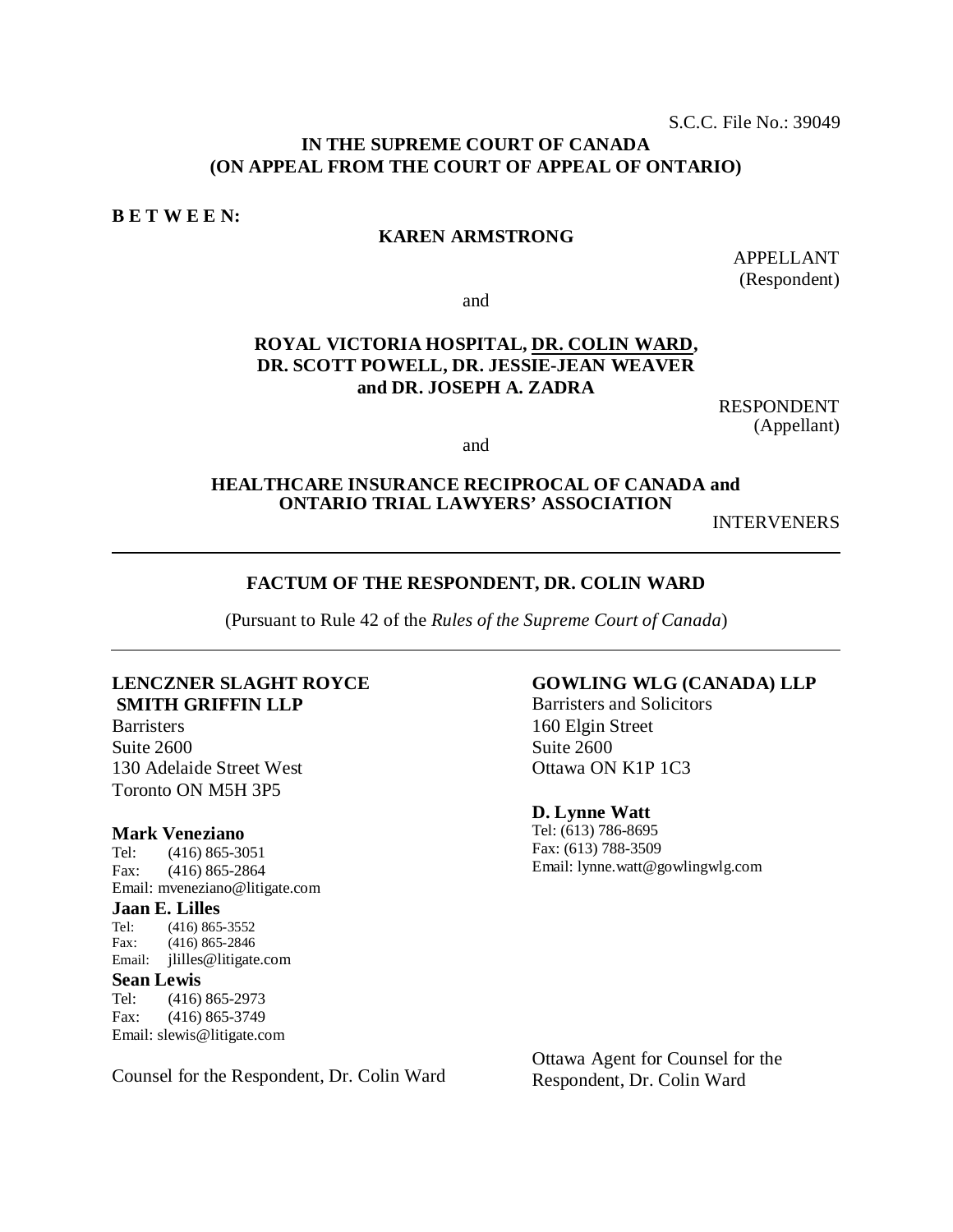## **BREEDON LITIGATION**

86 Worsley Street Barrie, ON L4M 1L8

#### **Ryan Breedon**

Tel: (705) 252-6838 Fax: (705) 252-6838 Email: [ryan@breedon.ca](mailto:ryan@breedon.ca)

#### **GLUCKSTEIN LAWYERS**

301 – 595 Bay Street Toronto, ON M5G 2C2

#### **Jan Marin**

Tel: (416) 408-4252 ext. 235 Fax: (416) 408-4235 Email: [marin@gluckstein.com](mailto:marin@gluckstein.com)

Counsel for the Appellant

## **BORDEN LADNER GERVAIS LLP**

22 Adelaide Street West Bay Adelaide Centre, East Tower Toronto, ON M5H 4E3

#### **Anna L. Marrison Ewa Krajewska**

# **John McIntyre**

Tel: (416) 367-6674 Fax: (416) 367-6749 Email: [amarrison@blg.com](mailto:amarrison@blg.com)

Counsel for the Intervener, Healthcare Insurance Reciprocal of Canada

#### **BLACKBURN LAWYERS**

10800 Yonge Street Richmond Hill, ON L4C 3E4

#### **Ron Bohm**

Tel: (905) 224-3242 Fax: (905) 884-5445 Email: [rbohm@blackburnlawyers.ca](mailto:rbohm@blackburnlawyers.ca)

Counsel for the Intervener, Ontario Trial Lawyers' Association

## **SUPREME ADVOCACY LLP**

340 Gilmour Street, Suite 100 Ottawa, ON K2P 0R3

# **Marie-France Major Cory Giordano**<br>Tel: (613) 695-88

Tel: (613) 695-8855<br>Fax: (416) 695-8580  $(416)$  695-8580

Email: [mfmajor@supremeadvocacy.ca](mailto:mfmajor@supremeadvocacy.ca) [cgiordano@supremeadvocacy.ca](mailto:cgiordano@supremeadvocacy.ca)

Ottawa Agent for Counsel for the Appellant

#### **BORDEN LADNER GERVAIS LLP**

World Exchange Plaza 100 Queen Street, suite 1300 Ottawa, ON K1P 1J9

#### **Nadia Effendi**

Tel: (613) 787-3562 Fax: (613) 230-8842 Email: [neffendi@blg.com](mailto:neffendi@blg.com)

Ottawa Agent to Counsel for the Intervener, Healthcare Insurance Reciprocal of Canada

#### **SUPREME ADVOCACY LLP**

100- 340 Gilmour Street Ottawa, ON K2P 0R3 **Marie-France Major** Tel: (613) 695-8855 Ext: 102 Fax: (613) 695-8580 Email: [mfmajor@supremeadvocacy.ca](mailto:mfmajor@supremeadvocacy.ca)

Ottawa Agent to Counsel for the Intervener, Ontario Trial Lawyers' Association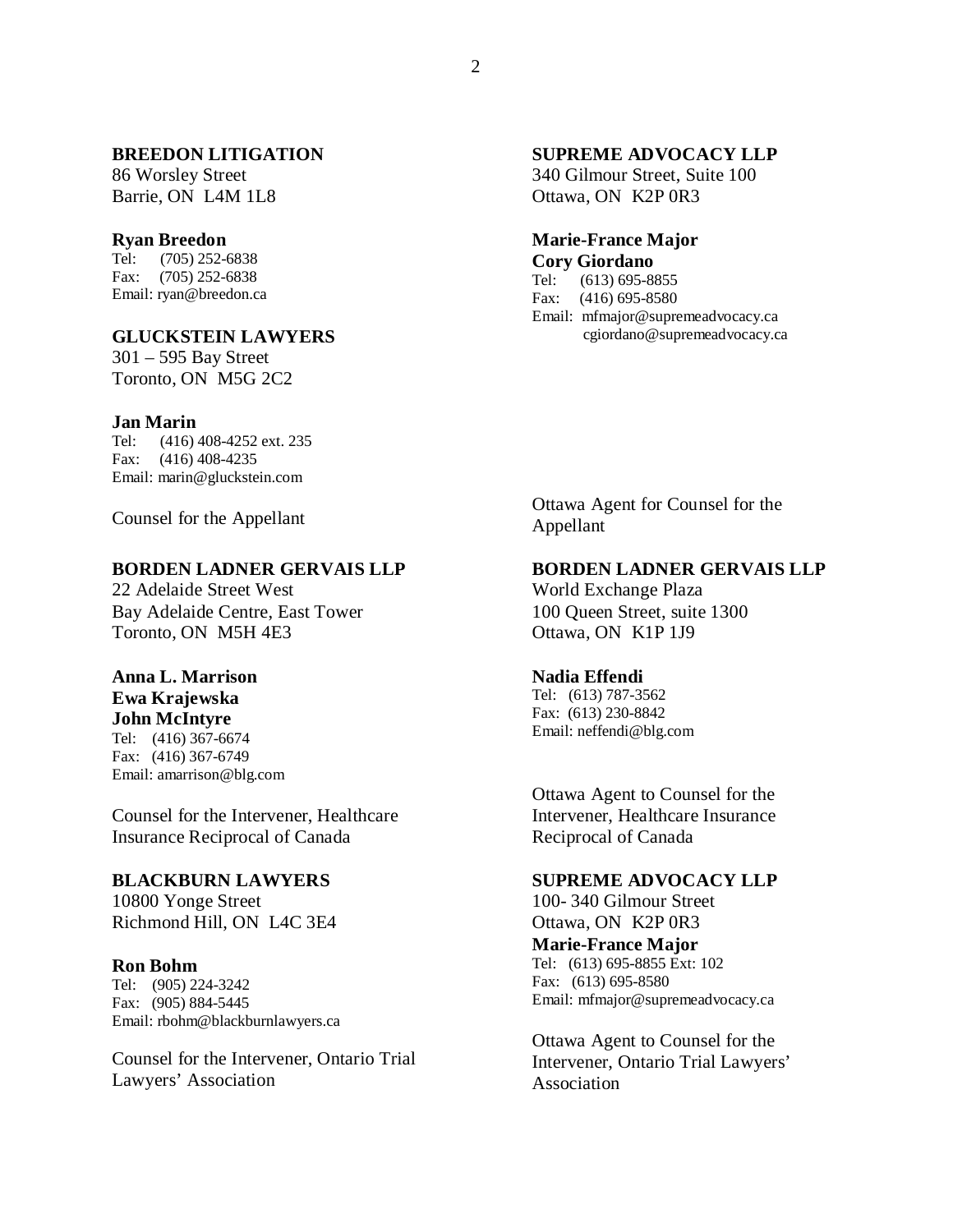# **Table of Contents**

| (i)                                                                                                   |  |
|-------------------------------------------------------------------------------------------------------|--|
|                                                                                                       |  |
|                                                                                                       |  |
|                                                                                                       |  |
| $C_{\cdot}$                                                                                           |  |
| (i)                                                                                                   |  |
|                                                                                                       |  |
|                                                                                                       |  |
|                                                                                                       |  |
|                                                                                                       |  |
| (i)                                                                                                   |  |
| (ii)                                                                                                  |  |
| THE TRIAL JUDGE ERRED IN DEFINING THE STANDARD OF CARE21                                              |  |
| THE CAUSATION ANALYSIS MUST BE DISTINCT FROM THE STANDARD OF                                          |  |
|                                                                                                       |  |
| $\mathbf{B}$ .                                                                                        |  |
| The standard of care cannot be based on hindsight, results-based reasoning, or a<br>(i)               |  |
|                                                                                                       |  |
| (ii)<br>(iii) The Trial Judge did not follow the above law and erred in defining the standard of care |  |
|                                                                                                       |  |
|                                                                                                       |  |
|                                                                                                       |  |
| THE TRIAL JUDGE ERRED IN FINDING A BREACH OF THE STANDARD OF CARE                                     |  |
|                                                                                                       |  |
| ADDRESSING NON-NEGLIGENT CAUSES IS AN ISSUE OF BURDEN 36                                              |  |
|                                                                                                       |  |
|                                                                                                       |  |
| THE COURT OF APPEAL APPLIED THE CORRECT STANDARD OF REVIEW38                                          |  |
|                                                                                                       |  |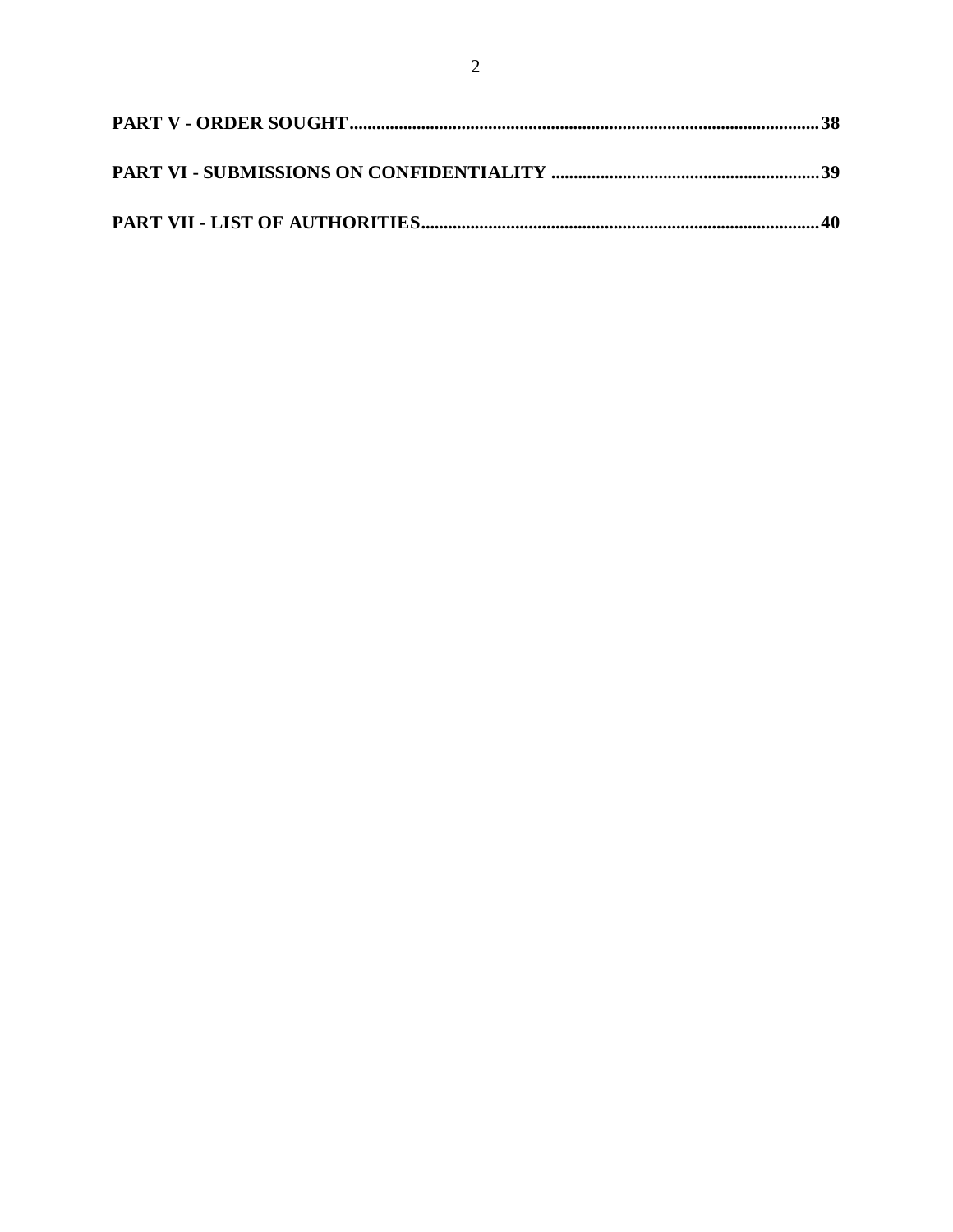#### <span id="page-4-0"></span>**PART I - OVERVIEW AND FACTS**

#### <span id="page-4-1"></span>**OVERVIEW**

1. On February 5, 2010, the Respondent, Dr. Colin Ward ("**Dr. Ward**"), carried out a colectomy on the Appellant, Karen Armstrong ("**Ms. Armstrong**") (the "**Surgery**"). The Surgery was uneventful, and routine follow-ups were normal. Ten weeks after the Surgery, it was discovered that Ms. Armstrong had suffered an injury to her ureter, which required her kidney to be removed.

2. Justice Mulligan of the Ontario Superior Court of Justice (the "**Trial Judge**") found that Dr. Ward breached the standard of care and caused the injury to Ms. Armstrong's ureter.

3. The Trial Judge made a series of compounding errors in coming to his decision. He combined the assessment of the standard of care issues with the causation analysis. This was an error.

4. This error caused the Trial Judge to work backwards rather than to first define the standard of care, whether there was a breach, and then relate causation to the breach. He unreasonably accepted the evidence of the Appellant's standard of care expert that any injury would be a breach of the standard of care. The Trial Judge accepted that "no injury" is part of the definition of the standard of care, and consequently the injury resulted in a breach. His analysis of breach and causation was identical.

5. Starting the analysis with causation led the Trial Judge to reason based on hindsight and results, and to impose a standard of perfection on Dr. Ward. These were errors. The correct approach—determining whether the surgeon acted reasonably in the technique employed in carrying out the Surgery; namely, to identify and protect the ureter—was not used to define the standard or to assess breach. Where identity and protection were considered, the Trial Judge found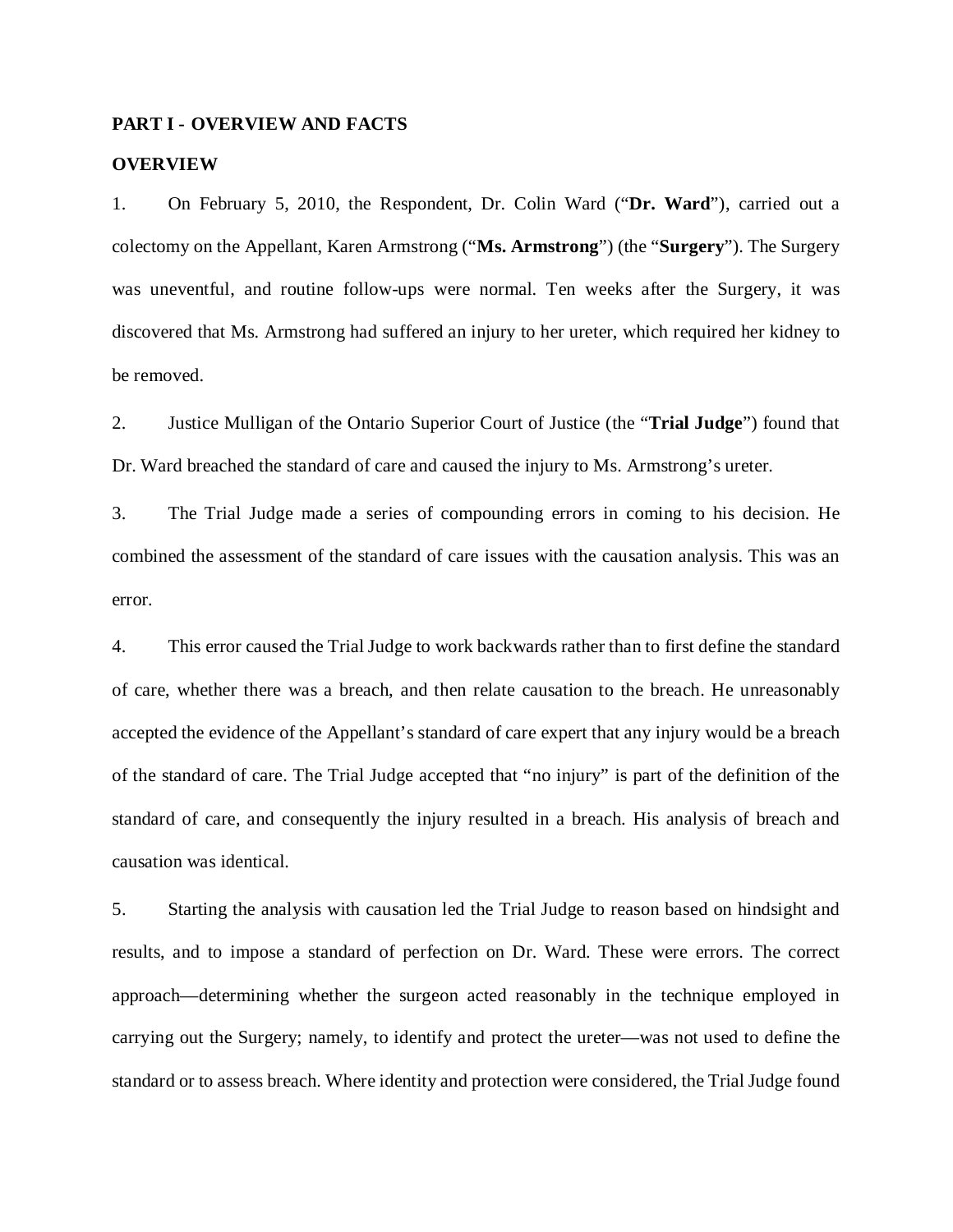that Dr. Ward met the standard; however, because the Trial Judge infused his definition of the standard of care with his determination as to what caused the injury, the Trial Judge nonetheless found a breach of the standard.

6. The Court of Appeal for Ontario (the "**Court of Appeal**") correctly reversed the decision. It affirmed established medical negligence law that a trial judge must appropriately define the standard of care and identify a breach. While there may be extremely rare circumstances where the injury itself may be relied on as evidence of a breach of the standard of care, this was not such a case. This was a complex surgical procedure with a known risk of ureteric injury. The Trial Judge's reliance solely on the injury led him to a determination based on results and improper reasoning. The Court of Appeal correctly reversed the decision on this basis.

7. Across this country untold thousands of medical procedures of varying levels of complexity and risk occur every year. Misadventure is inevitable because of the reality that perfection in all cases is unachievable. For this reason, a core principle of professional negligence law is that one cannot reason backwards from an adverse outcome, implicitly assuming that if something went wrong, then someone must be to blame. In substance, the Trial Judge did exactly that, defining the requisite standard of conduct for all practical terms as "not causing an adverse outcome".

8. This appeal should be dismissed.

## <span id="page-5-0"></span>**THE FACTS**

<span id="page-5-1"></span>9. The Respondent adds the following facts to those set out by the Appellant.

2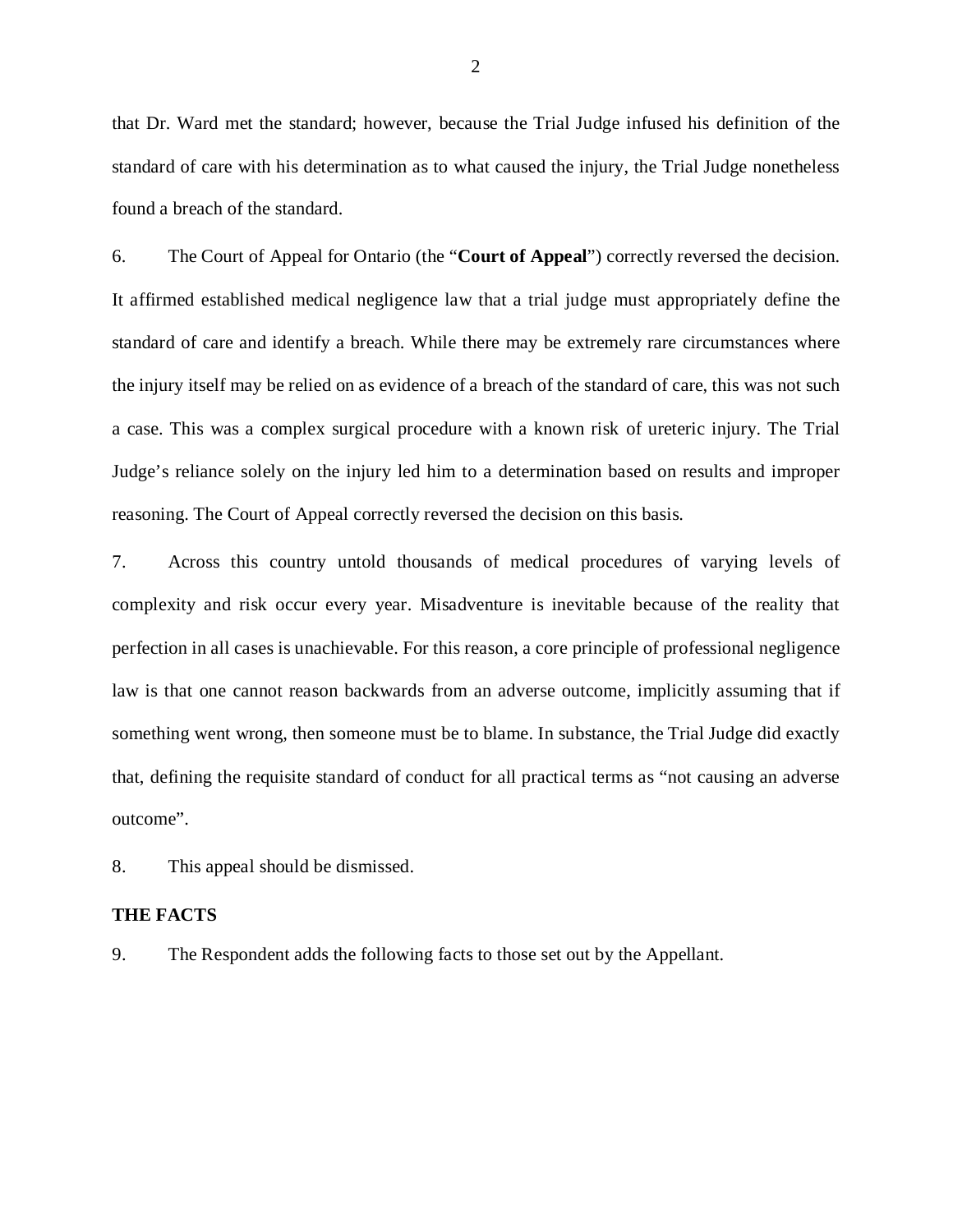#### **A. THE SURGERY**

10. The Surgery was not a straightforward procedure. The Surgery involved Dr. Ward removing Ms. Armstrong's entire colonic structure, including the right, left, and transverse colon. [1](#page-6-2)

#### *(i) Anatomy*

<span id="page-6-0"></span>11. The colon is a U-shaped structure located in the abdomen. It is a very large organ, approximately four to five feet in length. It frames the abdomen. The ureter is a muscular tube that carries urine at a low pressure from the kidney to the bladder. There are two ureters: a left and a right ureter. A ureter islocated on each side (left and right) of the colon. There are other structures in the vicinity of colon, including the kidneys and several blood vessels. [2](#page-6-3)

#### *(ii) Carrying out the Surgery*

<span id="page-6-1"></span>12. The Surgery involved:

- (a) inserting laparoscopic ports on the left side of the body so the Surgery could be performed on the right side;
- (b) mobilizing the right colon by dividing (cutting) the peritoneum and performing blunt dissection (i.e., using a flat instrument to push the colon into the appropriate place);

<span id="page-6-2"></span> <sup>1</sup> Evidence of Dr. Colin Ward, January 12, 2018 ("**Ward Evidence**") at p 14, ll 1-15, Appeal Record of the Appellant, Volume II ("**Appellant Record II**"), Tab 14, p 174.

<span id="page-6-3"></span><sup>2</sup> Reasons of the Trial Judge, indexed as *Armstrong v Royal Victoria Hospital*, 2018 ONSC 2439 at paras 24-27 ("**Trial Decision**"), Appeal Record of the Appellant, Volume I ("**Appellant Record I**"), Tab 1, pp 6-7; Evidence of Dr. Marcus Burnstein, January 11, 2018 ("**Burnstein Evidence**") at p 12, l 3 – p 14, l 13, Appellant Record II, Tab 13, pp 90-92; Evidence of Dr. Laurence Klotz, January 10, 2018 ("**Klotz Evidence**") at p 6, l 14 – p 7, l 19, p 12, l 3-13, Appellant Record II, Tab 12, pp 36-37, 42; Trial Exhibits 3 – Diagram of the Abdomen, Appellant Record II, Tab 17, p 317; Trial Exhibit 3 – Diagram of the Colon, Appellant Record II, Tab 18, p 318.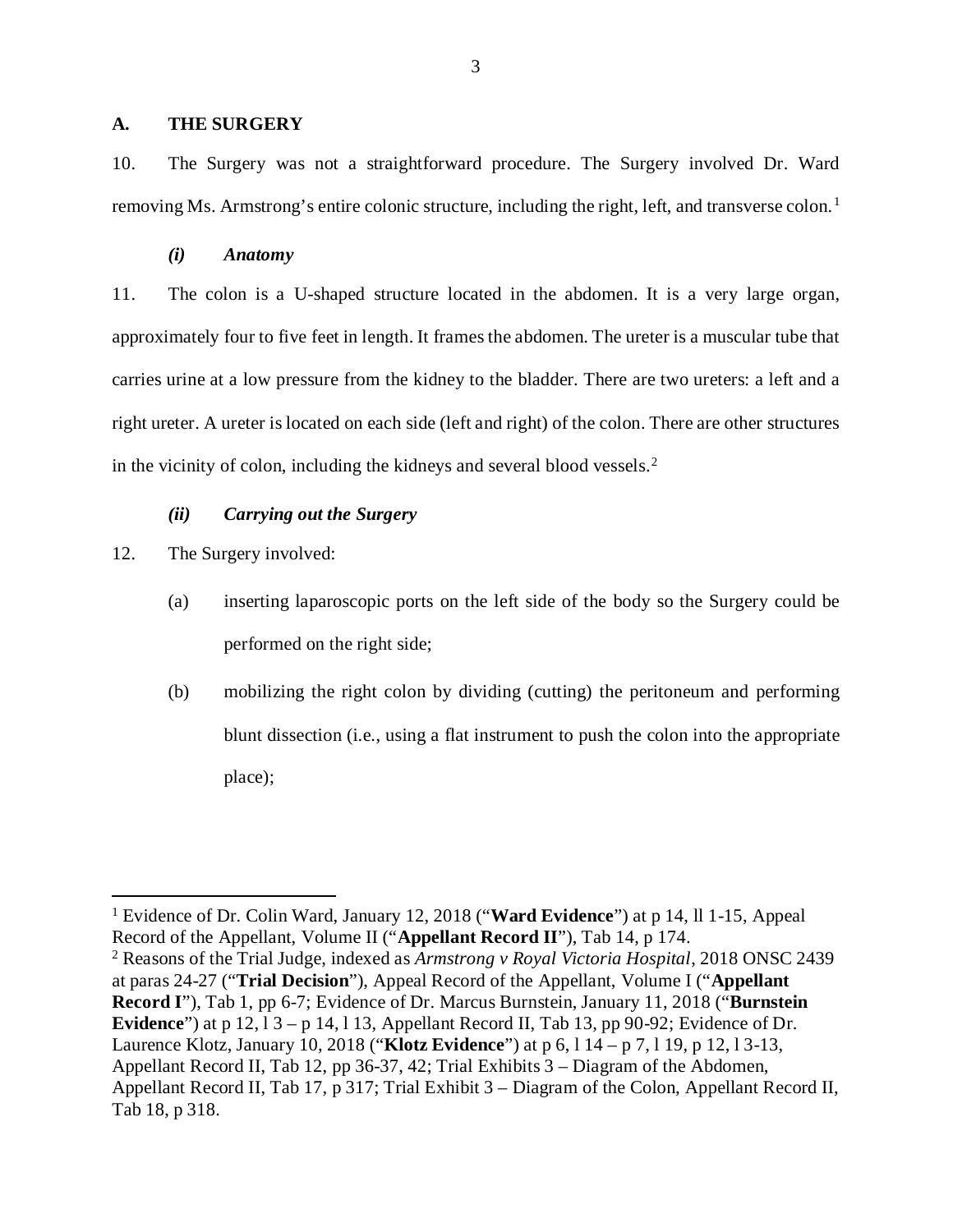- (c) once the right colon was mobilized, inserting laparoscopic ports into the right side of the abdomen, to perform the remainder of the Surgery on the left side;
- (d) prior to mobilizing the remaining colonic structures, identifying the ureter and the blood supply by moving the colon "up towards the ateric [*sic*] abdomen wall" and dissecting medially the mesentery, "tenting" the inferior mesenteric vessels, and visualizing the ureter, seeing it vermiculate, and sweeping it away using blunt dissection;
- (e) once the ureter had "disappear[ed] back into the retroperitoneal", opening the LigaSure and mobilizing the left colon with the LigaSure by dividing the colonic mesentery near the bowel, taking "small bites of tissue all the way along" to free up the entire colon to be removed; and,
- (f) always "checking and rechecking" where the ureter was when dividing other tissues. [3](#page-7-1)
- 13. When these steps were completed, the colon was removed from the body.

## *(iii) Laparoscopic and open surgeries*

<span id="page-7-0"></span>14. The Surgery was performed laparoscopically. Laparoscopic surgery is performed by making small "keyhole" incisions and inserting a laparoscope (a long fibre optic cable system), which allows the surgical team to view the affected area from distance using cameras and screens in the operating room. [4](#page-7-2)

<span id="page-7-1"></span><sup>&</sup>lt;sup>3</sup> Ward Evidence at p 13,  $125 - p 22$ , 111, Appellant Record II, Tab 14, pp 173-182; Evidence of Dr. John Hagen, January 16, 2018 ("**Hagen Evidence**") at p 14, l 5 – p 15, l 13, Appellant Record II, Tab 16, at pp 288-89.

<span id="page-7-2"></span><sup>4</sup> Trial Decision, *supra* at paras 21-23, Appellant Record I, Tab 1, p 6; Ward Evidence at p 12, ll 13-32, Appellant Record II, Tab 14, at p 172.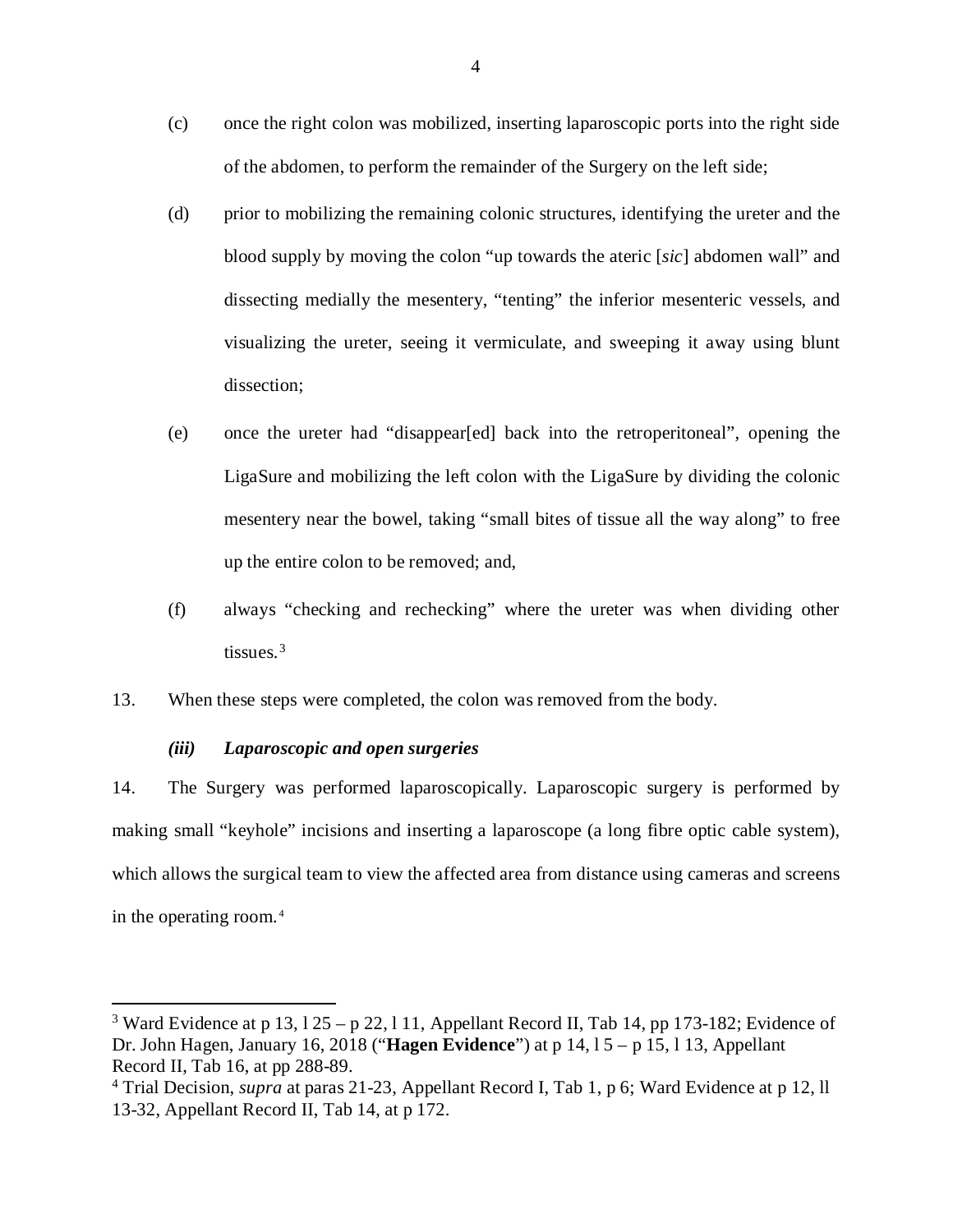15. The Surgery could have been performed using the open method. The open method is performed by making a traditional large abdomen midline incision. [5](#page-8-1)

16. The surgeon approaches the operation differently in each method. The process of dividing the colonic mesentery and identifying the ureter is different in open versus laparoscopic surgery:

> [in the] laparoscopic approach, you tent up the inferior mesenteric vessels. You make a little window underneath those vessels and in the ten o'clock position, you identify the left ureter and you sweep it away, as described in the operative report, and you can identify it that way from the medial side.

…

…

When the surgeon is doing laparoscopic surgery, standing on the right side of the patient, right-hand side of the patient and so you're operating towards the left side. When you do open surgery, you're typically standing on the left-hand side of the patient.

And so when you do it with the open approach, typically, you divide the attachments of the colon on the lateral side because you're on the left side of the patient and you identify the ureter by the, the lateral approach and so you sweep the colon medially and you can see the ureter laying underneath the mesentery of the colon, yeah. [6](#page-8-2)

17. The LigaSure, the device used to divide the colonic mesentery in the Surgery, is not used

when a colectomy is performed using the open method.<sup>[7](#page-8-3)</sup>

# <span id="page-8-0"></span>**B. POST-SURGERY ATTENDANCES**

18. Following the Surgery, Ms. Armstrong attended upon Dr. Ward on three occasions between

February and March 2010. At all appointments, Ms. Armstrong presented with no serious or

concerning issues, other than some discomfort.[8](#page-8-4)

<span id="page-8-1"></span> <sup>5</sup> Ward Evidence at p 12, ll 13-32, Appellant Record II, Tab 14, at p 172.

<span id="page-8-2"></span><sup>6</sup> Hagen Evidence at p 14 ll 11-32, p 15 l 1, Appellant Record II, Tab 16, at pp 288-89. See also Ward Evidence at p 14 l 30 – p 15 l 23, Appellant Record II, Tab 14, at pp 174-75.

<span id="page-8-3"></span><sup>7</sup> Hagen Evidence at p 15 ll 26-29, Appellant Record II, Tab 16, at p 289.

<span id="page-8-4"></span><sup>8</sup> Trial Decision, *supra* at paras 16, 86, Appellant Record I, Tab 1, pp 4-5, 19.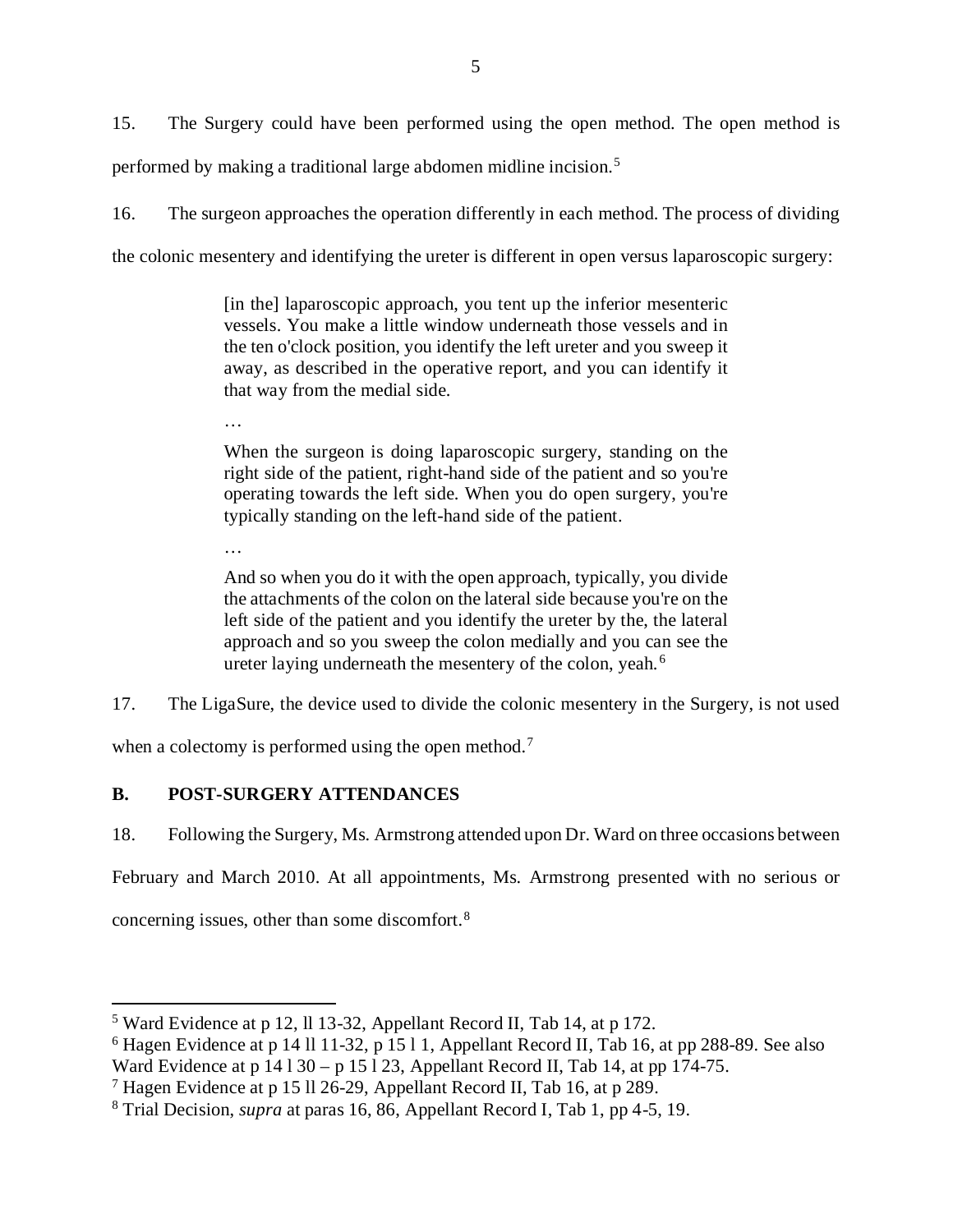19. Approximately ten weeks after the Surgery, Ms. Armstrong attended at the emergency department at the Royal Victoria Hospital and reported complaints of abdominal and left flank pain. Ms. Armstrong had a CT scan, and re-attended upon Dr. Ward. Dr. Ward referred her to a urologist, who identified an obstruction to her left ureter.<sup>[9](#page-9-2)</sup>

20. On October 29, 2010, Dr. Cory Hartsburg, a urologist, performed a nephrectomy (the removal of Ms. Armstrong's left kidney). Dr. Hartsburg noted in his operative report that he "tried to follow the ureter down; however due to her previous colectomy there just seemed to be a lot of adhesions and scarring beyond the proximal third of the ureter and that [*sic*] certainly appeared that the source of the obstruction to the ureter was from scarring from her previous surgery". The operative report makes no mention that the ureter had suffered a thermal injury.[10](#page-9-3)

### <span id="page-9-0"></span>**C. THE TRIAL DECISION**

21. Damages were settled in advance of trial. The issues at trial were standard of care and causation. The Trial Judge found that Dr. Ward breached the standard of care and that his breach caused Ms. Armstrong's injuries (the "**Trial Decision**").<sup>[11](#page-9-4)</sup>

## *(i) The framework of the Trial Decision*

<span id="page-9-1"></span>22. The Trial Judge found that the injury to the ureter was caused by the LigaSure coming within one to two millimetres of the ureter. The Trial Judge reached this conclusion before analyzing the evidence on the standard of care and defining the reasonable standard of care to be utilized by Dr. Ward in performing the Surgery.

<span id="page-9-3"></span><span id="page-9-2"></span> <sup>9</sup> Trial Decision, *supra* at para 16, Appellant Record I, Tab 1, pp 4-5; Medical Records of Karen Armstrong, Appeal Record of the Respondent ("**Respondent Record**"), Tab 1, pp 24, 27, 29, 33. <sup>10</sup> Trial Decision, *supra* at paras 17-18, Appellant Record I, Tab 1, p 5; Medical Records of Karen Armstrong, Respondent Record, Tab 1, pp 49-50.

<span id="page-9-4"></span><sup>&</sup>lt;sup>11</sup> Trial Decision, *supra* at paras 4-7, Appellant Record I, Tab 1, p 2.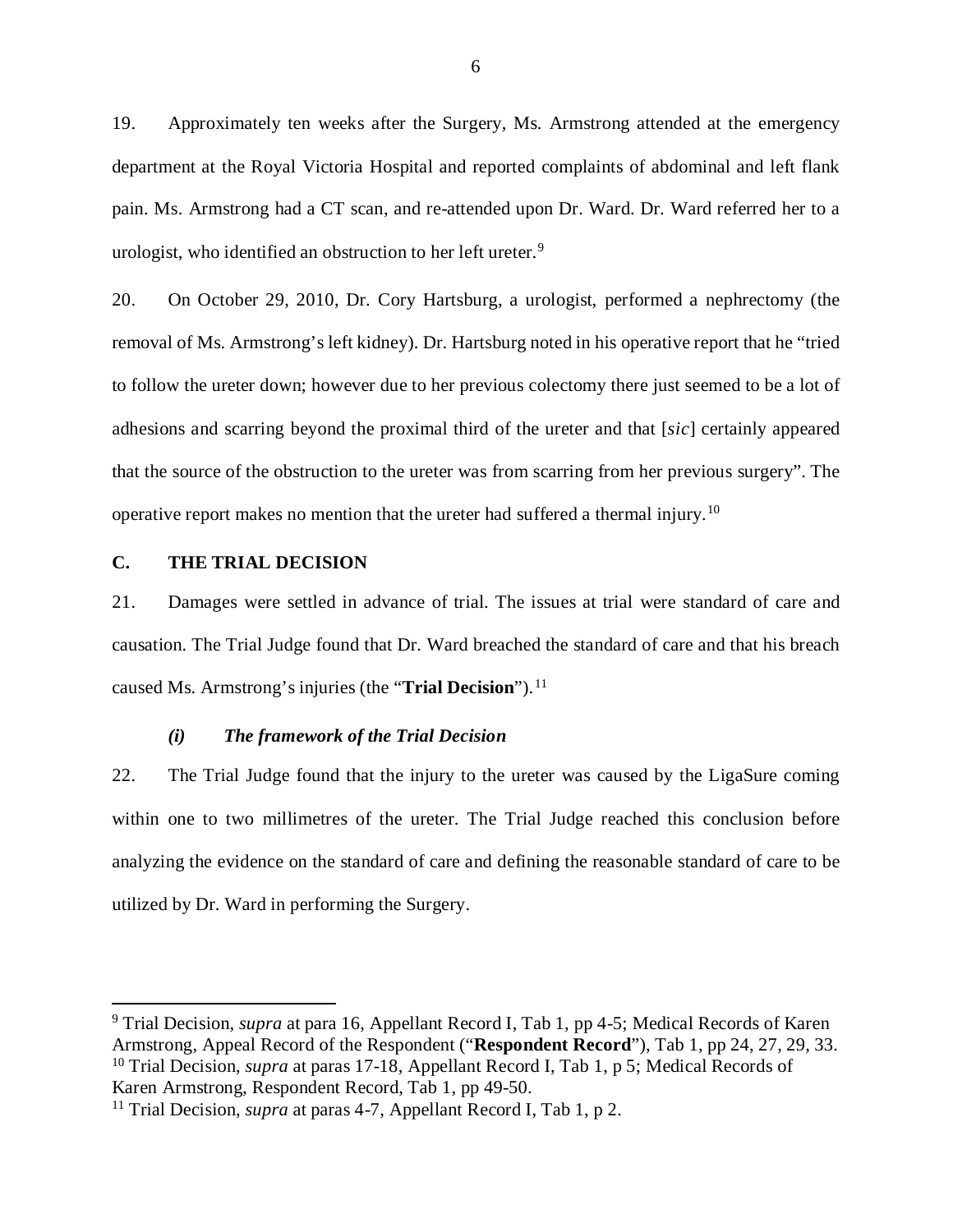23. The conclusion on causation informed and infected the Trial Judge's definition of the standard of care, and whether there was a breach.

24. The Trial Judge dedicated his review of the evidence not to the performance of the Surgery, but rather to analysis of the injury. The first sixty-four paragraphs of the Trial Decision primarily focused on determining how the injury occurred based on the nature of the LigaSure and risk of injury. The Trial Judge then identified the issues he perceived were to be considered:

> The issue to be determined by the court can therefore be defined by answers to the following questions:

> > (a) Did Dr. Ward breach the standard of care expected of a general surgeon by touching or coming within one to two millimetres of Armstrong's ureter using the LigaSure?

> > (b) Further, if such conduct occurred, did it cause the subsequent damage to Armstrong's ureter? $12$

25. The Trial Judge did not consider or discuss the steps a reasonable prudent surgeon would take in carrying out the Surgery prior to framing the issues in this way. The Trial Judge framed and defined the standard of care before analyzing the evidence on that issue. He relied on his conclusion about how the injury occurred in defining the standard of care expected of Dr. Ward.

## *(ii) The standard of care*

<span id="page-10-0"></span>26. The Trial Judge defined the standard of care as follows:

I am satisfied that the standard of care for a general surgeon is to identify, protect, and avoid direct contact with or close proximity to the ureter when using an energy emitting device like the LigaSure.<sup>[13](#page-10-2)</sup>

27. Close proximity was identified as 1-2 millimetres.[14](#page-10-3) Coming within 1-2 millimetres of the ureter was found to be the same as injuring the ureter:

<span id="page-10-1"></span> <sup>12</sup> Trial Decision, *supra* at para 65, Appellant Record I, Tab 1, p 14.

<span id="page-10-2"></span><sup>13</sup> Trial Decision, *supra* at para 81, Appellant Record I, Tab 1, p 18.

<span id="page-10-3"></span><sup>14</sup> Trial Decision, *supra* at paras 81-83, Appellant Record I, Tab 1, pp 18-19.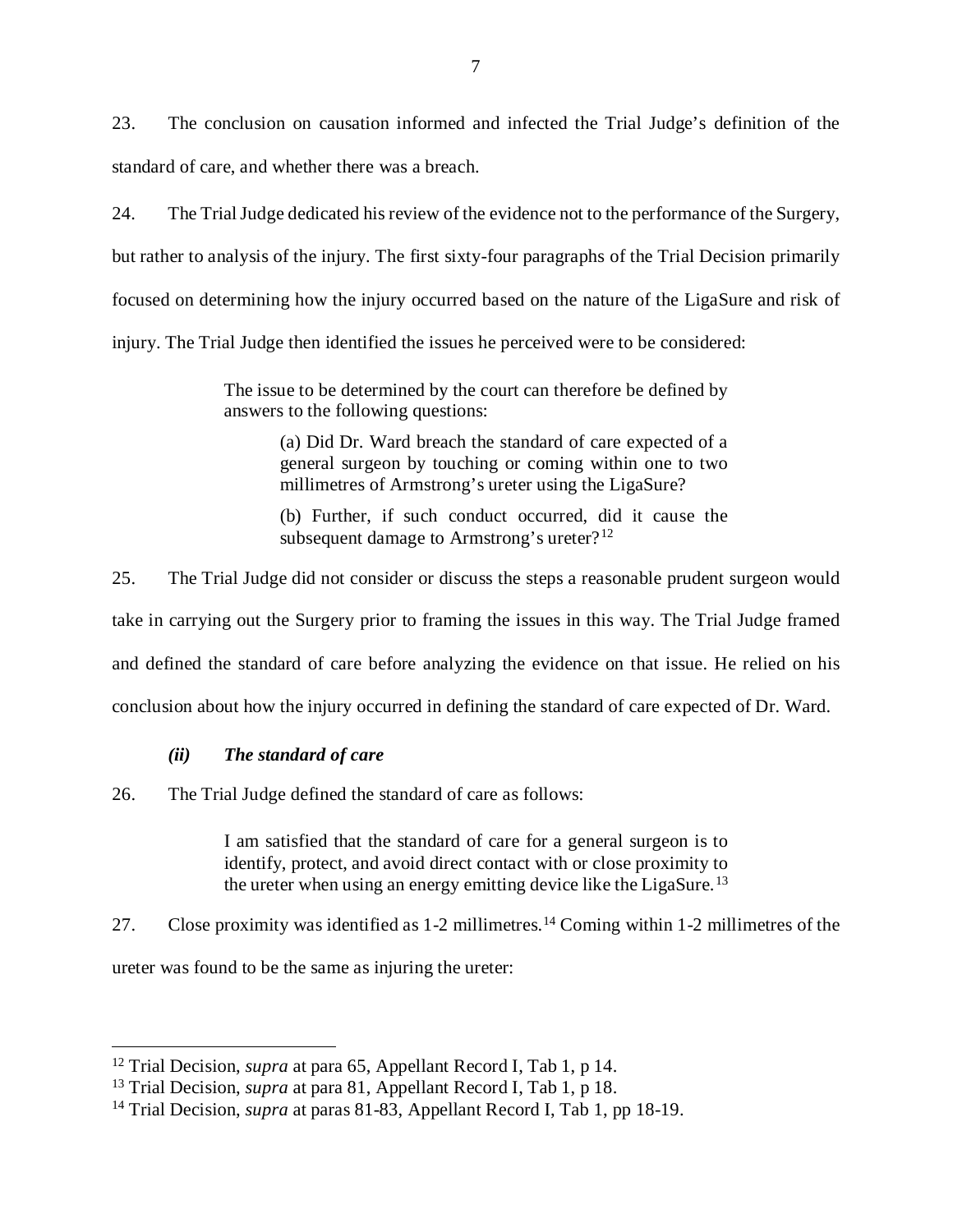The expert evidence makes clear that damage to the ureter can be avoided by staying well away from it with medical devices such as the LigaSure.

…

Dr. Burnstein added this caution about the heat generated within the LigaSure's jaws:

> Unfortunately, it's not exclusively within the jaws. There is some spread of thermal energy beyond the jaws in some studies as much as one millimetre, and others as much as two millimetres, but certainly in the range of one to two millimetres of heat beyond what is incorporated within the jaws. So the operator has to be aware of what's around the jaws at the time of firing it because anything in the immediate vicinity of the jaws could also suffer some thermal injury.

…

In his description, Dr. Klotz alluded to an energy dispersion coming from the LigaSure:

> …And there is a dispersion of the energy, for somewhere around one to two millimetres, so when you actually use it, you actually see the tissue right next to it is – starts to bubble a little bit and has some tissue effect.

All four doctors recognized this concept of thermal spread of heat energy emanating from the LigaSure's jaws in their evidence, based on their experience and knowledge of the device. The general understanding can best be summed up by referring to Dr. Burnstein's testimony, stating "[t]he evidence in studies examined this issue have demonstrated that there is thermal spread beyond the jaws in the range of 1-2 mm."

…

…

At trial, [Dr. Ward] acknowledged that the LigaSure device can cause collateral damage to surrounding structures.

There is a risk of injury if the LigaSure touched or came within one or two millimetres of the ureter.[15](#page-11-0)

<span id="page-11-0"></span> <sup>15</sup> Trial Decision, *supra* at paras 25, 34, 36-37, 59, 83, Appellant Record I, Tab 1, pp 6, 8-9, 12, 19.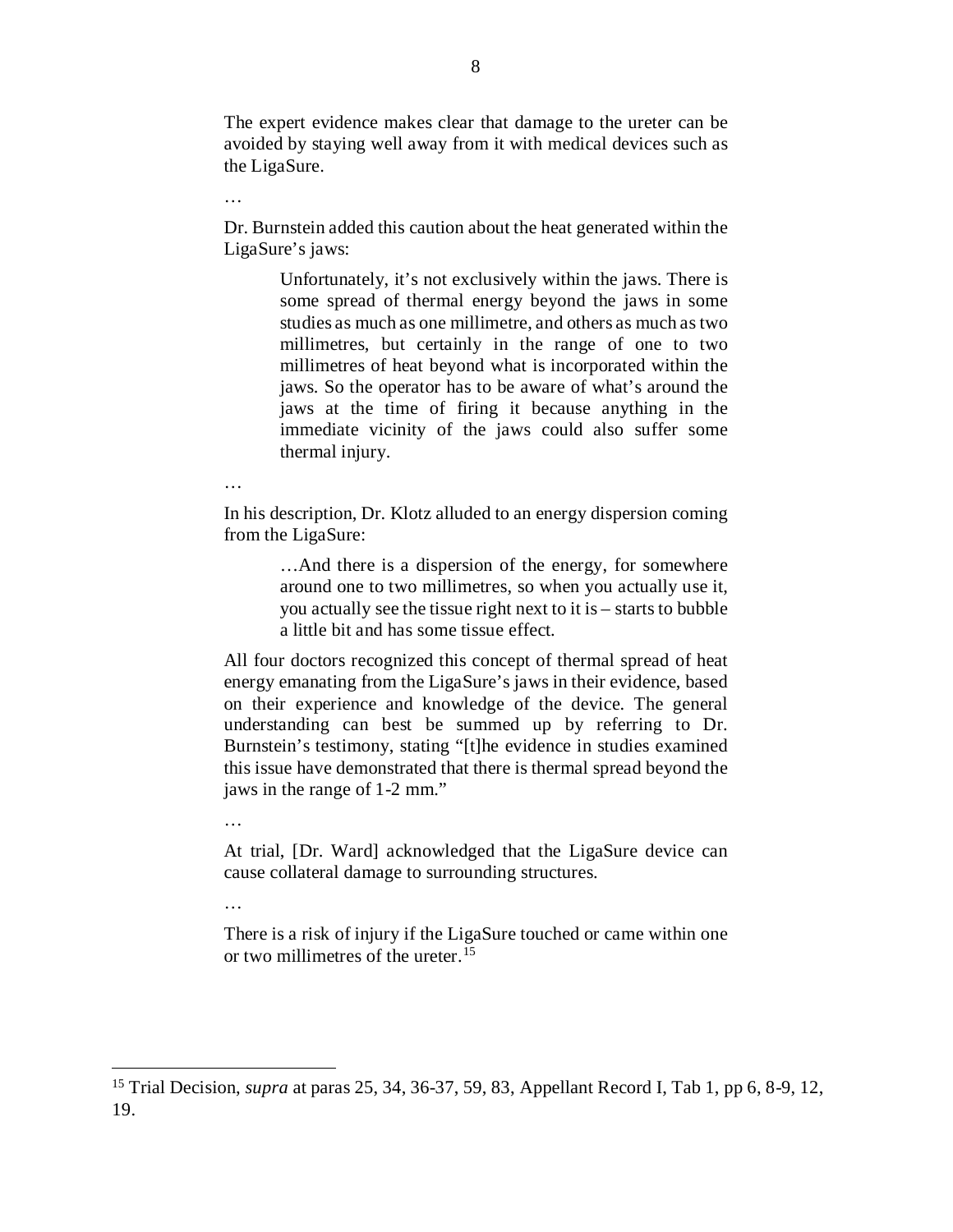28. The Trial Judge found that Dr. Ward met the standard of care with respect to the identification and protection of the ureter:

> I am satisfied that Dr. Ward took steps during this laparoscoptomy [*sic*] to identify and protect the ureter. He explained those steps and testified that he always kept at least five centimetres away from the ureter. But he acknowledged that the ureter was not always in camera view during this procedure. As to his awareness in 2010 about the spread of thermal energy beyond the jaws of the LigaSure, he answered: "I think so, yes".[16](#page-12-0)

29. However, the Trial Judge found that "it would be a breach of the standard of care for a general surgeon to touch the ureter or come within one or two millimetres of it during a routine colectomy on a benign colon".[17](#page-12-1)

30. The Trial Judge accepted the opinion of the Appellant's expert, Dr. Marcus Burnstein, in defining the standard of care and whether there was a breach. Dr. Burnstein is a general surgeon who does not perform laparoscopic colectomies or any laparoscopic procedures. Dr. Burnstein does not often use the LigaSure; he stated that it was not a "regular part of [his] toolkit". <sup>[18](#page-12-2)</sup>

31. Dr. Burnstein testified that he would defer to the opinion of the Respondent's standard of care expert, Dr. John Hagen, who performs laparoscopic colectomies, regarding the identification and protection of the ureter in a laparoscopic surgery:

> **He would be in a better position than me to talk about how a laparoscopic surgeon achieves the goals**. He and I would be in the same position with respect to defining the goals of the operation.<sup>[19](#page-12-3)</sup> [emphasis added]

32. Dr. Burnstein's opinion was that the risk of injury to the ureter during the removal of a benign colon should be zero percent. His opinion was that the standard of care for the Surgery is

<span id="page-12-0"></span> <sup>16</sup> Trial Decision, *supra* at para 109, Appellant Record I, Tab 1, p 25.

<span id="page-12-1"></span><sup>17</sup> Trial Decision, *supra* at para 84, Appellant Record I, Tab 1, p 19.

<span id="page-12-2"></span><sup>&</sup>lt;sup>18</sup> Burnstein Evidence at p 24, ll 1-8, Appellant Record II, Tab 13, p 102.

<span id="page-12-3"></span><sup>&</sup>lt;sup>19</sup> Burnstein Evidence at p 71 ll 9-16, Appellant Record II, Tab 13, p 149.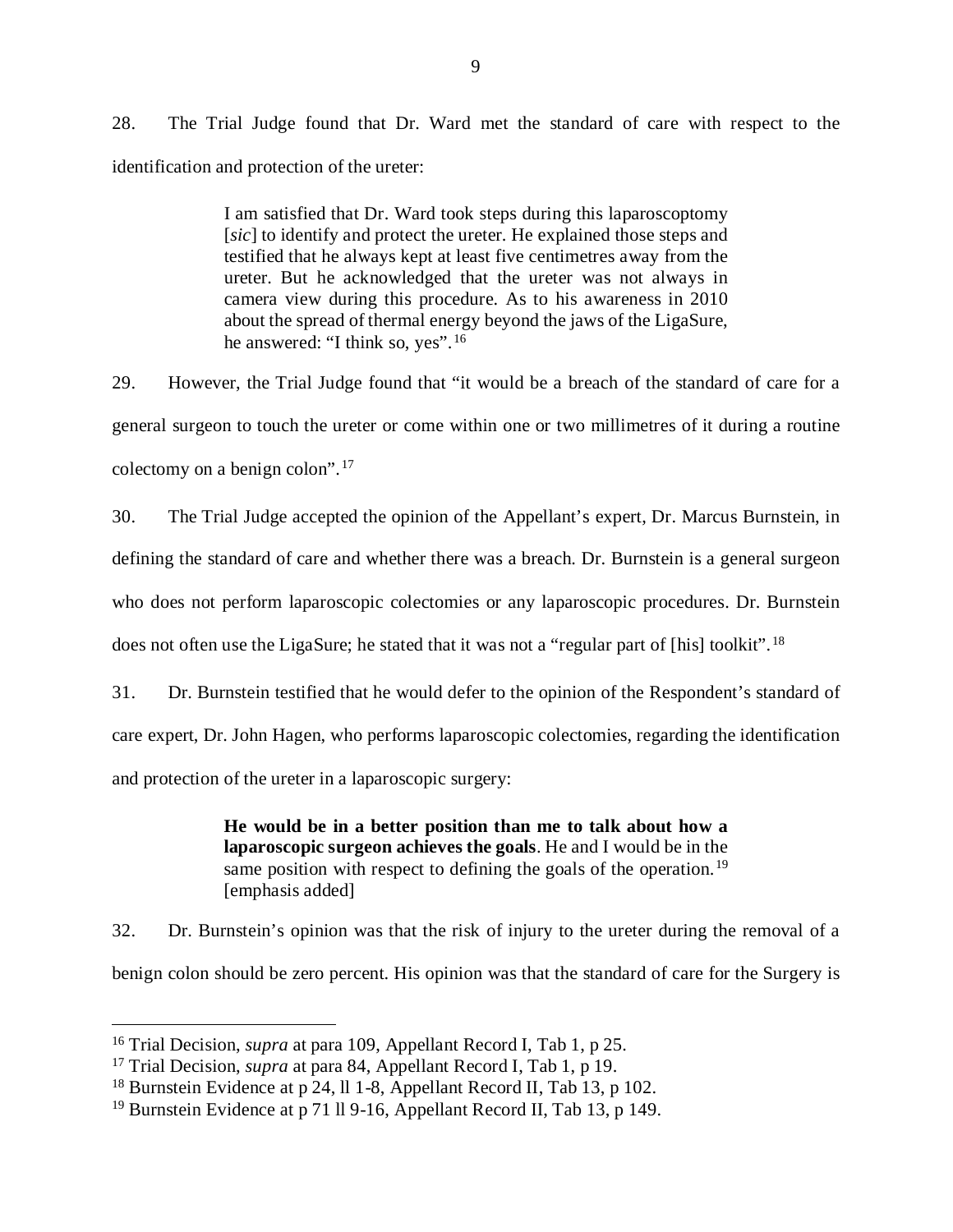to identify and protect the ureter, and that it would be a breach of the standard of care to injure the

ureter:

Q. And then if we assume that the rate of injury to the ureter in total ranges from again, .1 percent to .6 percent, do you have a sense of what the rate of injury in the case of a benign condition like Ms. Armstrong would be?

A. Its my opinion it should be zero. You should be able to remove the normal colon from the normal abdomen without injuring other structures.

Q. And so, doctor, do you have an opinion as to whether Doctor Ward met the standard of care in identifying and protecting Karen Armstrong's ureter during the colectomy surgery?

A. I feel that the standard of care is to identify and protect the ureter and this was not achieved in this case. There are no mitigating factors listed, mass, inflammation - that applied here and that injured ureter in this context is a failure of the standard of care. [20](#page-13-0)

33. He testified that, no matter the reasonable steps to identify and protect the ureter, the

standard of care requires there to be no injury to the ureter:

Q. … Number one, injury to the ureter during an elective colectomy if there was no structural abnormality of the colon falls below the standard of care of a general surgeon in Ontario. And you agree that was your opinion expressed in the report?

A. I agree with that, it's my opinion.

…

...

Q. So in the context of that opinion, coming one to two millimetres from the ureter is really irrelevant because what is relevant is the fact that there was an injury to the ureter, correct? That's what's driving whether there's a breach of the standard of care that an injury was suffered.

A. Yes, if there was no injury there is no breach.

…

<span id="page-13-0"></span><sup>&</sup>lt;sup>20</sup> Burnstein Evidence at p 23, ll 8-15, p 41, l 25 – p 42, l 2, Appellant Record II, Tab 13, pp 101, 119-20.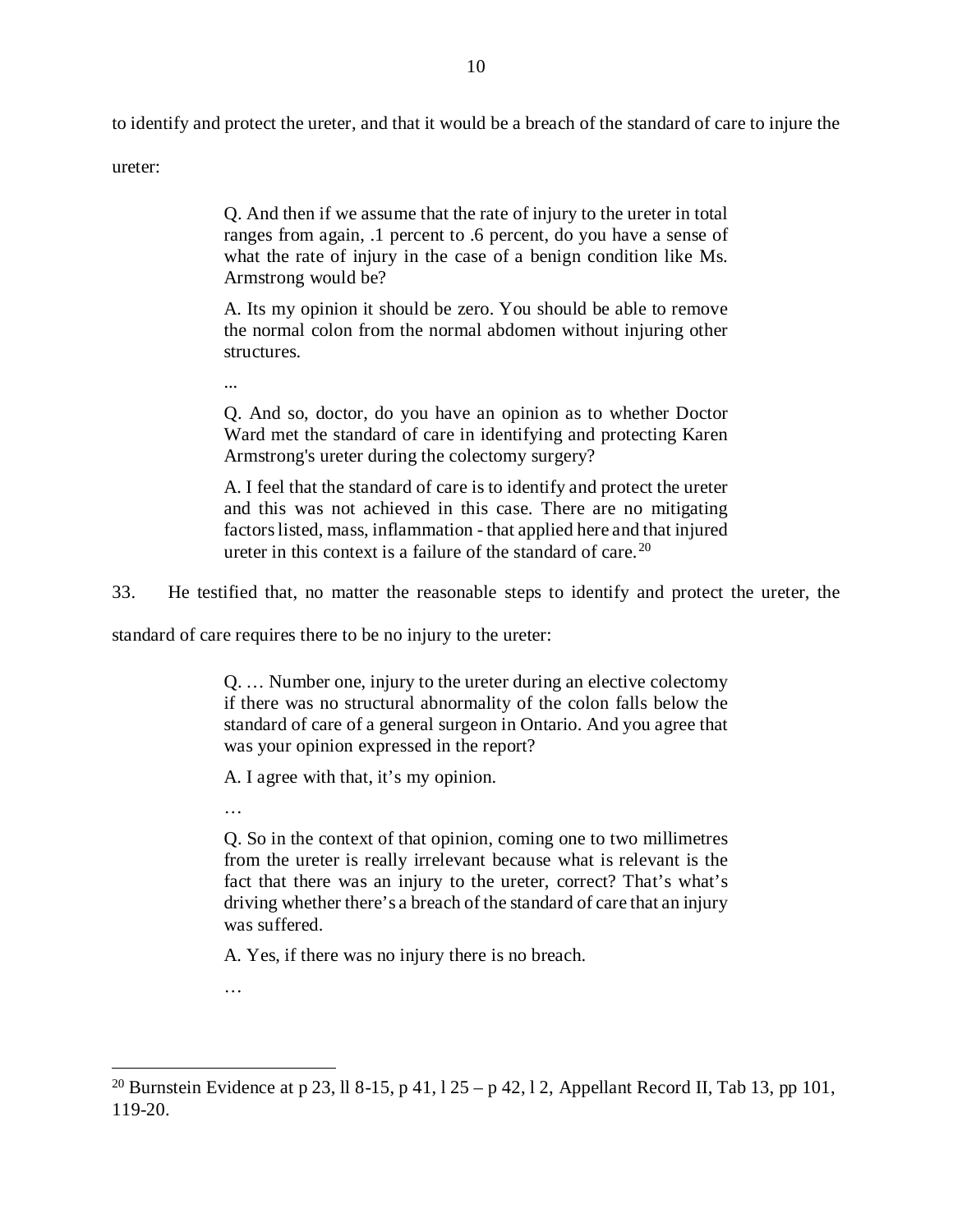Q. And if he was four millimetres, found to have been four millimetres from the ureter hypothetically and say there was no injury to the ureter, would that be a breach of the standard of care?

A. No.

Q. So what's important is really your opinion on standard of care is based on the fact that there is an injury to the left ureter here?

A. Yes.  $21$ 

34. Dr. Burnstein testified that his "zero risk" theory was not supported medically (rather, it was his personal opinion) and that he himself warns his colectomy patients of the risk of ureteric injuries.[22](#page-14-1) While the Trial Judge accepted that there is a risk of injury to the ureter in a laparoscopic colectomy, he nonetheless agreed with Dr. Burnstein's opinion that an injury is a breach of the standard of care.<sup>[23](#page-14-2)</sup> In substance, he accepted that for the Surgery, the risk of injury is zero percent.

35. Dr. Hagen testified that the standard of care for the Surgery was to identify and protect the

ureter. Identification and protection each required specific actions on the part of the surgeon:

Q. Now, Dr. Hagen, I want you to assume that Dr. Ward, at the time of the laparoscopic colectomy, mobilized the left colon using a combination of cautery and blunt dissection and using the medial approach, Dr. Ward moved the colon upward toward the anterior abdominal wall, something he calls tenting. He then proceeded to identify the ureter visually through the laparoscope and either touched or pushed structures around the ureter to observe it move or vermiculate. Once the ureter is identified visually, using blunt dissection, he moved the retroperitoneal structures, where the ureter is located, away from the colon. Now stopping there, do those steps, are those steps reasonable in the identification and protection of the left ureter?

A. Yes.

<span id="page-14-0"></span><sup>&</sup>lt;sup>21</sup> Burnstein Evidence at p 49, ll 11-18, p 51, ll 4-12, p 53, ll 9-18, Appellant Record II, Tab 13, pp 127, 129, 131.

<span id="page-14-1"></span><sup>&</sup>lt;sup>22</sup> Burnstein Evidence at p 59, l 13 – p 64, l 13, p 65, l 2 to p 66, l 12, 68, ll 29-31, Appellant Record II, Tab 13, pp 137-42, 143-44, 146; Trial Exhibit 11, Case Report- Ureteric Injury due to the Usage of LigaSure, Appellant Record II, Tab 22, p 331; Trial Exhibit 13, Ureteral Injuries External and Iatrogenic, Appellant Record II, Tab 24, p 339.

<span id="page-14-2"></span><sup>23</sup> Trial Decision, *supra* at paras 39, 75, 81, 83-84 Appellant Record I, Tab 1, pp 9, 16, 18-19.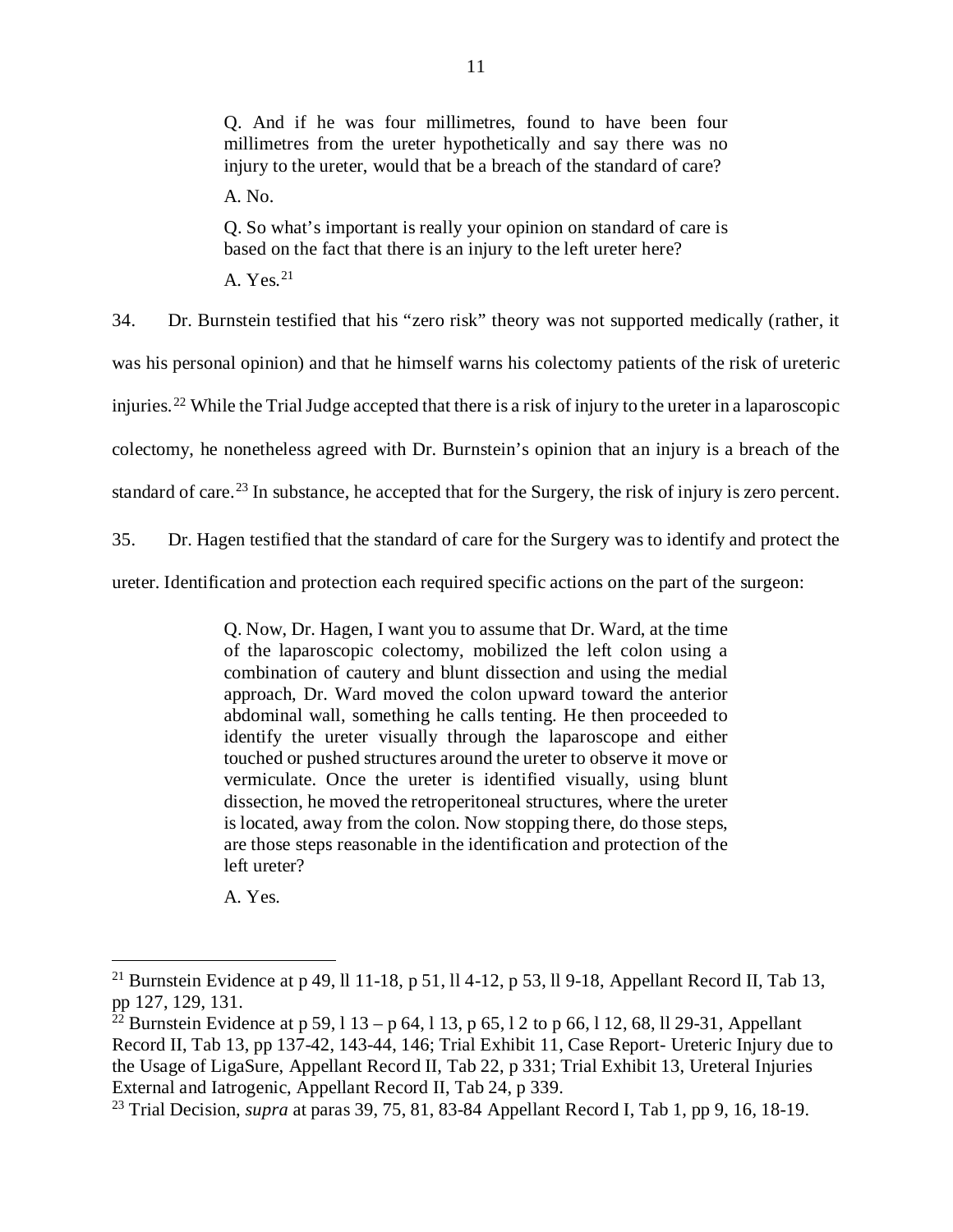Q. And do those steps meet the standard of care in the identification and protection of the left ureter from injury during a laparoscopic colectomy?

A. Yes.

Q. I then want you to assume that once the ureter has been identified and pushed away, that Dr. Ward opened the LigaSure package and divided he colonic mesentery with the LigaSure going on the diagram you have there, Exhibit 2, from right to left, circumferentially, staying away from the ureter and near the colon. And Dr. Hagen, does that step I've asked you to assume, to divide the colonic mesentery with the LigaSure, is that a reasonable way of doing it?

A. Yes.

Q. And does that way of dividing the colonic mesentery meet the standard of care?

A. Yes.[24](#page-15-0)

36. Dr. Hagen disagreed that an injury to the ureter would breach the standard of care:

Q. Now, Dr. Burnstein also testified that even if you took reasonable steps to identify and protect the left ureter during a laparoscopic colectomy, but if Dr. Ward had come within one to two millimetres of the ureter with the LigaSure when dividing the colonic mesentery, and injured the ureter, that would be a breach of the standard of care. Do you agree with that?

A. No.

Q. Why not?

A. The key thing about the ureter is identifying the ureter and, and protecting it.[25](#page-15-1)

37. Dr. Hagen testified that a ureteric injury is an uncommon but known risk of colectomies.

He testified that Dr. Ward met the standard of care in identifying the ureter and protecting it while

dividing the colonic mesentery.[26](#page-15-2)

<span id="page-15-0"></span><sup>&</sup>lt;sup>24</sup> Hagen Evidence at p 12,  $120 - p 13117$ , Appellant Record II, Tab 16, pp 286-287.

<span id="page-15-1"></span><sup>&</sup>lt;sup>25</sup> Hagen Evidence at p 15,  $130 - 16$ , 17, Appellant Record II, Tab 16, pp 289-290.

<span id="page-15-2"></span><sup>&</sup>lt;sup>26</sup> Hagen Evidence at p 12, l 13 – p 13, l 25, p 15, l 30 – 16, l 26, Appellant Record II, Tab 16, pp 286-87, 289.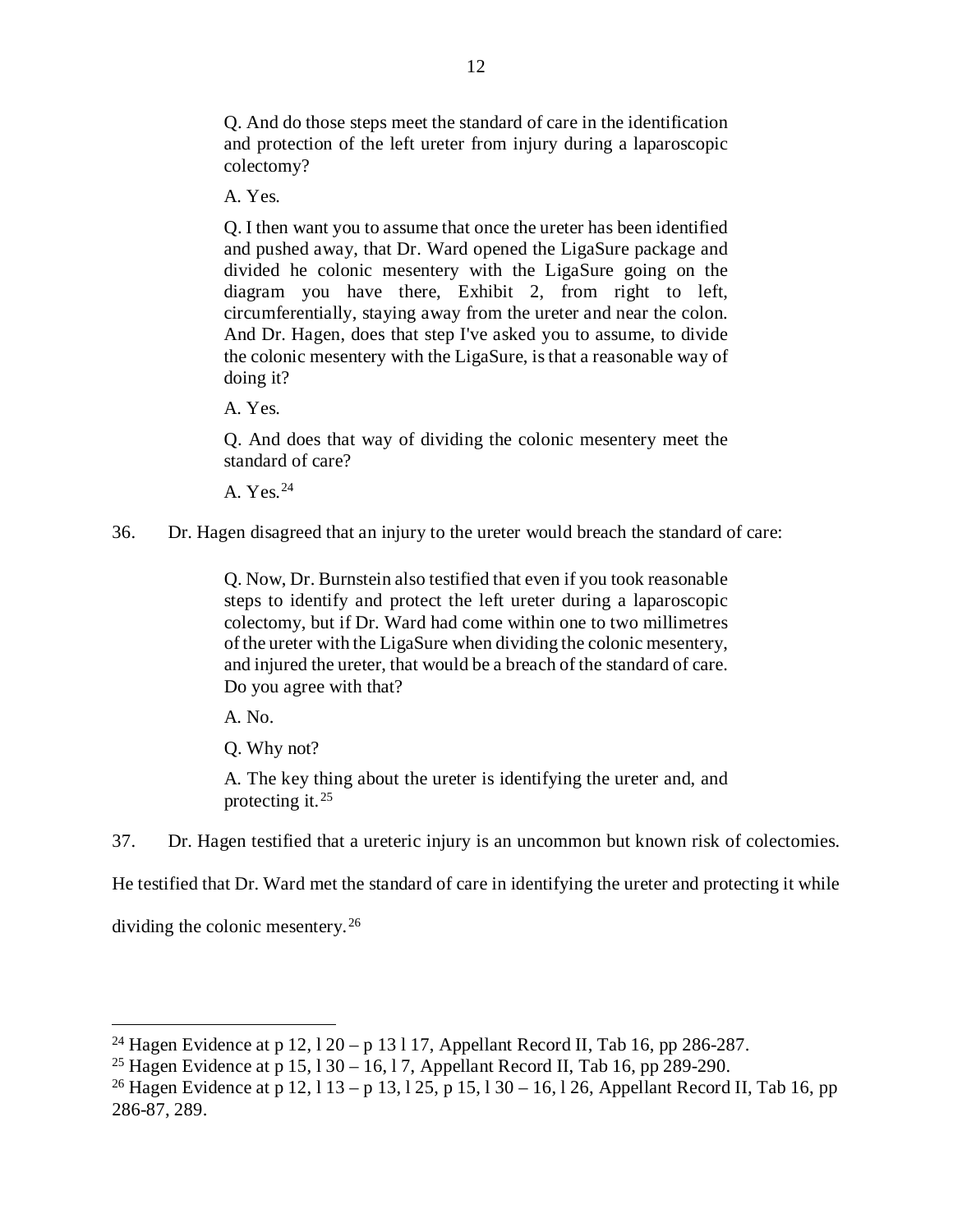#### *(iii) Breach and causation*

<span id="page-16-0"></span>38. The Trial Judge considered whether there was a breach of the standard of care and causation, both under the heading "Conclusion on Standard of Care".

39. The Trial Judge considered whether Dr. Ward touched or came within 1-2 millimetres of the ureter during the Surgery. The Trial Judge found that Dr. Ward did not touch the ureter, and then addressed whether Dr. Ward came within 1-2 millimetres of the ureter during the Surgery.<sup>[27](#page-16-1)</sup>

40. The Trial Judge did not conduct a formal causation analysis. He reviewed the law, quoted expert evidence, and then returned to his analysis as to whether the standard of care was breached. [28](#page-16-2)

41. The Trial Judge concluded that Dr. Ward came within 1-2 millimetres, which caused Ms. Armstrong's injury, and breached the standard of care:

> I accept Drs. Klotz and Burstein's evidence that Dr. Ward came within one or two millimetres of the ureter, causing damage leading to scar tissue and eventual ureter blockage. Upon surgical investigation several weeks later, this blockage extended eight to ten centimetres along the ureter's centre. This damage led to the ureter's complete shutdown. The ureter was unable to transfer urine from the kidney to the bladder. As a result, Armstrong's kidney had to be removed by a subsequent surgical procedure.

> In a colectomy procedure, identification and protection of the ureter is paramount. Using a LigaSure can cause damage by heat transmission if it touches the ureter or comes within one to two millimetres. I am satisfied that on the facts of this case, the plaintiff has established that Dr. Ward breached the standard of care. Further, the breach caused damage to the ureter leading to a stricture of the ureter. This damage required the removal of Armstrong's left kidney.[29](#page-16-3)

<span id="page-16-1"></span> <sup>27</sup> Trial Decision, *supra* at paras 85-87, Appellant Record I, Tab 1, p 19.

<span id="page-16-2"></span><sup>28</sup> Trial Decision, *supra* at paras 92-113, Appellant Record I, Tab 1, pp 20-25.

<span id="page-16-3"></span><sup>29</sup> Trial Decision, *supra* at paras 112-113, Appellant Record I, Tab 1, p 25.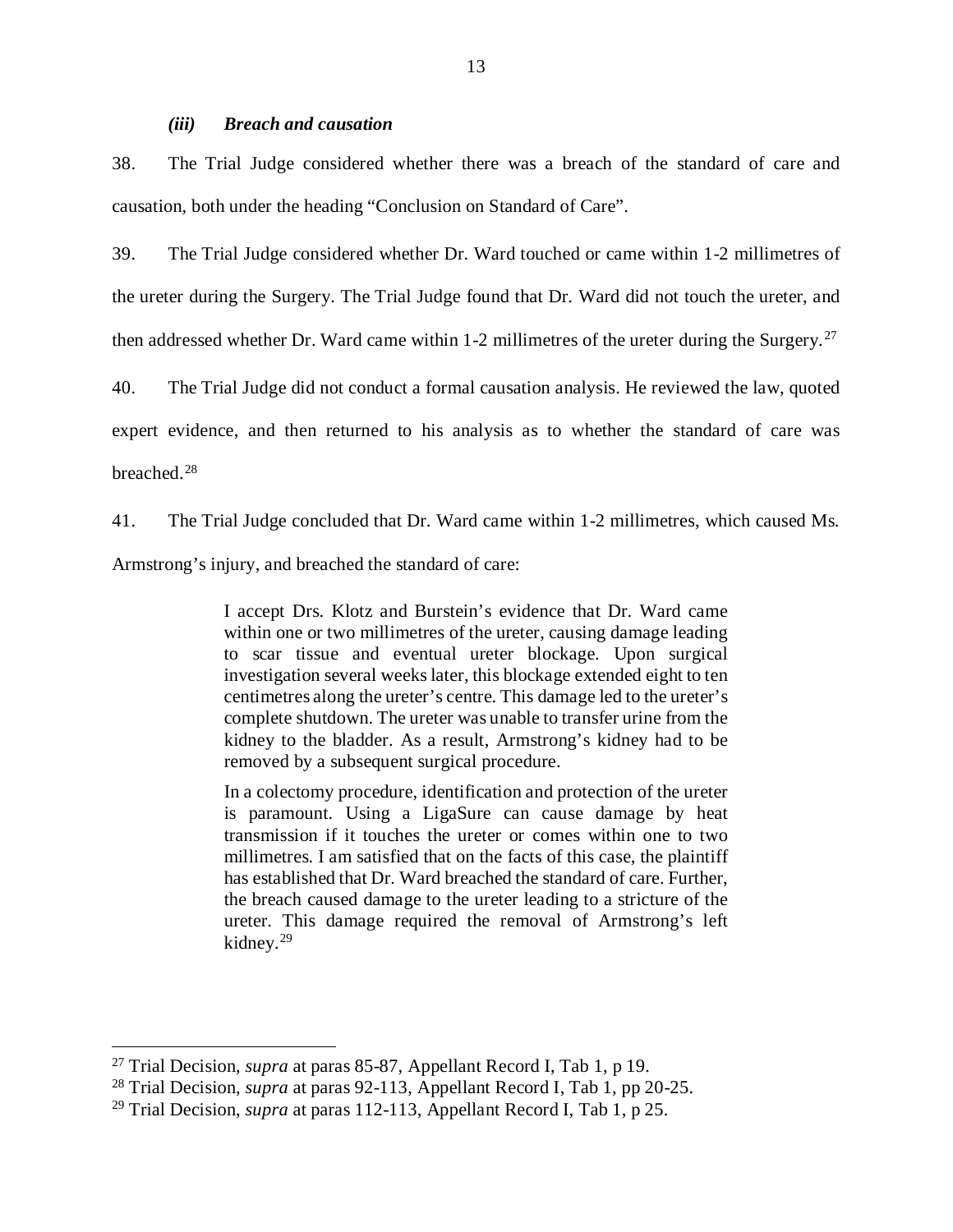#### *(iv) The crux of the Trial Judge's reasons*

- <span id="page-17-0"></span>42. The Trial Judge devoted virtually the entirety of his analysis and reasons as to what caused the injury. He defined the standard of care and determined whether there was a breach relying on his findings as to the injury. Specifically:
	- (a) the thermal spread of the LigaSure was 1-2 millimetres;
	- (b) if the ureter was within the range of the thermal spread of the LigaSure, it would be burned;
	- (c) because there was an injury of the ureter, Dr. Ward must have come within 1-2 millimetres of the ureter during the Surgery;
	- (d) the standard of care is to not come in close proximity to the ureter. Close proximity is 1-2 millimetres; and,
	- (e) it is a breach of the standard of care to injure the ureter.  $30$

43. The Trial Judge did not identify an act or omission independent from the injury that was a breach of the standard of care. He did not identify any error in the manner that Dr. Ward identified or protected the ureter; in fact, he found that Dr. Ward met the standard in identifying and protecting the ureter.

44. However, the Trial Judge focused on causation and worked backwards in defining the standard of care and assessing a breach. The Trial Judge relied on the opinion of the Appellant's causation expert, Dr. Laurence Klotz, to find that Dr. Ward breached the standard of care. Dr. Klotz opined that Dr. Ward was operating 1-2 millimetres away from the ureter, without touching the ureter, for a full 8-10 centimetres of the ureter (which is 30 centimetres in length), which caused

<span id="page-17-1"></span> <sup>30</sup> Trial Decision, *supra* at paras 82, 87-91, 112-113, Appellant Record I, Tab 1, pp 19-20, 25.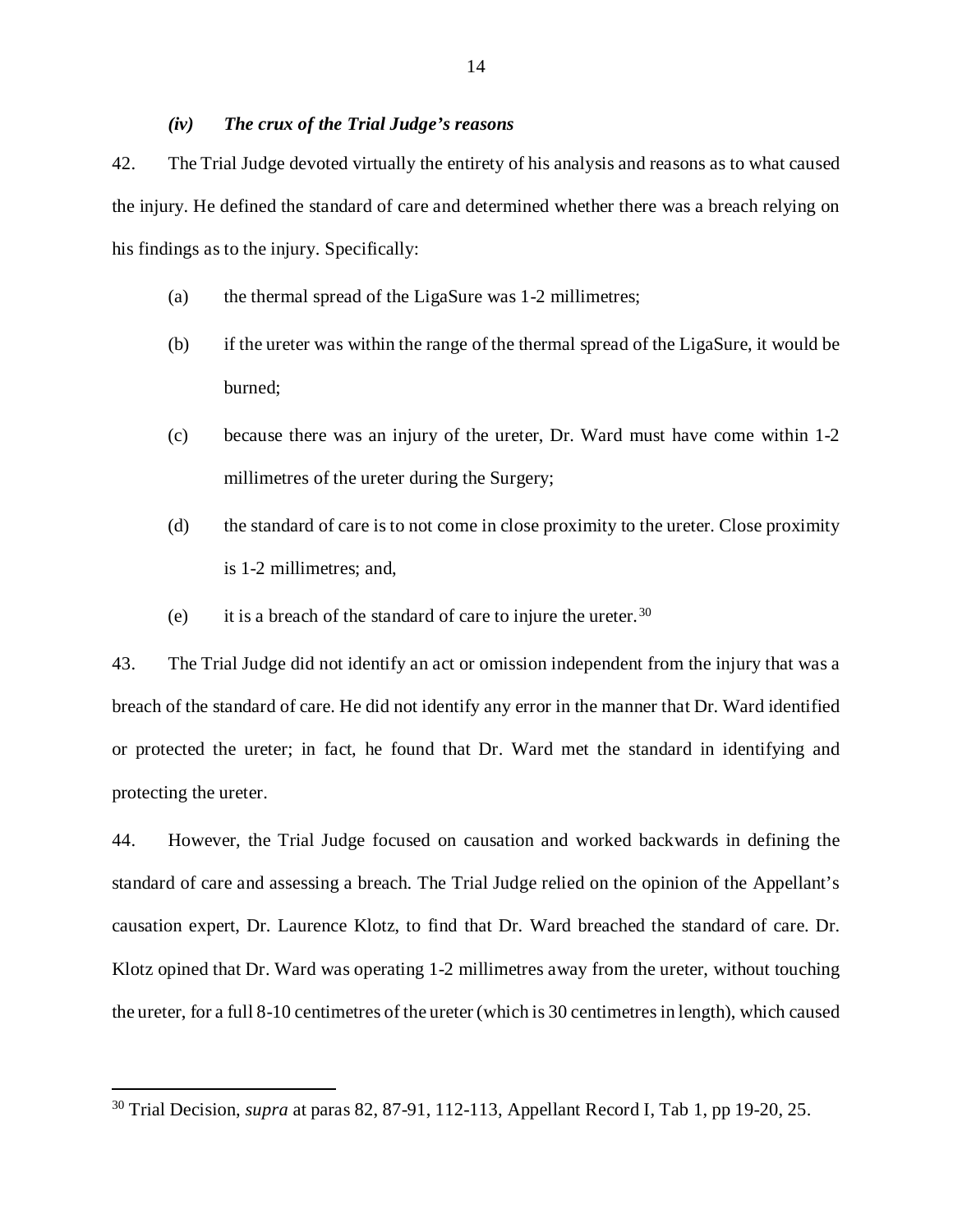an immediate burn to the ureter but that, despite the immediate burn, the stricture on Ms. Armstrong's ureter did not lead to any symptoms for ten weeks.

45. There was substantial evidence in the record demonstrating that the Appellant's causation theory was not credible. Specifically:

- (a) the theory, clinical presentation, and timing are inconsistent with the authoritative medical literature, starting with the fact that the theory does not align with human anatomy or the manner in which the Surgery was performed. Dr. Hagen, the most experienced of all experts, testified that it would be *impossible* to damage the ureter for a stretch of 8-10 centimetres while dividing the colonic mesentery. In a laparoscopic colectomy, the mesentery is divided by moving from "west to east" and the ureter runs "north to south";<sup>[31](#page-18-0)</sup>
- (b) even if it were anatomically possible, it does not explain Ms. Armstrong's presentation. A ureteric injury is a well-known complication of colon surgery and its symptoms are easily recognized quickly after surgery. None of the expected symptoms (e.g., leakage of urine from the ureter and the formation of urinoma, symptoms of progressive abdominal pain, an elevated white blood cell count, fever in the days after surgery, or possible necrosis) were present in this case;  $32$
- (c) it was not until the April 23, 2010 visit with Dr. Onlock—approximately ten weeks after the Surgery—that Ms. Armstrong presented with symptoms consistent with ureteric injury, perhaps coming on about eight weeks postoperatively. When

<span id="page-18-0"></span><sup>&</sup>lt;sup>31</sup> Hagen Evidence at p 29, 1 13 – p 30, 1 14, Appellant Record II, Tab 16, at pp 303-04.

<span id="page-18-1"></span><sup>32</sup> Trial Decision, *supra* at paras 103-105, Appellant Record I, Tab 1, pp 23-24; Evidence of Dr. Michael Robinette, January 15, 2018 ("**Robinette Evidence**") at p 16, l 20 – p 17, l 22, p 19, l 25 – p 20, l 9, Appellant Record II, Tab 15, pp 229-30, 232-33.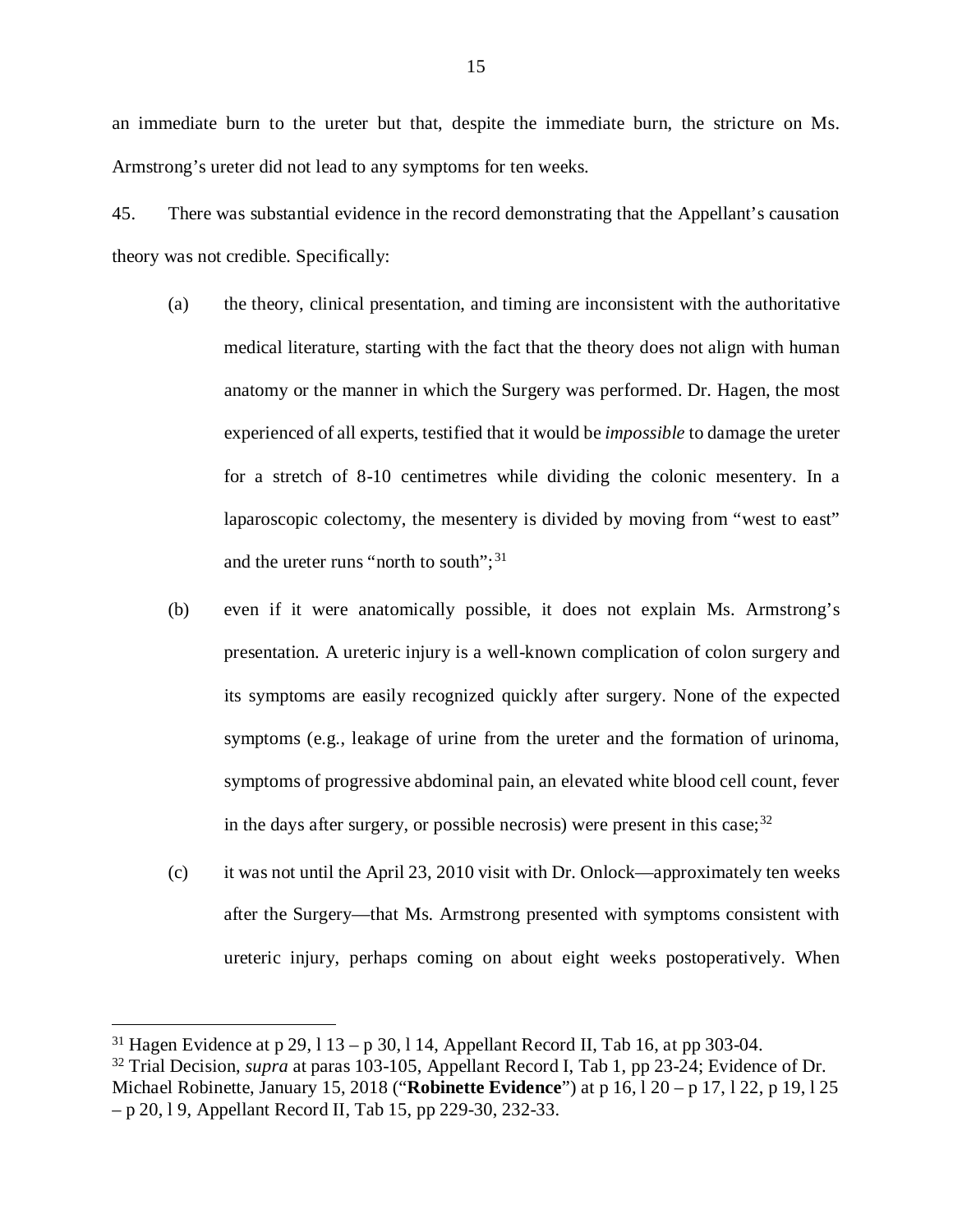treating this new development, Ms. Armstrong's total renal function was measured. Her obstructed left kidney was contributing only 30% (and her right kidney was contributing 70%). This indicates that an obstruction had existed for several weeks but was undetected, likely because of scar tissue continuing to build, as opposed to a thermal injury at the time of Surgery;  $33$ 

- (d) Dr. Hartsburg's operative report made no mention that Ms. Armstrong's ureter had suffered a thermal injury, and instead noted that the scarring occurred "actually quite some time after the surgery". Dr. Hartsburg's operative note also highlighted a significant degree of adhesions and scarring following the nephrectomy and, again, no reference to a thermal injury;  $34$  and,
- (e) there is a material inconsistency between Dr. Burnstein's evidence and Dr. Klotz's evidence. Dr. Burnstein testified in cross-examination that if Dr. Ward was four millimetres away from the ureter (as opposed to 1-2 millimetres), he could not have injured the ureter (i.e., there would be no scar tissue build-up in the surrounding tissues). Dr. Klotz testified that scar tissue could have been formed in the surrounding tissue to the ureter.<sup>[35](#page-19-2)</sup>

46. The Trial Judge relied on the comments from Drs. Burnstein and Klotz that it would be the "end of the LigaSure" and that it would be "an entity that haunts my practice" if injuries occurred beyond 1-2 millimetres. [36](#page-19-3) This was not based on any scientific assessment or particular experience.

<span id="page-19-0"></span><sup>&</sup>lt;sup>33</sup> Trial Decision, *supra* at para 16, Appellant Record I, Tab 1, p 4; Robinette Evidence at p 24, l 12 – p 25, l 17, Appellant Record II, Tab 15, pp 237-38.

<span id="page-19-1"></span><sup>34</sup> Trial Decision, *supra* at para 18, Appellant Record I, Tab 1, p 5; Medical Records of Karen Armstrong, Respondent Record, Tab 1, pp 49-50.

<span id="page-19-2"></span><sup>&</sup>lt;sup>35</sup> Burnstein Evidence at p 51,  $14 - p 52$ , 130, Appellant Record II, Tab 13, pp 129-30; Klotz Evidence at p 35, l 15 - p 38, l 21, Appellant Record II, Tab 12, pp 65-68.

<span id="page-19-3"></span><sup>36</sup> Trial Decision, *supra* at paras 107-108, 111, Appellant Record I, Tab 1, pp 24-25.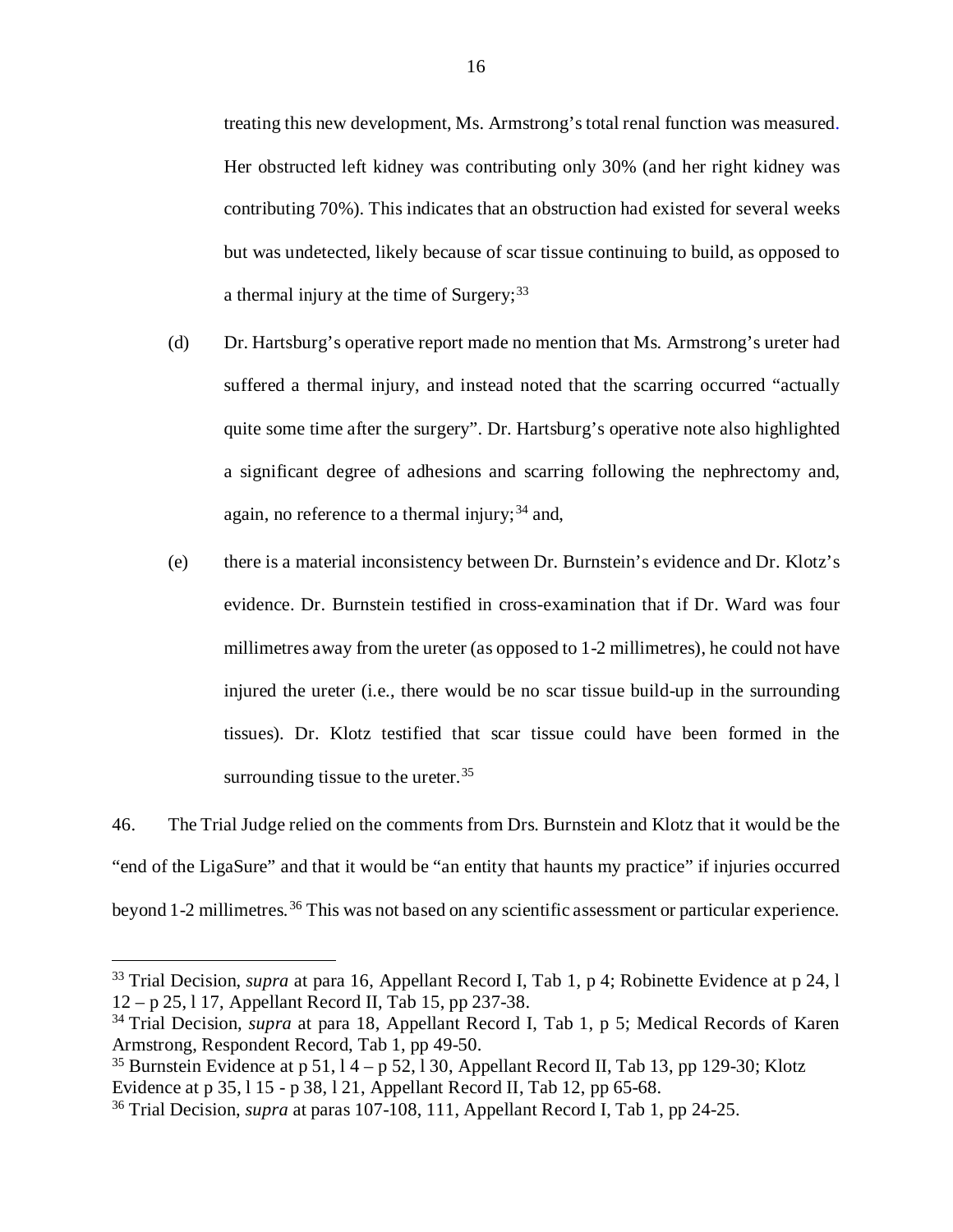It was an anecdotal comment from, in Dr. Burstein's case, a physician who does not often use the LigaSure.

47. The Trial Judge further relied on the fact that Dr. Ward could not always see the ureter during the Surgery.<sup>[37](#page-20-0)</sup> He relied on Dr. Klotz's testimony that surgery must always be performed under direct view:

> Q. When you say that it is always done under direct vision, Dr. Klotz, why is that?

> A. There is a safety issue. So, surgery in general needs to be done under direct vision. So a skilled surgeon learns to resist the temptation to do dissection not under direct vision, because you can get into trouble. So I would say, certainly in urologic surgery, you must see what you are doing all the time.<sup>[38](#page-20-1)</sup>

48. The Trial Judge appears to have misunderstood Dr. Klotz's testimony. Dr. Klotz discussed the need to dissect tissue with the LigaSure under direct view—i.e., the tissue being divided must be in view of the camera. This took place. In laparoscopic surgery however, not all surrounding structures will always be in view of the camera, including the ureter. As part of the protection of the ureter, the laparoscopic surgeon pushes the ureter away, out of view, using blunt dissection. In other words, the surgeon has only successfully protected the ureter when it *is not* in direct view.[39](#page-20-2)

49. The Trial Judge defined the standard of care based on uninformed comments by the Appellant's experts. The Trial Judge made a causation finding that was identical to the definition of the standard of care, notwithstanding the fact that it was inconsistent with the weight of the evidence. He did both having turned his mind only to what caused the injury, and not to what process the surgeon needed to follow in carrying out the Surgery. This was a chain of reasoning

<span id="page-20-0"></span> <sup>37</sup> Trial Decision, *supra* at paras 55, 109, Appellant Record I, Tab 1, pp 12, 25.

<span id="page-20-1"></span><sup>38</sup> Klotz Evidence at p 16, ll 3-9, Appellant Record II, Tab 12, p 46.

<span id="page-20-2"></span><sup>&</sup>lt;sup>39</sup> Hagen Evidence at p 12,  $120 - p$  13, 117, Appellant Record II, Tab 16, pp 286-287; Ward Evidence at p 17, ll 5-10, p 20, l 26 – p 21, l 2 Appellant Record II, Tab 14, pp 177, 180-181.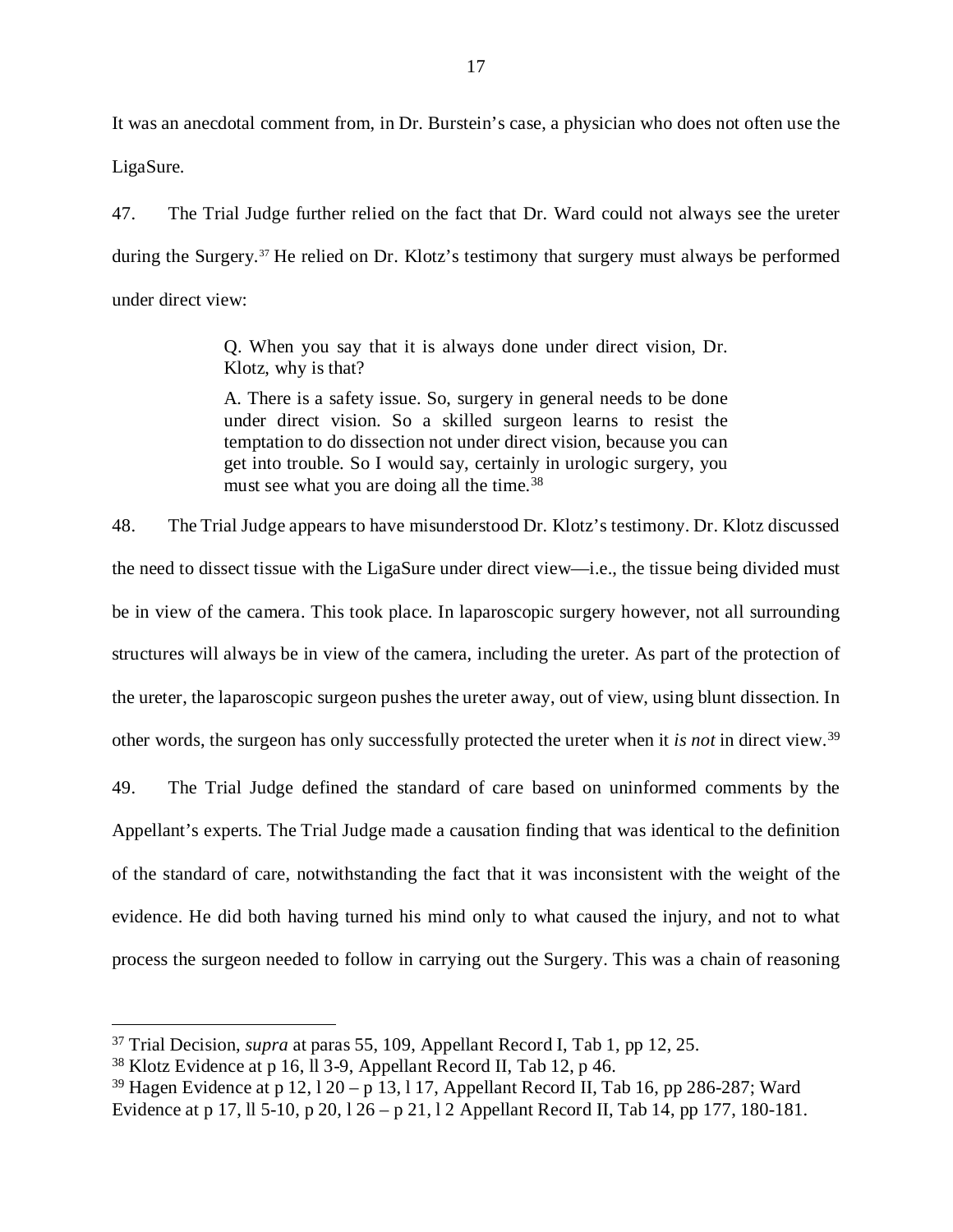that led the Trial Judge away from the process he should have adopted, which was: to identify the standard of care based on the reasonable steps required in carrying out the Surgery; to ask whether the Surgery was performed in that manner; and then, only if some error is identified, to examine what happened and assess whether the outcome was attributable to the error.

## <span id="page-21-0"></span>**D. THE ONTARIO COURT OF APPEAL**

50. Dr. Ward appealed the Trial Decision. The Court of Appeal released its decision on December 10, 2019.<sup>[40](#page-21-2)</sup> Justices Paciocco and Juriansz authored the majority decision. Justice van Rensburg dissented.

## *(i) The majority decision*

<span id="page-21-1"></span>51. The Court of Appeal allowed Dr. Ward's appeal, holding that the Trial Judge erred in his

articulation and analysis of the standard of care:

… I agree with Dr. Ward that the trial judge erred in defining the standard of care that Dr. Ward had to meet, improperly establishing a standard of perfection. In simple terms, the trial judge effectively concluded that if Dr. Ward injured Ms. Armstrong's ureter with the cauterization tool he was employing, he would be liable. Instead, the trial judge should have determined whether Dr. Ward performed the operation in the manner that a reasonably prudent surgeon would have.

On that correct measure, the trial judge's own finding was that during the surgery, Dr. Ward took the steps he described to identify and protect the ureter. These were essentially the same steps that Ms. Armstrong's own expert surgeon conceded a reasonably prudent surgeon would use. Given this finding, the trial judge should have dismissed Ms. Armstrong's action.<sup>[41](#page-21-3)</sup>

52. The majority stated that the Trial Judge found that Dr. Ward met the standard of care as to

identifying and protecting the ureter—it was only the injury that led to the breach. Therefore, on a

<span id="page-21-2"></span> <sup>40</sup> Reasons of the Ontario Court of Appeal, indexed as *Armstrong v Royal Victoria Hospital*, 2019 ONCA 963 ("**Appeal Decision**"), Appellant Record I, Tab 3, p 30.

<span id="page-21-3"></span><sup>41</sup> Appeal Decision, *supra* at paras 3-4, Appellant Record I, Tab 3, p 31.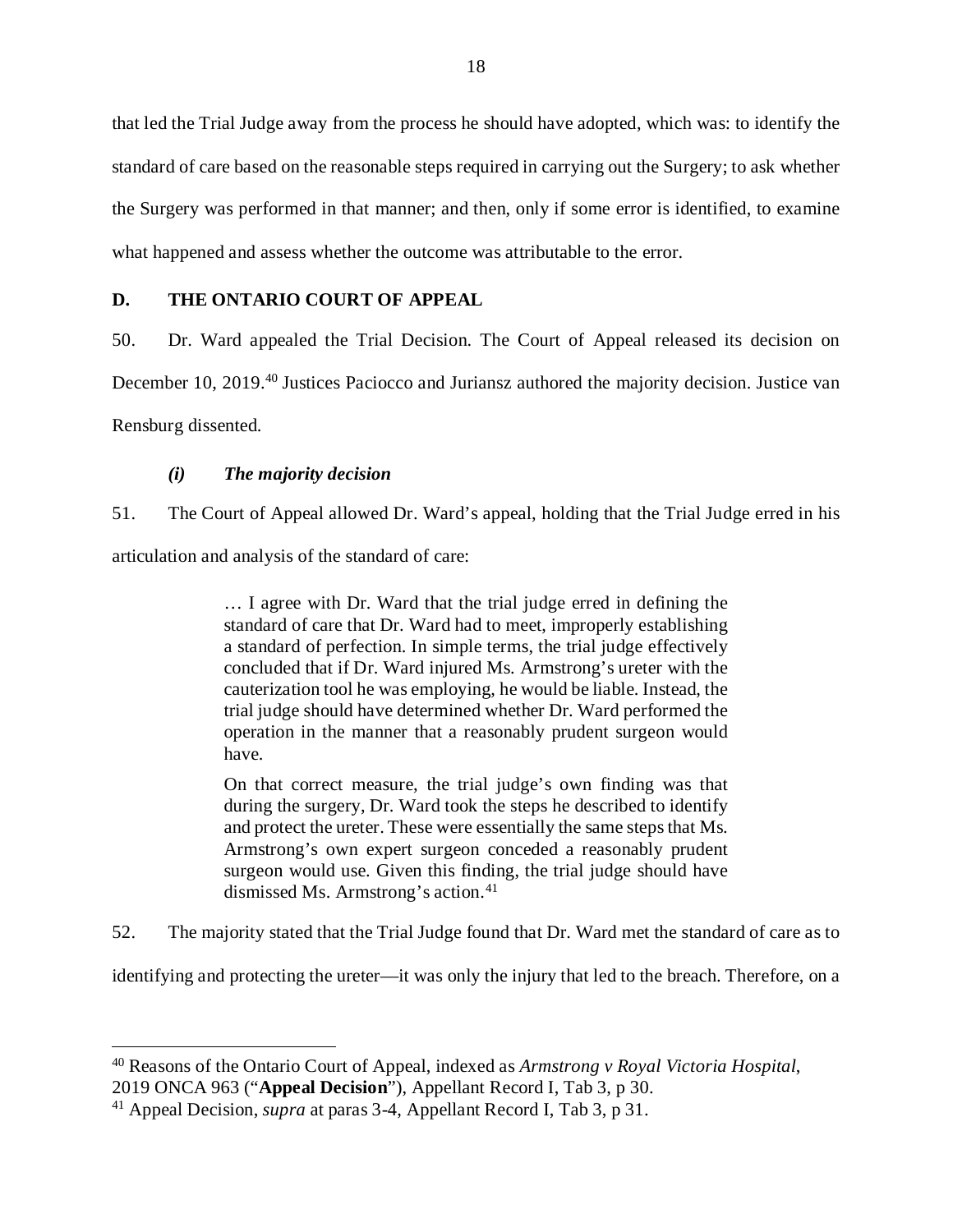proper articulation of the standard of care (i.e., taking reasonable steps to identify and protect the ureter), on the Trial Judge's own findings of fact, Dr. Ward must have met the standard:

> As I will explain in more detail below, the trial judge found that Dr. Ward took steps to identify and protect the ureter. Dr. Ward was found to have failed to meet the standard of care because he came within one to two millimetres of the ureter with the LigaSure. The factual finding that he did so was made because it is only within this one to two millimetre distance that the LigaSure is capable of causing the thermal injury that Ms. Armstrong was found to have sustained. The controversial component of the standard of care that the trial judge imposed was therefore his finding that a normal, prudent surgeon would avoid direct contact or close proximity (within two millimetres) between the ureter and the LigaSure.<sup>[42](#page-22-0)</sup>

53. The majority accepted that the Trial Judge erred by defining the standard of care as a goal

rather than analyzing the reasonable means to be employed to achieve the goal:

Dr. Ward contends that it is improper and perilous to articulate and apply the standard of care in this fashion. Avoiding contact or proximity to the ureter with the LigaSure is a goal that a prudent surgeon aims to attain. Defining the standard of care by stating the goal tells us nothing about how a prudent surgeon would go about achieving that goal, which is the pertinent inquiry.

Moreover, where the goal used to define the standard of care is, in essence, avoiding the injury, as it is here, the standard being imposed is strict or absolute liability since liability follows with every injury. This is not a proper measure of liability in a negligence case.

Stating the standard of care in this way also invites circular reasoning and collapses the causation inquiry: Did the failure to meet the standard of care cause the injury? It did, because causing the injury is a failure to meet the standard of care.

For these reasons, it is generally an error of law to use outcomes or goals as the standard of care. … Negligence standards of care are to be measured by the behaviour that a relevant prudent person would undertake, rather than the results that prudent person would seek to attain or avoid.[43](#page-22-1)

<span id="page-22-0"></span> <sup>42</sup> Appeal Decision, *supra* at para 38, Appellant Record I, Tab 3, pp 42-43.

<span id="page-22-1"></span><sup>43</sup> Appeal Decision, *supra* at para 39-42, 44, Appellant Record I, Tab 3, pp 42-44, citing *Fullowka v Pinkerton's of Canada Ltd*, 2010 SCC 5 [*Pinkerton's*]; *St Jean v Mercier*, 2002 SCC 15 [*St Jean*].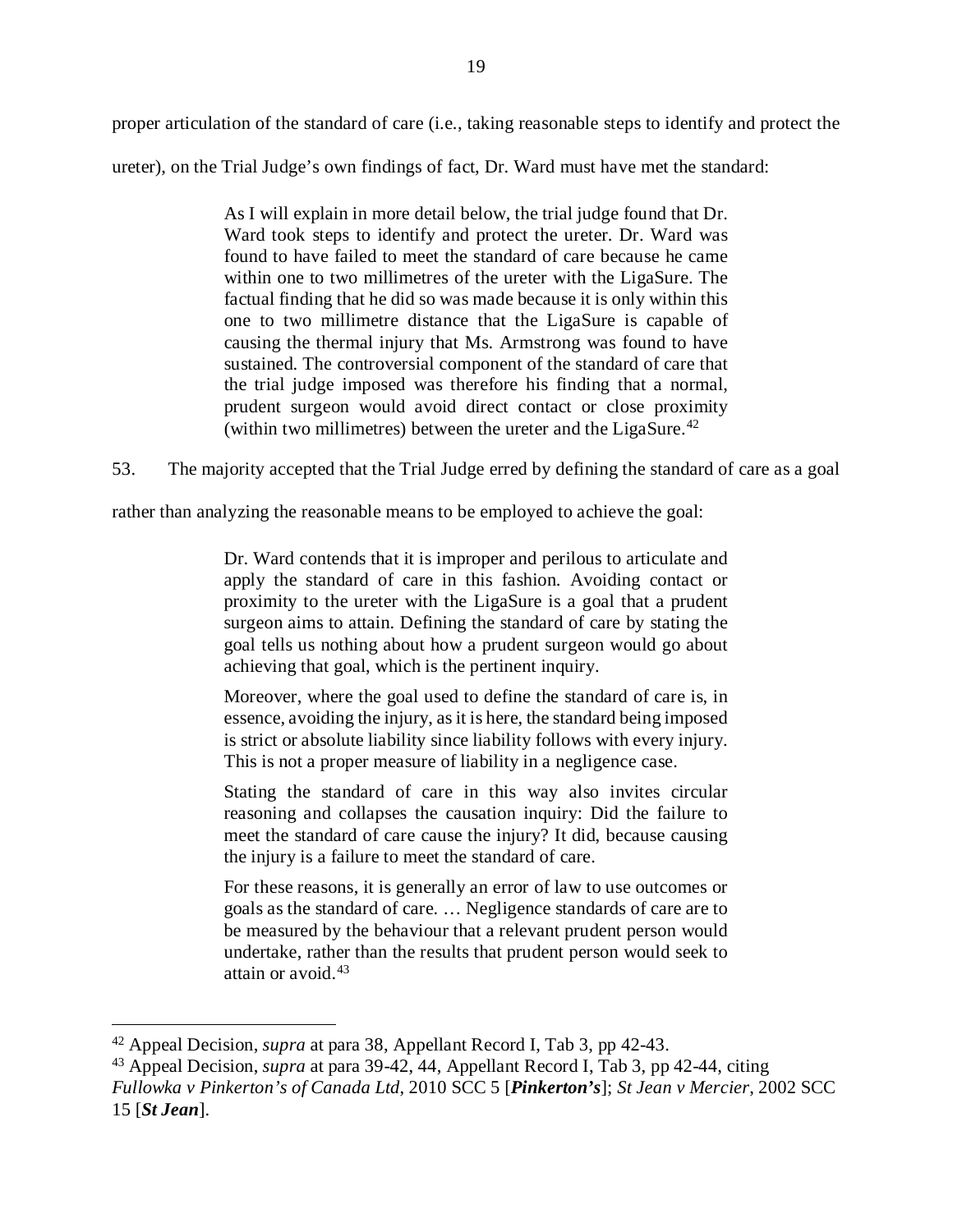54. Justice Paciocco declined to discuss other grounds of appeal in detail beyond the standard of care, on the basis that a reversible error had been made on that issue. Briefly in *obiter*, however, Justice Paciocco discussed certain causation issues, including when factual causation can be considered as part of the breach of the standard of care analysis. This sideline, however, did not form part of the *ratio* of the majority's decision. [44](#page-23-2)

## *(ii) The dissenting opinion*

<span id="page-23-0"></span>55. Justice van Rensburg based her dissent largely on deference owed to the Trial Judge. She disagreed that the law regarding the standard of care was applied incorrectly by the Trial Judge and stated that it was open to the Trial Judge to make the findings of fact that he made. Justice van Rensburg did not disagree with the established principles defining the standard of care; only how those principles were applied and to what extent the evidence supported the Appellant's position. Justice van Rensburg would have dismissed the appeal, finding no error by the Trial Judge.<sup>[45](#page-23-3)</sup>

## <span id="page-23-1"></span>**PART II - RESPONDENT'S POSITION ON THE APPELLANT'S QUESTIONS**

56. The appropriate questions on appeal are not as set out by the Appellant. There are four questions on this appeal, all of which relate to the Trial Judge's assessment of the standard of care:

- (a) did the Trial Judge err in defining the standard of care;
- (b) did the Trial Judge err in finding a breach of the standard of care;
- (c) did the Trial Judge err by failing to address non-negligent causes of the Appellant's injury; and,
- (d) did the Court of Appeal apply the correct standard of review?

<span id="page-23-2"></span> <sup>44</sup> Appeal Decision, *supra* at paras 32, 59-65, Appellant Record I, Tab 3, pp 40, 51-53.

<span id="page-23-3"></span><sup>45</sup> Appeal Decision, *supra* at paras 71, 86-88 (dissent), Appellant Record I, Tab 3, pp 55-56, 60- 61.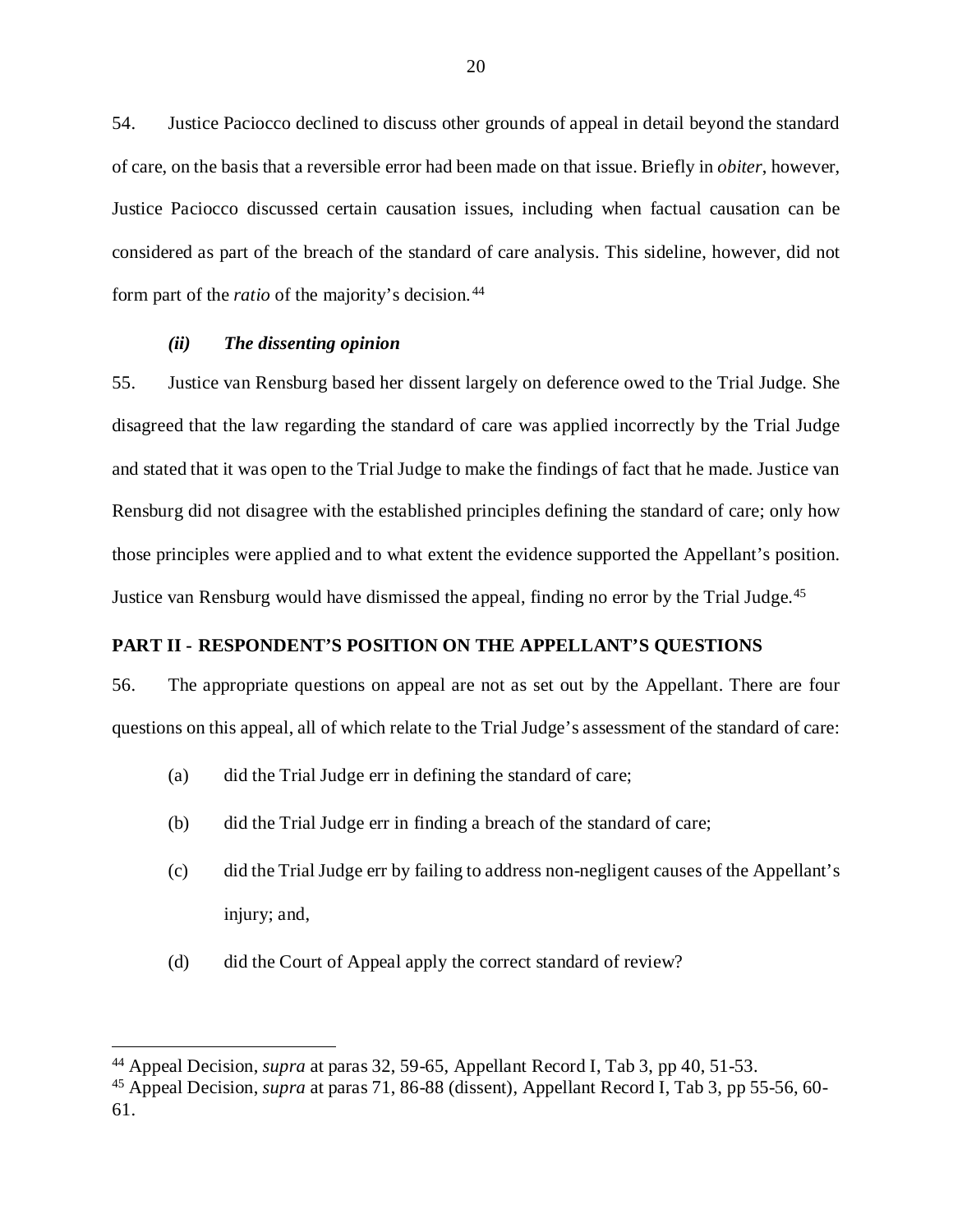## <span id="page-24-0"></span>**PART III - STATEMENT OF ARGUMENT**

## <span id="page-24-1"></span>**THE TRIAL JUDGE ERRED IN DEFINING THE STANDARD OF CARE**

- 57. The Trial Judge made the following interrelated errors in defining the standard of care:
	- (a) he erred by combining the standard of care assessment with the causation analysis; and,
	- (b) in so doing, he utilized a results-based assessment of the standard of care, imposing a standard of perfection on Dr. Ward.

## <span id="page-24-2"></span>**A. THE CAUSATION ANALYSIS MUST BE DISTINCT FROM THE STANDARD OF CARE ASSESSMENT**

58. This Court has established the elements of the negligence analysis. They are sequential and

separate.<sup>[46](#page-24-3)</sup> The plaintiff must demonstrate that:

- (a) the defendant owed a duty of care;
- (b) the defendant's behaviour breached the standard of care;
- (c) the plaintiff sustained damage (i.e., an injury); and,
- (d) the damage was caused, in fact and in law, by the defendant's breach.  $47$

59. It is an error to conduct a negligence analysis out of order, and in particular to place

causation ahead of the standard of care:

It is a critical fault to reorder negligence analysis by placing the causation before that of the standard of care. How can a judge decide whether, but for the defendant's substandard action, the plaintiff would not have been injured, if the characterization and application of the standard of care decision depends on the causation decision? The suggestion that causation be analysed before standard of care truly is putting the cart before the horse.<sup>[48](#page-24-5)</sup> [emphasis original]

<span id="page-24-3"></span> <sup>46</sup> *Shantry v Warbeck*, 2015 ONCA 395 at paras 34-35.

<span id="page-24-4"></span><sup>47</sup> *Mustapha v Culligan of Canada Ltd*, 2008 SCC 27 at para 3.

<span id="page-24-5"></span><sup>48</sup> *McCardle v Cox*, 2003 ABCA 106 at para 25.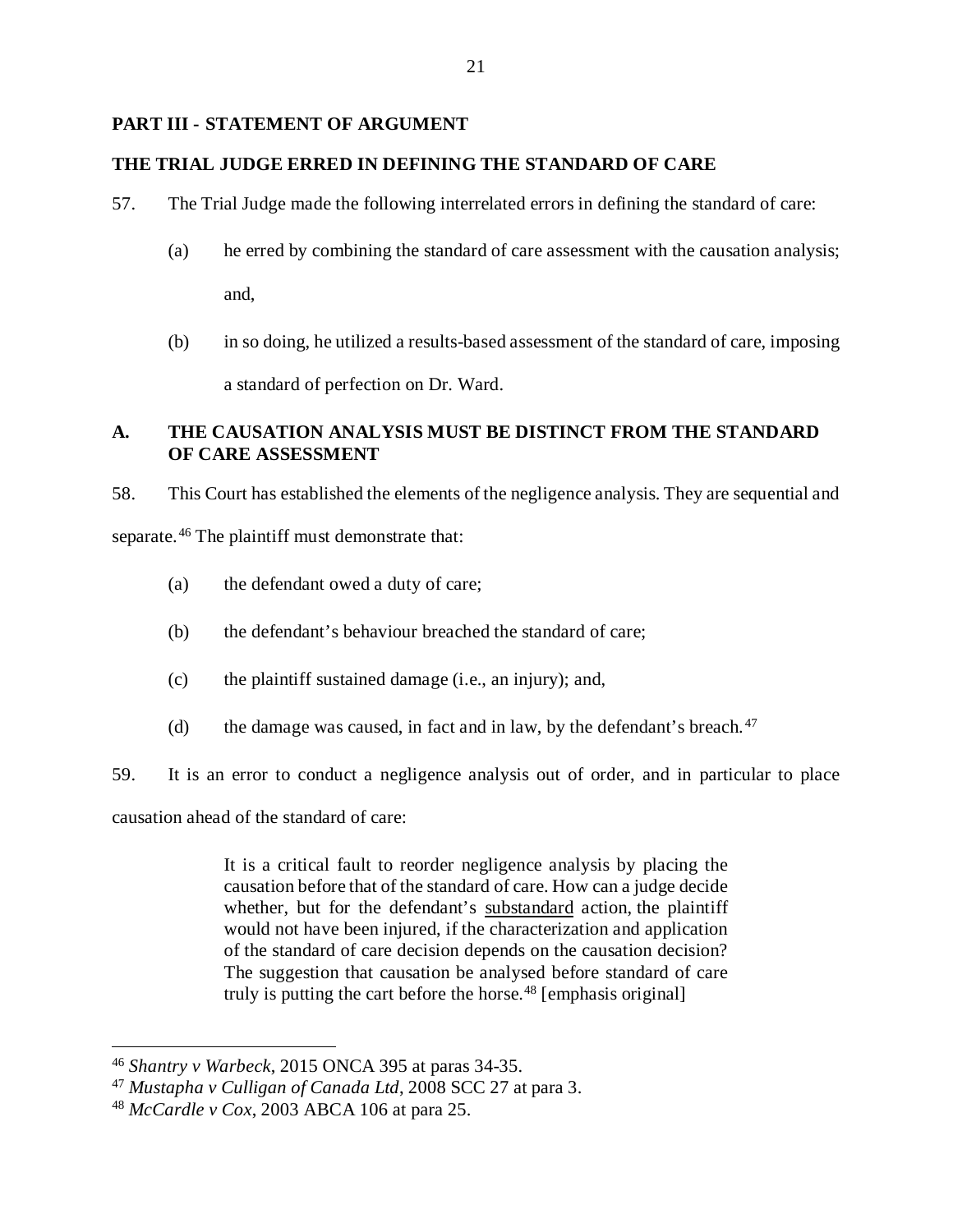60. The Ontario Court of Appeal affirmed the need for separate and distinct assessments of causation and breach in *Bafaro v. Dowd*, where Justice Laskin held:

> **…Ms. Bafaro's submission wrongly conflates the issues of standard of care and causation, or at least asks the court to determine factual causation before determining whether the standard of care was breached**. Ms. Bafaro seeks to use the *[Snell](https://nextcanada.westlaw.com/Link/Document/FullText?findType=Y&pubNum=6407&serNum=1990317749&originationContext=document&transitionType=DocumentItem&contextData=(sc.Default))* approach to causation to find that a burn injury caused the fistula, and then to use this finding to demonstrate that Dr. Willard breached the standard of care because he did not detect the burn during the exploratory laparotomy. This submission intermingles standard of care and causation. **Yet, the two issues are quite separate. Moreover, the question whether the standard of care was breached should be decided before the question of factual causation. In other words, the issue of factual causation arises after the trier of fact has found that the defendant breached the standard of care**. [49](#page-25-0) [emphasis added]

61. On rare occasions, the factual circumstances of the injury may be relevant to whether there was a breach of the standard of care.<sup>[50](#page-25-1)</sup> Even where this is permitted, a trial judge cannot use these findings to *define* the standard of care.

62. The Trial Judge incorrectly worked from the injury backwards in coming to a determination of the definition of the standard of care. There was no independent analysis.

63. The Trial Judge used the causation opinion of Dr. Klotz to inform his analysis of the definition and breach of the standard. The Trial Judge stated that the standard of care will be breached where the LigaSure directly touches the ureter or where it comes within 1-2 millimetres of it. Dr. Klotz testified that an injury to the ureter would occur where it was directly touched or

<span id="page-25-0"></span> <sup>49</sup> *Bafaro v Dowd*, 2010 ONCA 188 at para 35.

<span id="page-25-1"></span><sup>50</sup> Appeal Decision, *supra* at para 62-64, Appellant Record I, Tab 3, pp 52-53, citing *Meringolo (Committee of) v Oshawa General Hospital* (1991), 46 OAC 260 (CA), Book of Authorities of the Respondent, Tab 7 ("**BOA**") and *Grass v Women's College Hospital* (2001), 200 DLR (4th) 242 (Ont CA).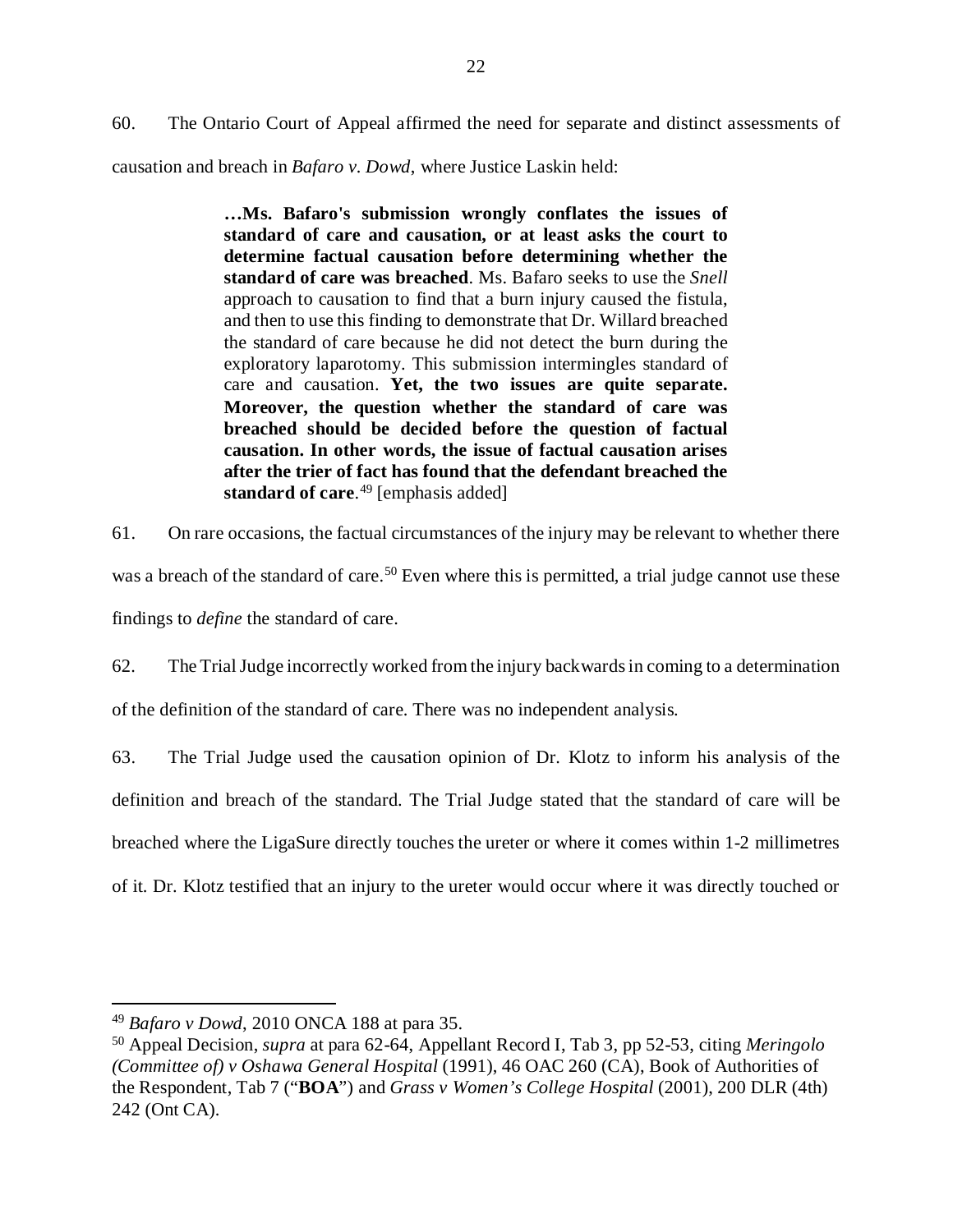the LigaSure came within 1-2 millimetres of it.<sup>[51](#page-26-2)</sup> This might well be the case, but it has nothing to do with the definition of the standard of care.

64. The Trial Judge did not conclude on his determination of breach until after the causation assessment. Indeed, the entire causation analysis is subsumed under the heading "Conclusion on Standard of Care". In his conclusion on standard of care, the Trial Judge recited his conclusion on causation. The Trial Judge held that because an injury occurred, the standard was breached.<sup>[52](#page-26-3)</sup>

65. Defining standards of care involves asking what reasonable professionals, as a matter of practice, actually do when they perform comparable procedures. There was no evidence available to the Trial Judge supporting the selection of this observation by a causation expert, and then elevating that observation into standard of care evidence by accepting it as defining the standard.

## <span id="page-26-0"></span>**B. AVOIDING INJURY CANNOT BE THE STANDARD OF CARE**

66. Avoiding an injury cannot be part of the standard of care. To hold as such would violate the rules against results-based reasoning and hindsight, and it would adopt a standard of perfection. For decades, courts have admonished such practices throughout negligence law. The Trial Judge used hindsight and results-based reasoning and imposed a standard of perfection in defining the standard of care. The Court of Appeal correctly identified these errors.

## <span id="page-26-1"></span>*(i) The standard of care cannot be based on hindsight, results-based reasoning, or a standard of perfection*

67. When deciding whether a medical practitioner has breached the standard of care, medical practitioners cannot be judged based on the result itself. Trial judges must avoid the "retrospectoscope" in defining the standard of care and in conducting breach analyses.<sup>[53](#page-26-4)</sup> A

<span id="page-26-2"></span> <sup>51</sup> Trial Decision, *supra* at paras 85-91, Appellant Record I, Tab 1, pp 19-20.

<span id="page-26-3"></span><sup>52</sup> Trial Decision, *supra* at paras 81-113, Appellant Record I, Tab 1, pp 18-25.

<span id="page-26-4"></span><sup>53</sup> *Epstein v Salvation Army Scarborough Grace General Hospital* (1999), 124 OAC 233 at paras 43-44 (CA); *Wilson v Swanson*, [1956] SCR 804 at 812-813 [*Wilson*].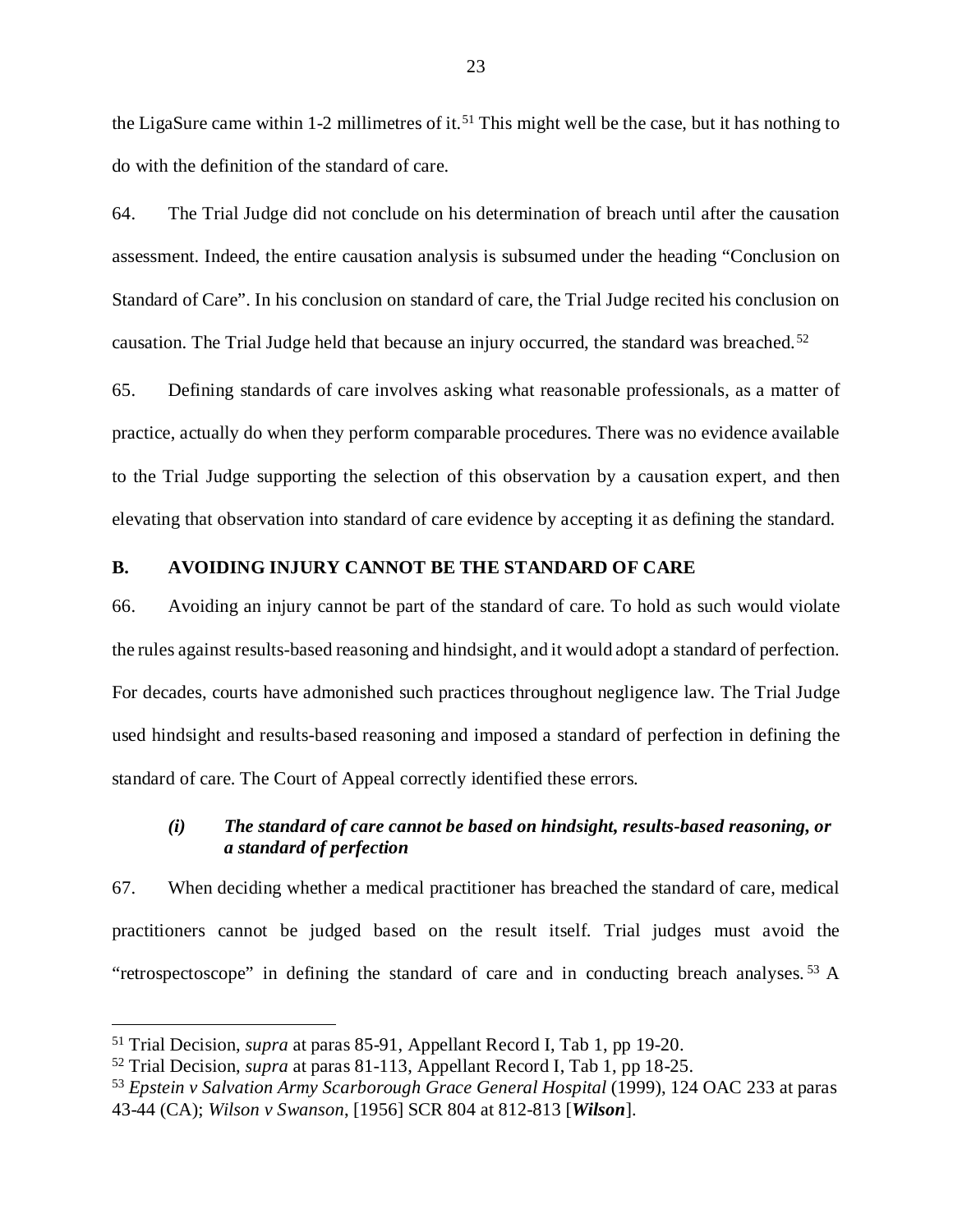plaintiff's case that advocates a results-based, retrospective approach to the standard of care and attempts to work backwards from the result of the surgery to prove negligence is incorrect in law, as "*post hoc, ergo propter hoc* has no place in our law".[54](#page-27-0)

68. In adopting the Ontario Court of Appeal's 1956 decision in *Crits v Sylvester*, this Court accepted Lord Denning's reasoning in the 1954 English Court of Appeal decision *Roe v Minister of Health et al*, in which he stated:

> It is so easy to be wise after the event and to condemn as negligence that which was only a misadventure. We ought always to be on our guard against it, especially in cases against hospitals and doctors. [55](#page-27-1)

69. In the 2002 decision of *St Jean v Mercier*, this Court emphasized the importance of avoiding an approach based on an injury in surgical cases, holding that trial judges must also distinguish negligence and a breach of the standard of care from surgical misadventure:

> To ask, as the principal question in the general inquiry, whether a specific positive act or an instance of omission constitutes a fault is to collapse the inquiry and may confuse the issue. What must be asked is whether that act or omission would be acceptable behaviour for a reasonably prudent and diligent [surgeon] in the same circumstances. The erroneous approach runs the risk of focusing on the result rather than the means. [Surgeons] have an obligation of means, not an obligation of result. [56](#page-27-2) [emphasis original]

70. Trial judges regularly include the caution against a retrospective analysis in their reasons. [57](#page-27-3)

71. Similarly, Canadian law does not hold medical practitioners to a standard of perfection.

This standard has long been expressly discouraged. As no medical practitioner ensures that he or

she will achieve a perfect result, it is an error of law to hold a physician to too high a standard.

<span id="page-27-0"></span> <sup>54</sup> *Bafaro v Dowd*, [2008] OJ No 3474 at para 26, 30 (Sup Ct).

<span id="page-27-1"></span><sup>55</sup> *Roe v Minister of Health et al*, [1954] 2 All ER 131 at 137 [*Roe*], BOA, Tab 8, cited in *Crits v Sylvester*, [1956] OR 132 at para 15 (CA) [*Crits* **CA**], BOA, Tab 2, aff'd [1956] SCR 99.

<span id="page-27-2"></span><sup>56</sup> *St Jean*, *supra* at para 53.

<span id="page-27-3"></span><sup>57</sup> See e.g. *Keith v Abraham*, 2011 ONSC 2 at para 213.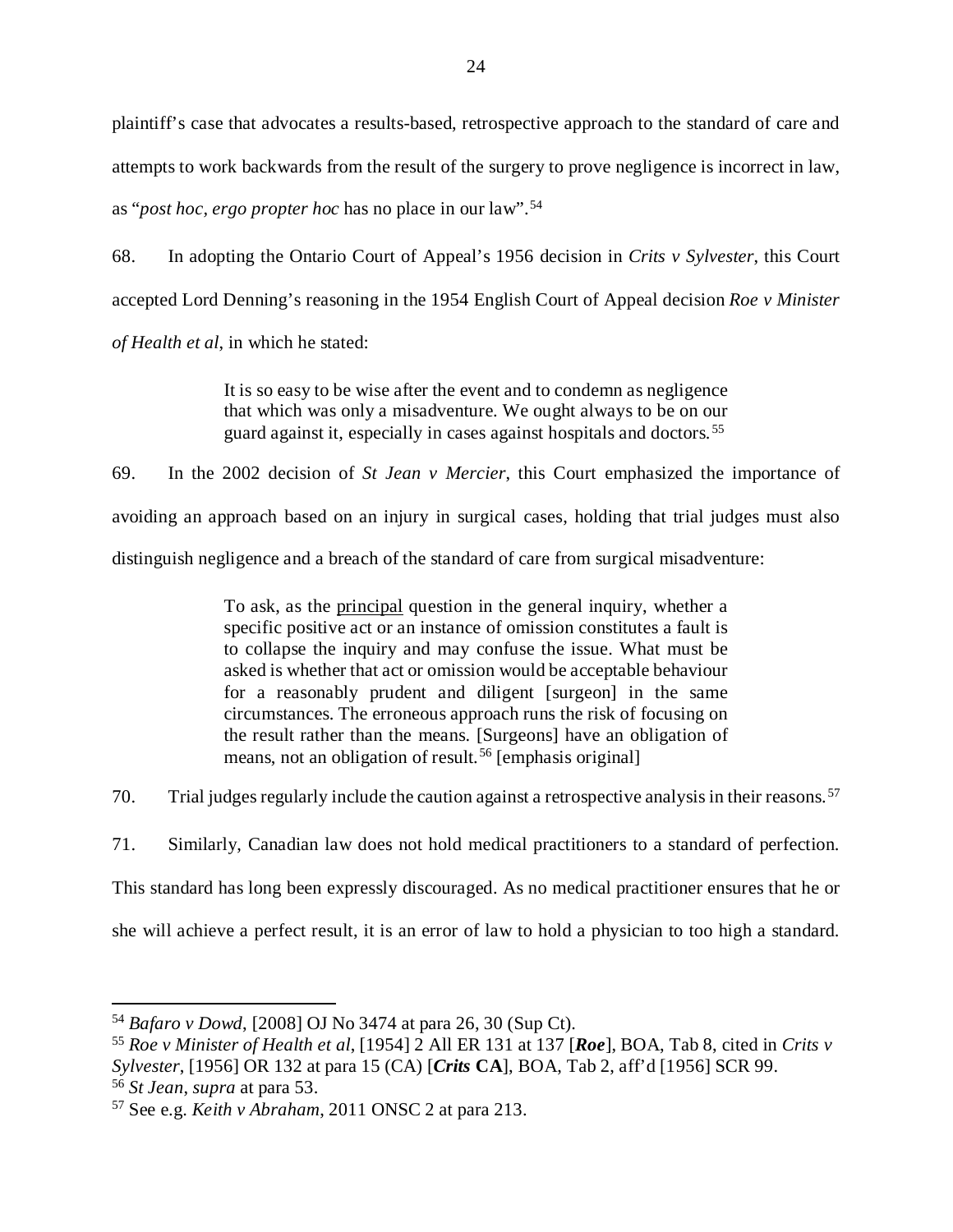Reasonable surgeons may exercise different judgments; the surgeon is merely required to make decisions within the exercise of his or her surgical intelligence. [58](#page-28-0)

72. In the 1975 English Court of Appeal decision *Greaves & Co (Contractors) Ltd v Baynham Meikle & Partners*, Lord Denning highlighted that the law in medical negligence cases does not offer a standard of perfection or the promise of a cure. The law provides only that the professional will use reasonable care and skill.<sup>[59](#page-28-1)</sup>

73. In the British Columbia Court of Appeal decision of *Carlsen v Southerland*, the Court overturned the trial judge's decision on this basis:

> …**by imposing a standard of excellence that amounted to perfection, the trial judge set a standard that was impossible to rebut.** Indeed, as can be seen from para 37 of the trial judge's reasons, he concluded that "the simple precaution that Dr. Southerland should have taken was to ensure that he not let his instruments penetrate past the annulus fibrosus." **In this respect, the trial judge improperly focused only on the result of the surgery, and not on the precise manner in which Dr. Southerland failed to meet the appropriate standard of care. In the result, he held Dr. Southerland to a standard that amounted to a guarantee**. [60](#page-28-2) [emphasis added]

74. This Court affirmed the prohibition against standards of perfection in negligence in the

non-medical case of *Fullowka v Pinkertons of Canada Ltd*, relied on by the Court of Appeal. This

Court explained that the trial judge erred in his definition of the standard of care by establishing a

standard that was an absolute duty (perfection):

With respect to the law, my view is that the trial judge erred by failing to articulate the standard of care to which Pinkerton's was to be held. Although the trial judge acknowledged that Pinkerton's was not an insurer of the mine's safety (para. 752), he nonetheless found that it had failed to ensure that the entrances were properly guarded

<span id="page-28-0"></span> <sup>58</sup> *Wilson*, *supra* at 812.

<span id="page-28-1"></span><sup>59</sup> *Greaves & Co (Contractors) Ltd v Baynham Meikle & Partners*, [1975] 3 All ER 99 at 103- 104 (Eng CA), BOA, Tab 3.

<span id="page-28-2"></span><sup>60</sup> *Carlsen v Southerland*, 2006 BCCA 214 at para 15 [*Carlsen*].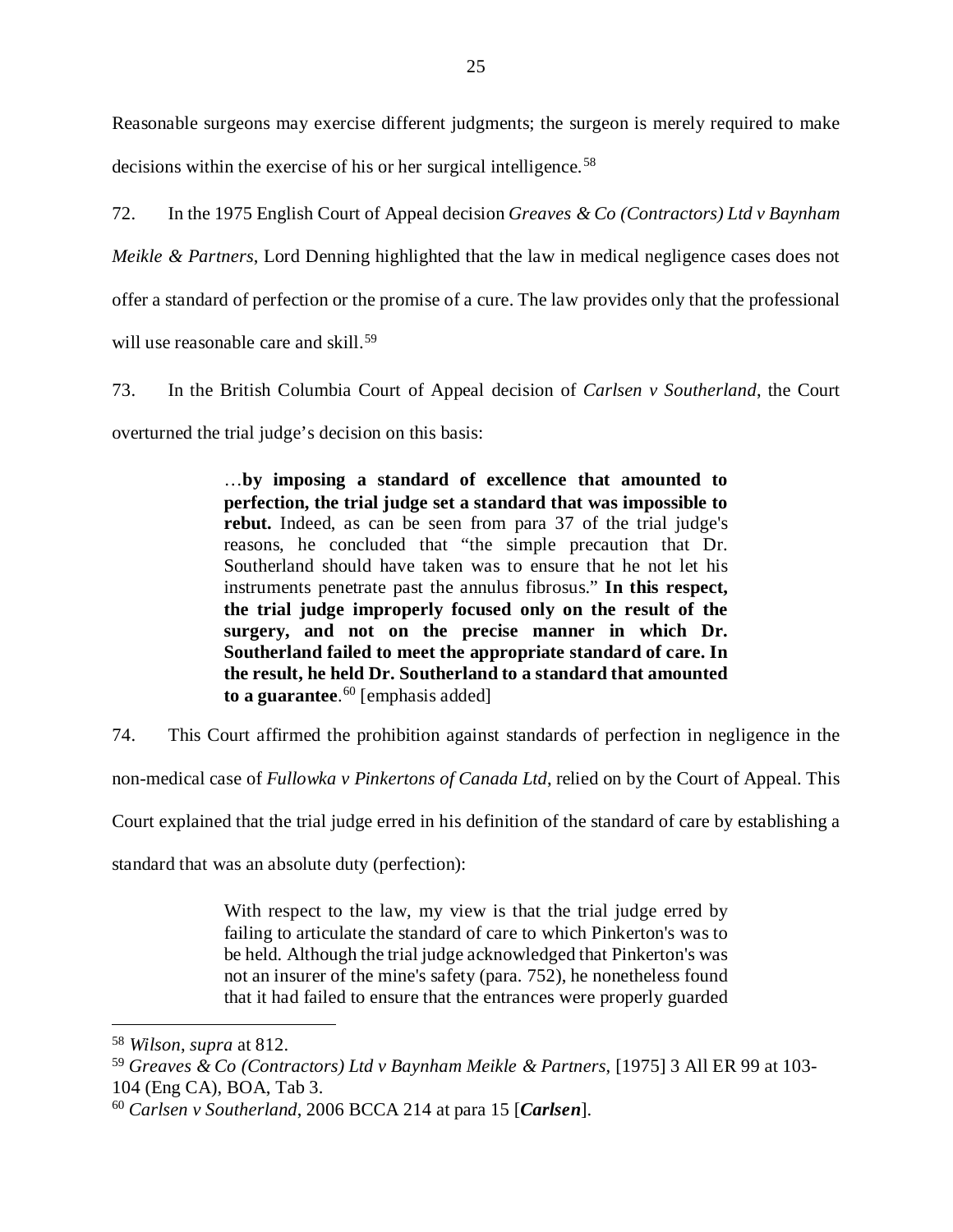to avoid incursions (para. 764). This statement is problematic in two respects. To the extent that the trial judge required Pinkerton's to ensure there was no clandestine access to the mine, he imposed an absolute duty, not a duty of reasonable care.<sup>[61](#page-29-0)</sup>

75. Trial courts regularly avoid standards of perfection on this basis.[62](#page-29-1)

76. The policy principles for avoiding hindsight and standards of perfection are clear. A

retrospective analysis is contrary to the way medicine is practiced:

Every surgical operation is attended by risks. We cannot take the benefits without taking the risks. Every advance in technique is also attended by risks. Doctors, like the rest of us, have to learn by experience; and experience often teaches in a hard way. Something goes wrong and shows up a weakness, and then it is put right.<sup>[63](#page-29-2)</sup>

77. A standard of perfection is "impossible to rebut". [64](#page-29-3) As Lord Denning stated in *Roe*, it

would be a disservice to the community to hold medical practitioners accountable for anything that

could go wrong:

… But we should be doing a disservice to the community at large if we were to impose liability on hospitals and doctors for everything that happens to go wrong. **Doctors would be lead to think more of their own safety than of the good of their patients. Initiative would be stifled and confidence shaken. A proper sense of proportion requires us to have regard to the conditions in which hospitals and doctors have to work**. We must insist on due care for the patient at every point, but we must not condemn as negligence that which is only a misadventure.<sup>[65](#page-29-4)</sup> [emphasis added]

78. This Court's deliberate language in *St Jean* is instructive: in defining the standard of care,

one must identify whether an "act or omission" would be acceptable behaviour for a reasonably

prudent and diligent surgeon. If that "act or omission" was not reasonable, the surgeon may fall

<span id="page-29-0"></span> <sup>61</sup> *Pinkerton's*, *supra* at para 80.

<span id="page-29-1"></span><sup>62</sup> See e.g. *Kooijman v Bradshaw*, 2016 BCSC 2316 at para 184.

<span id="page-29-2"></span><sup>63</sup> *Roe*, *supra* at 137, BOA, Tab 8; see also *Kehler v Myles* (1986), 74 AR 259 at para 134 (QB), aff'd 1988 ABCA 350, leave to appeal to SCC refused, 21364 (6 April 1989).

<span id="page-29-3"></span><sup>64</sup> *Carlsen*, *supra* at para 15.

<span id="page-29-4"></span><sup>65</sup> *Roe*, *supra* at 139, BOA, Tab 8, cited in *Crits* (CA), *supra* at para 16, BOA, Tab 2.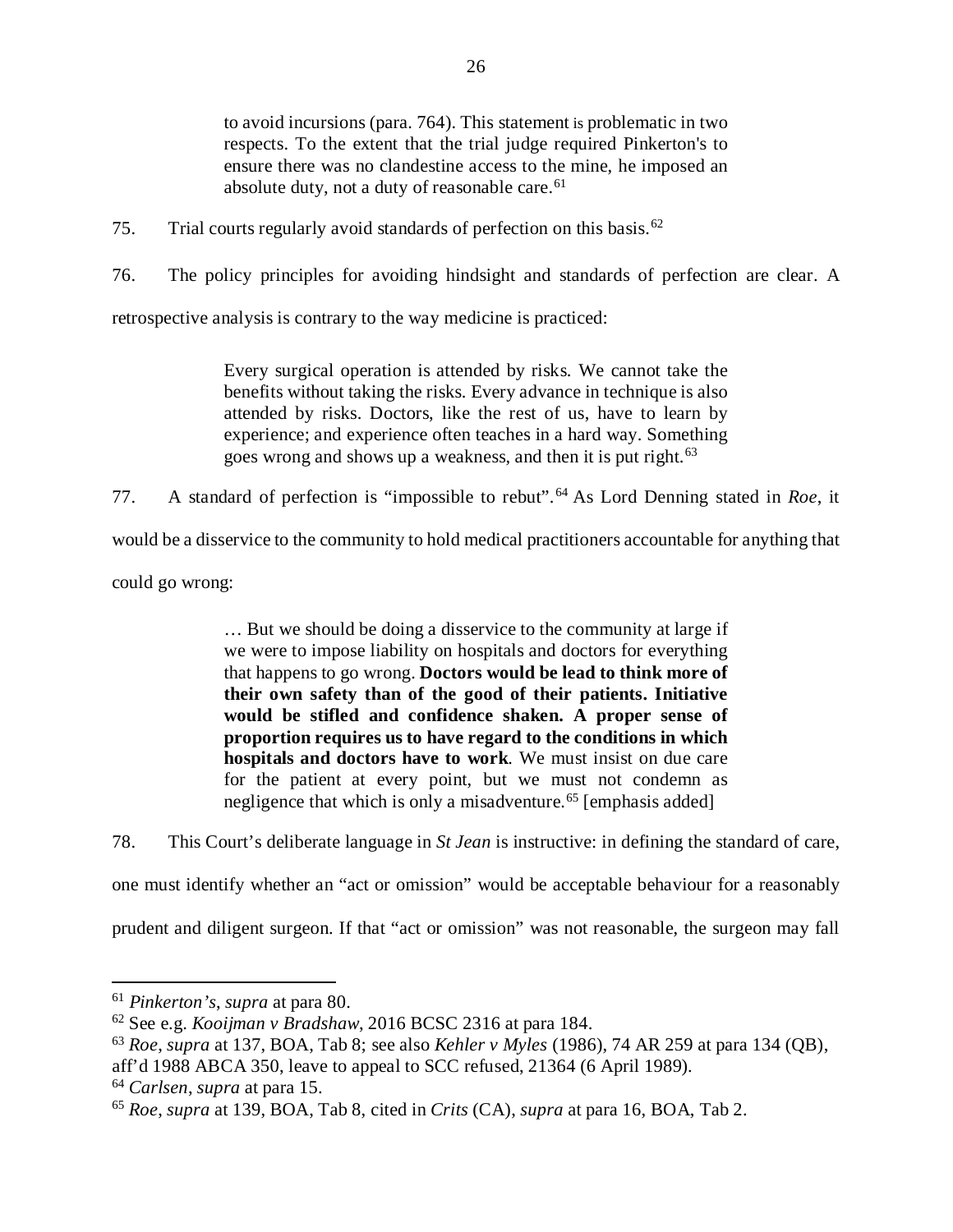below the standard of care; however, the breach is based on an "act or omission" by the surgeon,

not the outcome of the procedure or the fact of an injury.

## *(ii) This policy is consistent throughout professional liability law*

<span id="page-30-0"></span>79. The rules against the hindsight, results-based reasoning, and avoiding a standard of perfection are universal principles throughout professional negligence law.

80. In the 1838 Court of Common Pleas decision, *Lanphier v Phipos*, Chief Justice Tindal stated the following:

> Every person who enters into a learned profession undertakes to bring to the exercise of it a reasonable degree of care and skill. **He does not undertake, if he is an attorney, that at all events you shall gain your cause, nor does a surgeon undertake that he will perform a cure; nor does he undertake to use the highest possible degree of skill.** There may be persons who have higher education and greater advantages than he has, but he undertakes to bring a fair, reasonable, and competent degree of skill . . . <sup>[66](#page-30-1)</sup> [emphasis added]

81. For lawyers, the standard of care is one of "reasonable care, skill and knowledge".<sup>[67](#page-30-2)</sup> As Justice Doherty wrote in the 2005 Ontario Court of Appeal decision, *Folland v Reardon*, so long as the lawyer has met this standard, "his or her duty to the client is discharged, even if the decision

proves to be disastrous".<sup>[68](#page-30-3)</sup> Avoiding hindsight is crucial:

In accepting the reasonably competent lawyer standard, I do not detract from the often repeated caution against characterizing errors in judgment as negligence. Lawyers make many decisions in the course of a lawsuit. Those decisions require the exercise of judgment. **Inevitably, some of those decisions, when viewed with the benefit of hindsight, will be seen as unwise**. The reasonable lawyer standard does not call for an assessment of the sagacity of the decision made by the lawyer. The standard demands that the lawyer bring to the exercise of his or her judgment the effort,

<span id="page-30-1"></span> <sup>66</sup> *Lanphier v Phipos* (1838), 173 ER 581, 8 C&P 475 at 478 (Ct CP), BOA, Tab 6.

<span id="page-30-2"></span><sup>67</sup> *Central Trust Co v Rafuse*, [1986] 2 SCR 147 at para 58.

<span id="page-30-3"></span><sup>68</sup> *Folland v Reardon* (2005), 249 DLR (4th) 167 at para 44 (Ont CA) [*Folland*].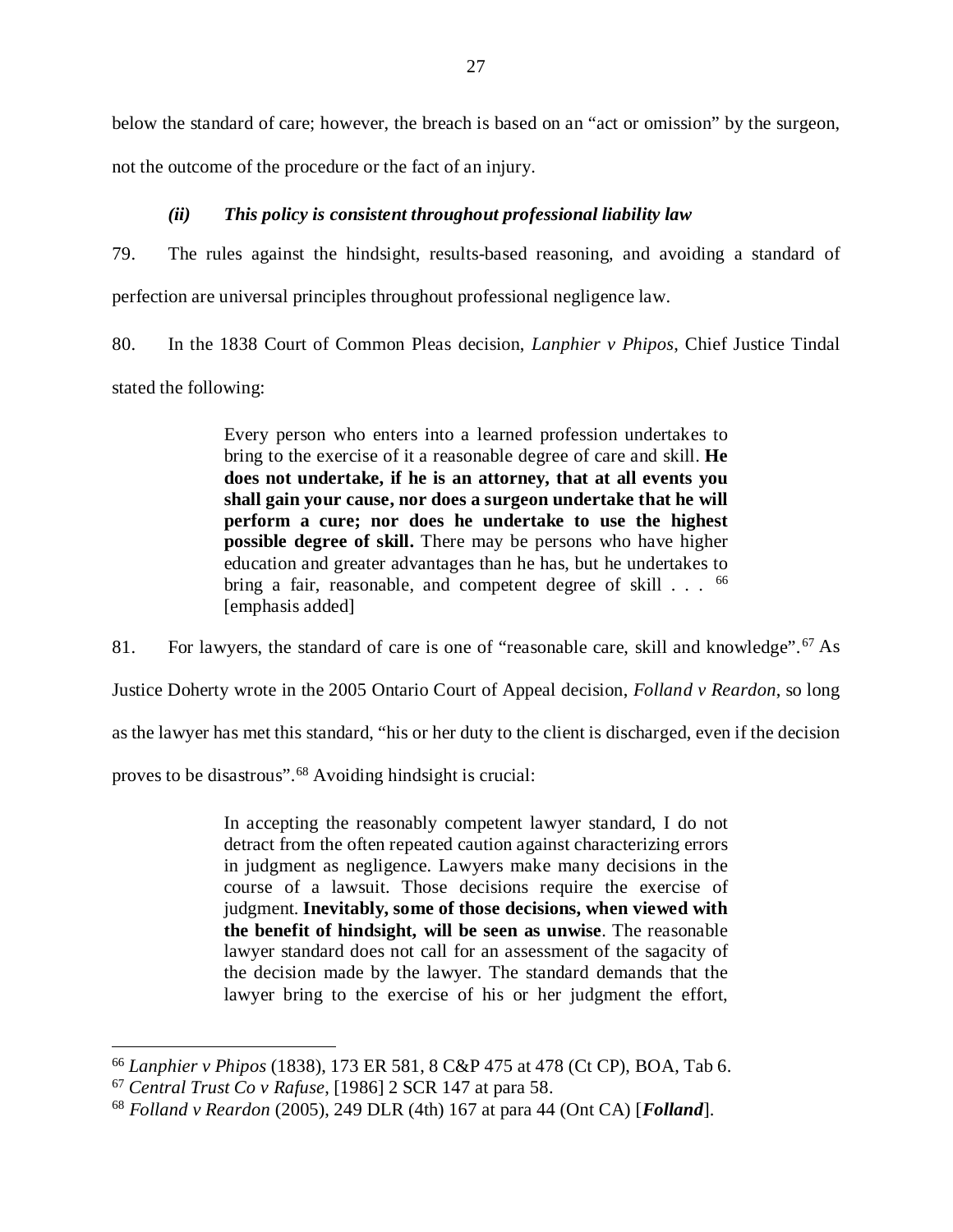knowledge and insight of the reasonably competent lawyer. <sup>[69](#page-31-0)</sup> [emphasis added]

82. For auditors, the standard of care similarly avoids perfection and hindsight—and has for decades. In the English Court of Appeal decision of 1895, *re London and General Bank (No. 2)*, Lord Linley wrote:

> An auditor, however, is not bound to do more than exercise reasonable care and skill in making inquiries and investigations. He is not an insurer; he does not guarantee that the books do correctly shew the true position of the company's affairs; he does not even guarantee that his balance-sheet is accurate according to the books of the company. If he did, he would be responsible for error on his part, even if he were himself deceived without any want of reasonable care on his part, say, by the fraudulent concealment of a book from him. His obligation is not so onerous as this. Such I take to be the duty of the auditor: he must be honest—i.e., he must not certify what he does not believe to be true, and he must take reasonable care and skill before he believes what he certifies to be true. $70$

83. For engineers and architects, the principles are identical. In the Honourable Beverly M.

McLachlin and Arthur Grant's treatise, *The Canadian Law of Architecture and Engineering*, the

authors draw a distinction between negligent conduct and errors of judgment. They note that where

an engineer has met the standard of care, "the fact that the work proves unsatisfactory in some way

will not render them liable for breach of contract or negligence".<sup>[71](#page-31-2)</sup>

84. In the 1990 Ontario Court of Appeal decision, *Larche v Ontario*, Justice Krever held "the defendant architects met a reasonable standard in the construction and design of the railing," avoiding hindsight and a perfection standard:

<span id="page-31-0"></span> <sup>69</sup> *Folland*, *supra* at para 44.

<span id="page-31-1"></span><sup>70</sup> *In re London and General Bank (No 2)*, [1895] 2 Ch 673 at 683 (CA), BOA, Tab 5, cited by this Court in *Guardian Insurance Co of Canada v Sharp*, 940 CarswellQue 36 at paras 12, 16, [1941] 2 DLR 417 at 430-431 (SCC), BOA, Tab 4.

<span id="page-31-2"></span><sup>71</sup> Beverly M McLachlin & Arthur M Grant, *The Canadian Law of Architecture and Engineering*, 3rd ed (Toronto: LexisNexis, 2020*)* at 133, BOA, Tab 1.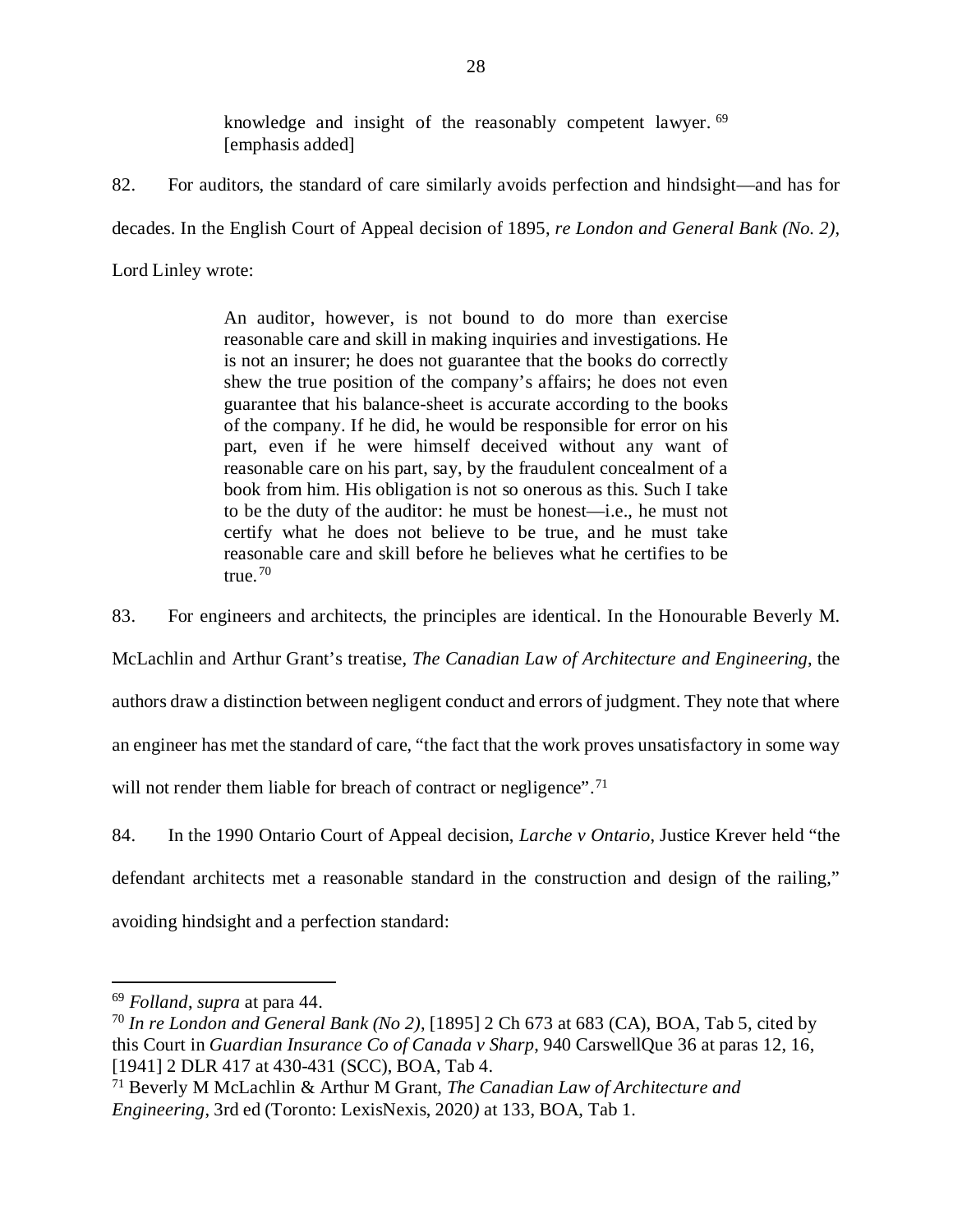It may be true, as the appellant argues, that it would have been simple and easy to design a barrier to the roof of the stores building which would have prevented a patient such as the plaintiff from climbing onto the roof in search of a frisbee, but this argument misses the point. In the circumstances, the trial judge held that what was designed was reasonable and represented the discharge of the architects' duty to design a barrier which "met an acceptable security standard in the particular location it was constructed at this type of psychiatric facility". [72](#page-32-1)

## <span id="page-32-0"></span>*(iii) The Trial Judge did not follow the above law and erred in defining the standard of care*

85. In addition to conflating his causation findings into his definition of the standard of care, the Trial Judge erred in defining the standard of care by:

- (a) working from the injury backwards; and,
- (b) creating a standard of care based on absolutes, results, and perfection.

86. The Trial Judge first determined that the injury to the ureter was caused by coming within

1-2 millimetres of the ureter with the LigaSure. He then defined the standard of care in terms that reflected what he had found: "to identify and protect the ureter and to avoid close proximity (1-2 millimetres) or direct contact with the ureter". In other words, the Trial Judge established that the standard of care was to identify, protect, and to *not injure* the ureter.

87. Injuring the ureter, in any circumstance, would be a breach of the standard—consistent with the opinion of Dr. Burnstein.

88. An act or omission independent from the injury is necessary to establish a breach of the standard of care. Establishing as part of the standard of care the requirement to "stay at least 1-2 millimetres away from the ureter" is identical to finding "do not injure the ureter" or "an injury is a breach". There is no difference.

<span id="page-32-1"></span> <sup>72</sup> *Larche v Ontario* (1990), 75 DLR (4th) 377 at para 8 (Ont CA).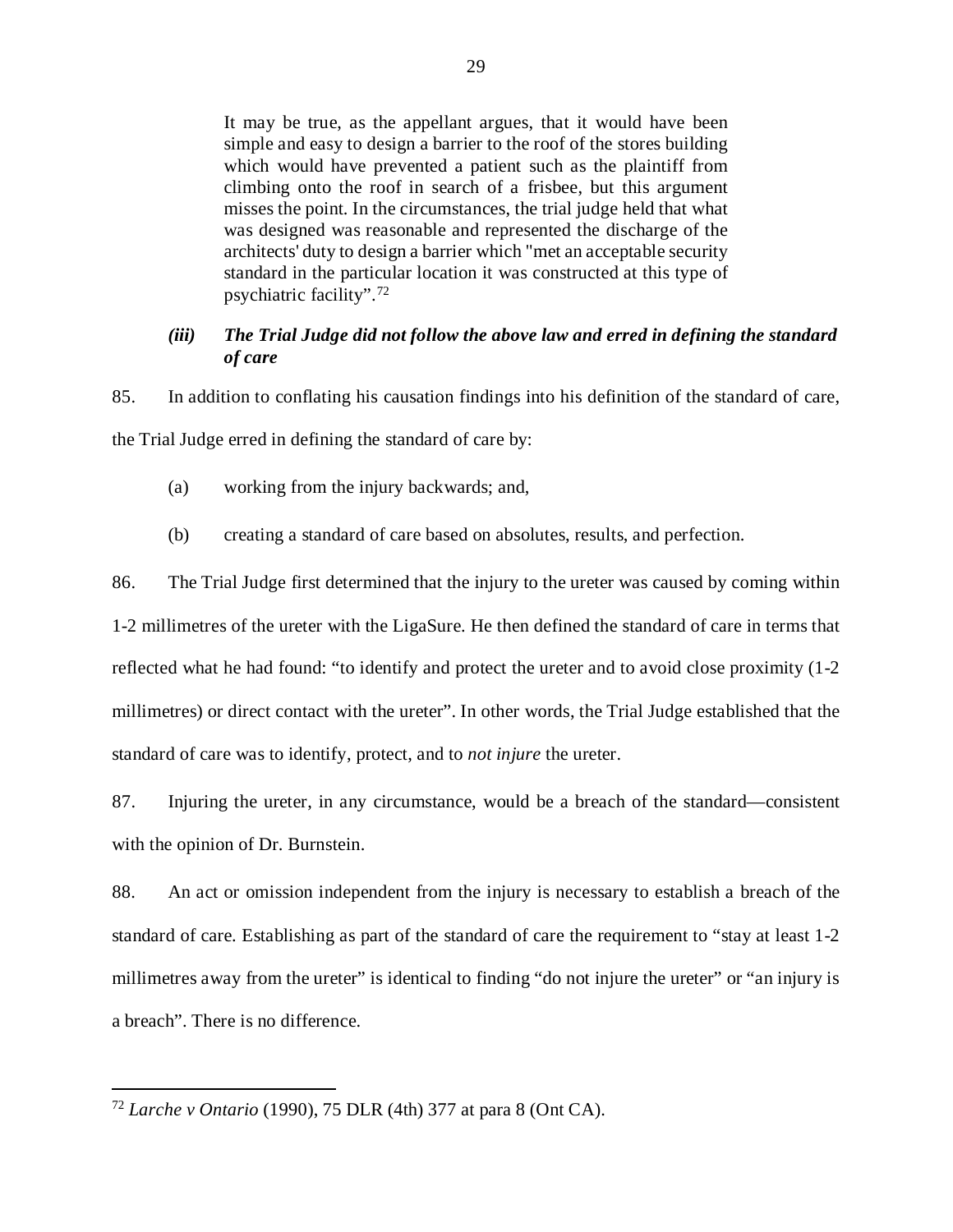89. In defining the standard of care based on the avoidance of injury, the Trial Judge created a standard of perfection. The Trial Judge established the same "absolute duty" that this Court prohibited in *Pinkertons*.

90. The Trial Judge unfortunately missed the point. Instead of considering whether Dr. Ward acted as a reasonably prudent surgeon he focused on the fact of an injury. Adopting this standard of care—where an injury is an automatic breach—led the Trial Judge to engage in an injurycentred and results-based analysis, rather than focusing on whether the ureter was appropriately identified and protected. The Trial Judge provided no analysis of the real question to be addressed—whether Dr. Ward took the steps of a reasonable practitioner in the same circumstances—and instead focused solely on the injury.

#### *(iv) The Court of Appeal correctly identified the Trial Judge's errors*

<span id="page-33-0"></span>91. The definition of the standard of care was devoid of the central requirement of any standard of care: reasonableness. The Court of Appeal correctly identified this.[73](#page-33-1) In so doing, the Court of Appeal described the Trial Judge's errors as focusing on the goals, rather than the means to achieve these goals.

92. This language is not reflective of a new principle. It is a synthetization of and shorthand for the principles of medical practitioners being held to a standard of reasonableness, not of perfection. Non-injury cannot form the standard of care. The Court of Appeal's articulation of this principle is nearly identical to this Court's determination on the same issue in *St Jean*: "[Surgeons] have an obligation of means, not an obligation of result".<sup>[74](#page-34-0)</sup>

 <sup>73</sup> Appeal Decision, *supra* at paras 3, 51-55, Appellant Record I, Tab 3, pp 31, 48-50.

<span id="page-33-1"></span><sup>74</sup> *St Jean*, *supra* at para 53.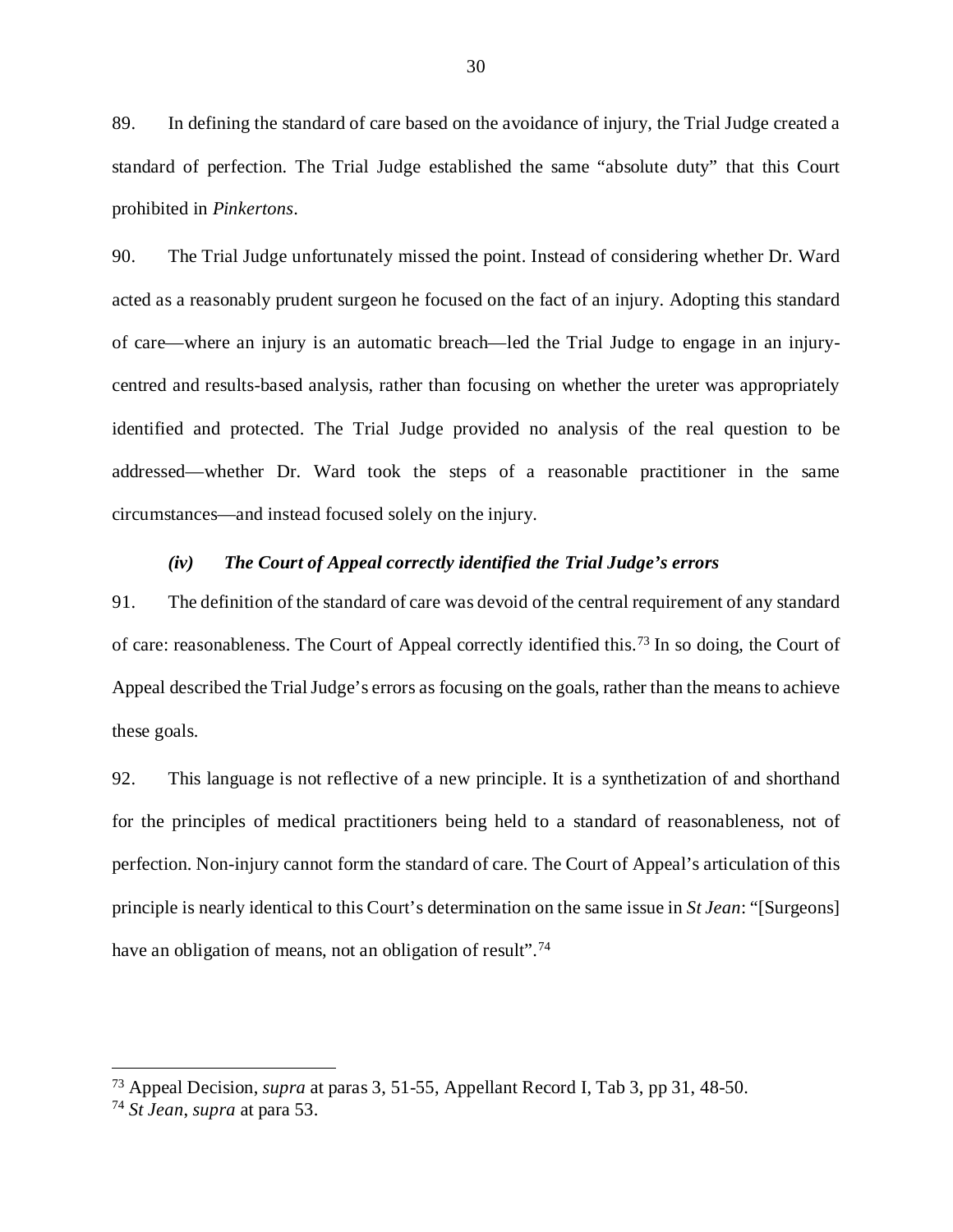93. While the Appellant attempts to distinguish this case from *Pinkerton's*, the case is instructive on this point.

94. This Court found that the trial judge did not explain what specifically Pinkerton's, the security provider of the mine at issue, was required to do to meet the standard of care. The trial judge found that Pinkerton's had failed to ensure that the entrances were properly guarded to avoid incursions (i.e., it failed in its goal/desire outcome) and it therefore fell below the standard of care.[75](#page-34-1) He did not explain what reasonable steps Pinkerton's was expected to take in order to do so (e.g., number of security guards per shift, requirements for electronic surveillance, etc.).

95. The Trial Judge made the same error in this case: the Trial Judge defined the standard as avoiding injury, rather than the steps a reasonable surgeon must take to avoid injury.

96. The Appellant relies on the dissenting opinion in which Justice van Rensburg states that "coming within 1-2 millimetres" is a step on its own. This ignores the factual finding that coming within 1-2 millimetres *is* the injury. It would be the equivalent of the trial judge in *Pinkerton's* saying the "step" was not allowing people onto the premises. It is not reasonable, instructive, or permitted at law.

97. The Appellant submits that "virtually every aspect of surgery could be characterized as either" a step or a goal. With respect, this is incorrect. A step is something that the surgeon must do in order to meet the standard of care. A goal is the desired outcome. In the context of avoiding injury to the ureter in colon surgery, the steps are identifying and protecting the ureter; the goal is not injuring the ureter when conducting the procedure.

98. This distinction is seen in other negligence actions:

<span id="page-34-1"></span><span id="page-34-0"></span> <sup>75</sup> *Pinkerton's*, *supra* at para 80.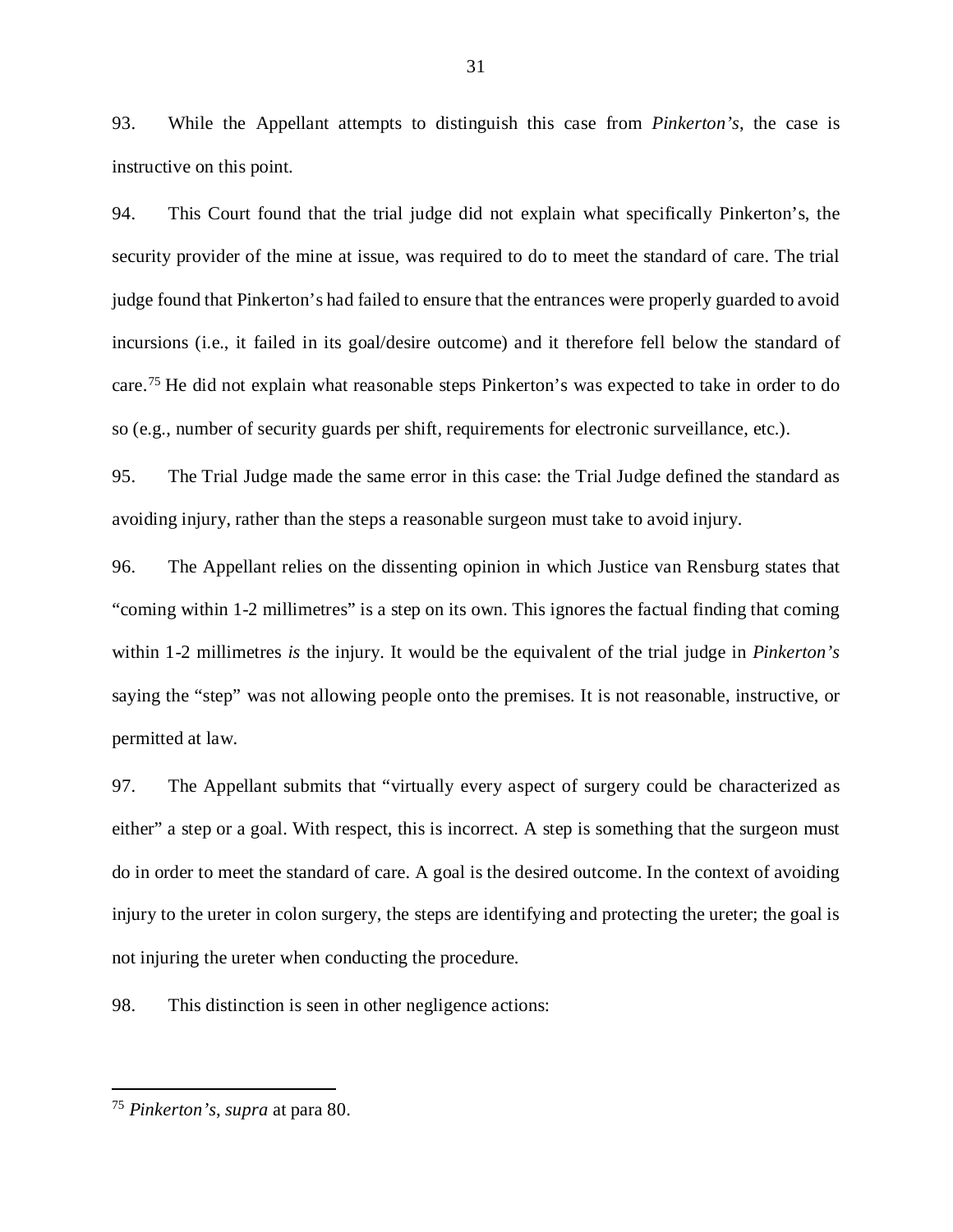- (a) in the *Pinkerton's* example, steps would be ensuring staff are adequately trained and that an appropriate number of staff are present throughout the day. The goal would be avoiding unauthorized access to the mines; and,
- (b) in the solicitor's negligence examples above, the steps would be adequately conducting the relevant legal research, adequately preparing witnesses, and reasonably assessing the likelihood of success at trial in providing advice to the client. The goal is success at, or "not losing", the trial.

99. The Appellant argues that the Court of Appeal's decision has turned the standard of care of a surgeon into "trying" to meet the standard of care.<sup>[76](#page-35-0)</sup> With respect, this is incorrect. What the Court of Appeal is articulating is the requirement that the standard of care be one of reasonableness, not an absolute guarantee. If a surgeon, a security company, or a solicitor, takes reasonable steps to achieve the desired outcome or goal, the surgeon, security company, or solicitor will meet the standard of care.

100. The Appellant argues that "[m]ore importantly, nobody suggested that there was any circumstance in which maintaining an appropriate distance might not be possible, or that protecting the ureter was somehow out of the surgeon's control". <sup>[77](#page-35-1)</sup> Respectfully, this is incorrect. As described above, Dr. Hagen was clear that accidents happen and that an injury is not a breach.<sup>[78](#page-36-1)</sup> This is consistent with the law and with the actual performance of the Surgery.

 <sup>76</sup> Factum of the Appellant ("**Appellant Factum**") at para 61.

<span id="page-35-0"></span><sup>77</sup> Appellant Factum, *supra* at para 76.

<span id="page-35-1"></span><sup>78</sup> Hagen Evidence at p 36, ll 10-25, Appellant Record II, Tab 16, p 310.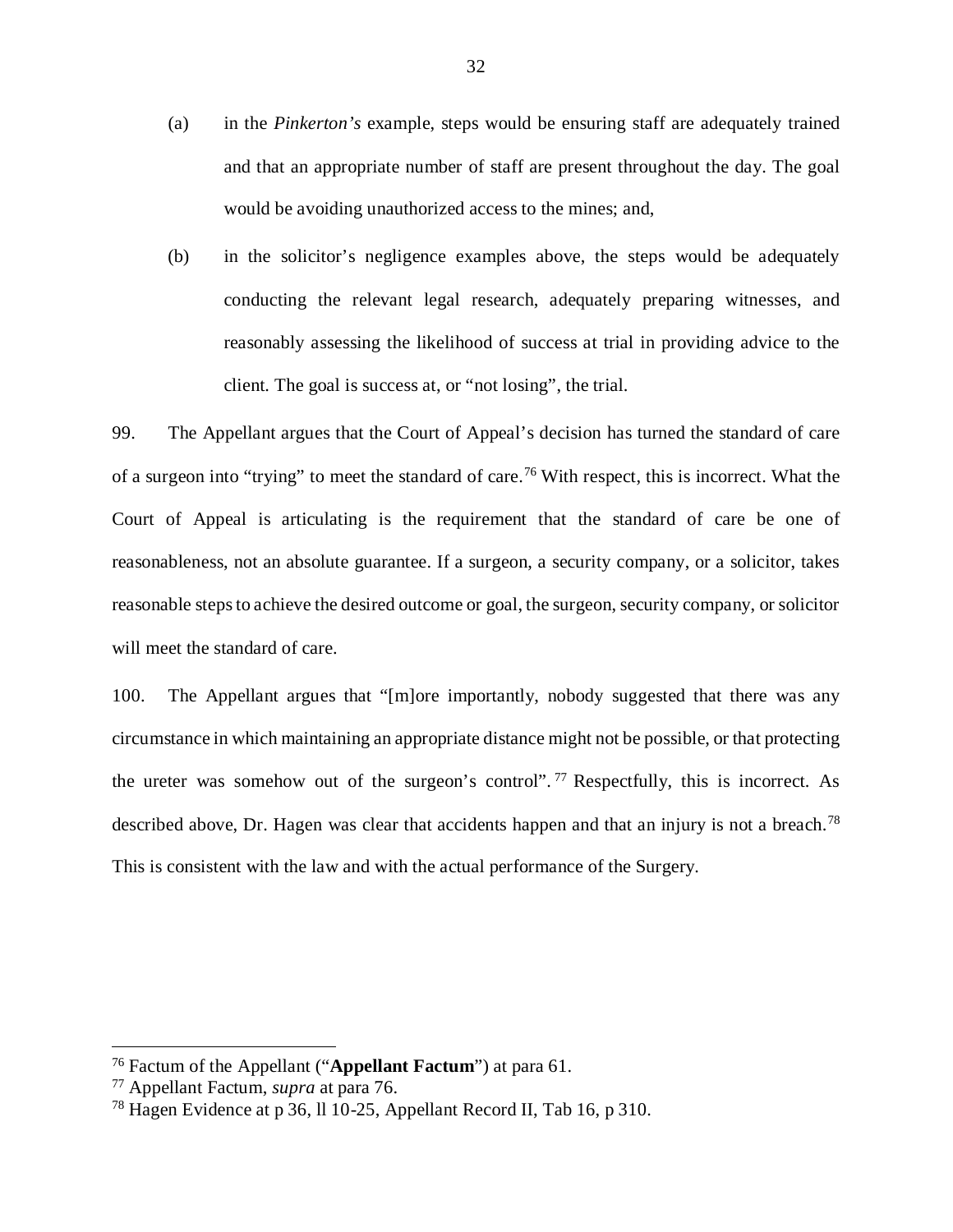## <span id="page-36-0"></span>**THE TRIAL JUDGE ERRED IN FINDING A BREACH OF THE STANDARD OF CARE**

101. The Appellant failed to discharge her burden to identify an act or omission independent from the injury that would breach the standard of care. As a result, the Trial Judge erred in finding a breach based only on the injury.

102. As set out above, a plaintiff in a medical negligence action must establish an act or omission by the defendant independent from the injury that would breach the standard of care. An injury alone will not be sufficient to establish a breach of the standard of care.

103. The Appellant's submissions support that there is always a factual finding of an act or omission separate from the injury in finding a breach of the standard of care:

- (a) in *Cooper v Flood*, the standard of care was breached when the trocars, the instrument used in the procedure, were not placed in the correct location throughout the procedure; $^{79}$  $^{79}$  $^{79}$  and,
- (b) in *Hassen v Anvari*, the defendant had breached the standard of care by inserting the trocar either too far, or with too much speed or pressure, slightly off-angle or off-direction, or a combination of any of those.<sup>[80](#page-36-3)</sup>

104. The Appellant led no evidence of an act or omission independent from the injury. The Appellant's standard of care evidence was led through Dr. Burnstein. Dr. Burnstein, who does not often use the LigaSure or perform laparoscopic surgery, testified that other than the injury Dr. Ward met the standard of care:

<span id="page-36-2"></span><span id="page-36-1"></span> <sup>79</sup> *Cooper v Flood*, 2015 ABQB 567 at paras 148, 163; *Cooper v Flood*, 2016 ABCA 365 at paras 4-5.

<span id="page-36-3"></span><sup>&</sup>lt;sup>80</sup> *Hassen v Anvari*, [2003] OJ No 3543 at paras 14, 23 (CA), leave to appeal to SCC dismissed, 30044 (29 April 2004).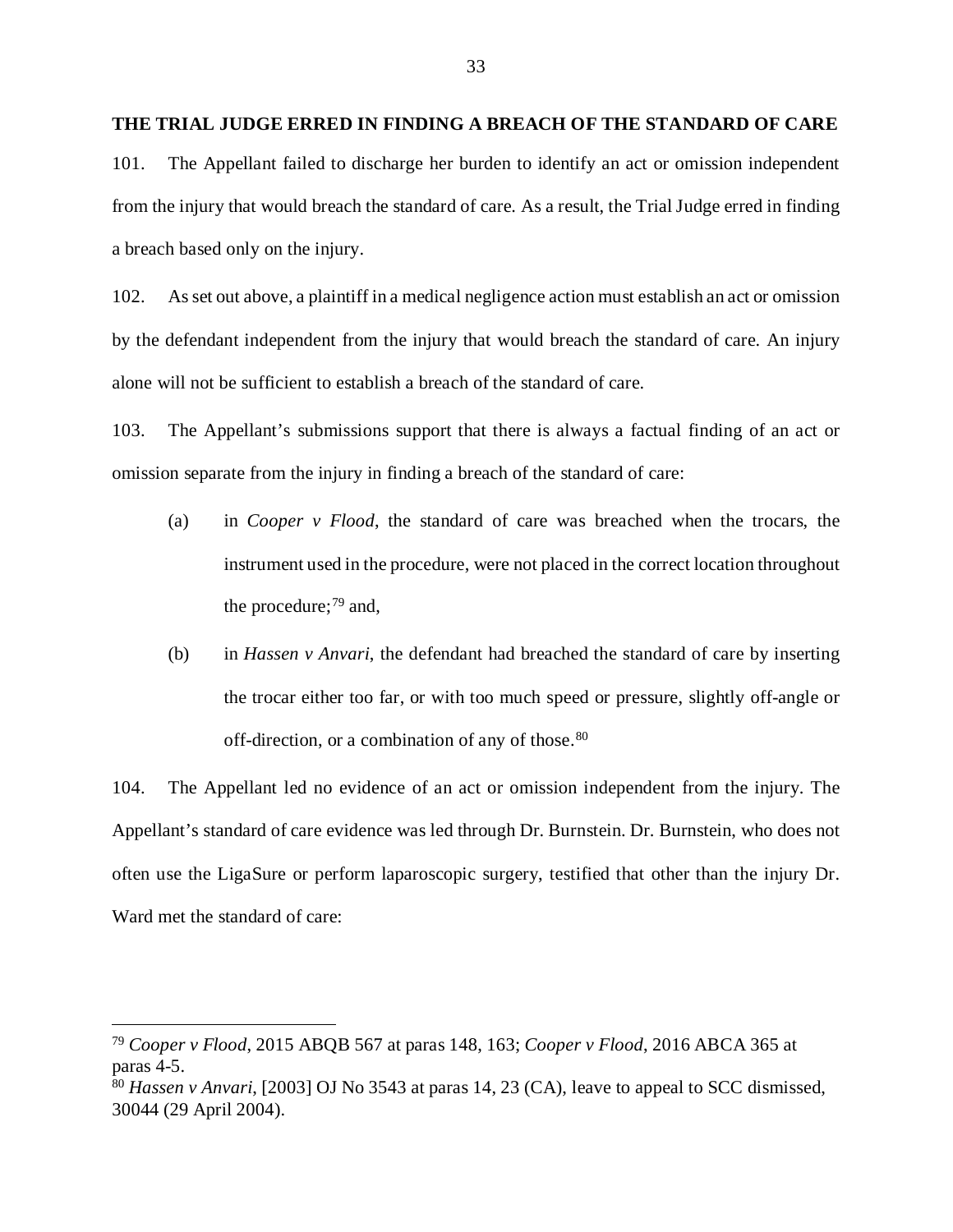Q. And you'll agree with me that these steps I've suggested to you as I anticipate Doctor Ward will testify are steps that reasonably identify the left ureter in a left sided colectomy.

A. Yes.

Q. And meet the standard of care in the identification of the left ureter.

A. Yes.

Q. And they are steps that are reasonable in the division of the colonic mesentery using a LigaSure during a colectomy.

A. I agree.

Q. And those steps also meet the standard of care.

A. I do agree with that.

Q. And they are therefore reasonable steps to take to both identify and protect against injury to the ureter.

A. Yes.

Q. And if those steps would be taken by a general surgeon such as Doctor Ward that general surgeon would be meeting the standard of care.

A. Yes. [81](#page-37-0)

105. Dr. Hagen, an experienced and well-respected laparoscopic surgeon, testified that Dr. Ward

met the standard of care and that ureteric injury is a recognized complication of the Surgery. He

disagreed that an injury would be a breach of the standard. His opinion was un-touched in cross-

examination.

106. The Trial Judge made no factual findings of an error by Dr. Ward in performing the Surgery, in the process he undertook, or at all. In fact, the Trial Judge found that Dr. Ward met the standard of care with respect to the identification and protection of the ureter:

> I am satisfied that Dr. Ward took steps during this laparoscoptomy [*sic*] to identify and protect the ureter. <sup>[82](#page-38-0)</sup>

 <sup>81</sup> Burnstein Evidence at p 78, ll 7-29, Appellant Record II, Tab 13, at p 156.

<span id="page-37-0"></span><sup>82</sup> Trial Decision, *supra* at para 109, Appellant Record I, Tab 1, p 25.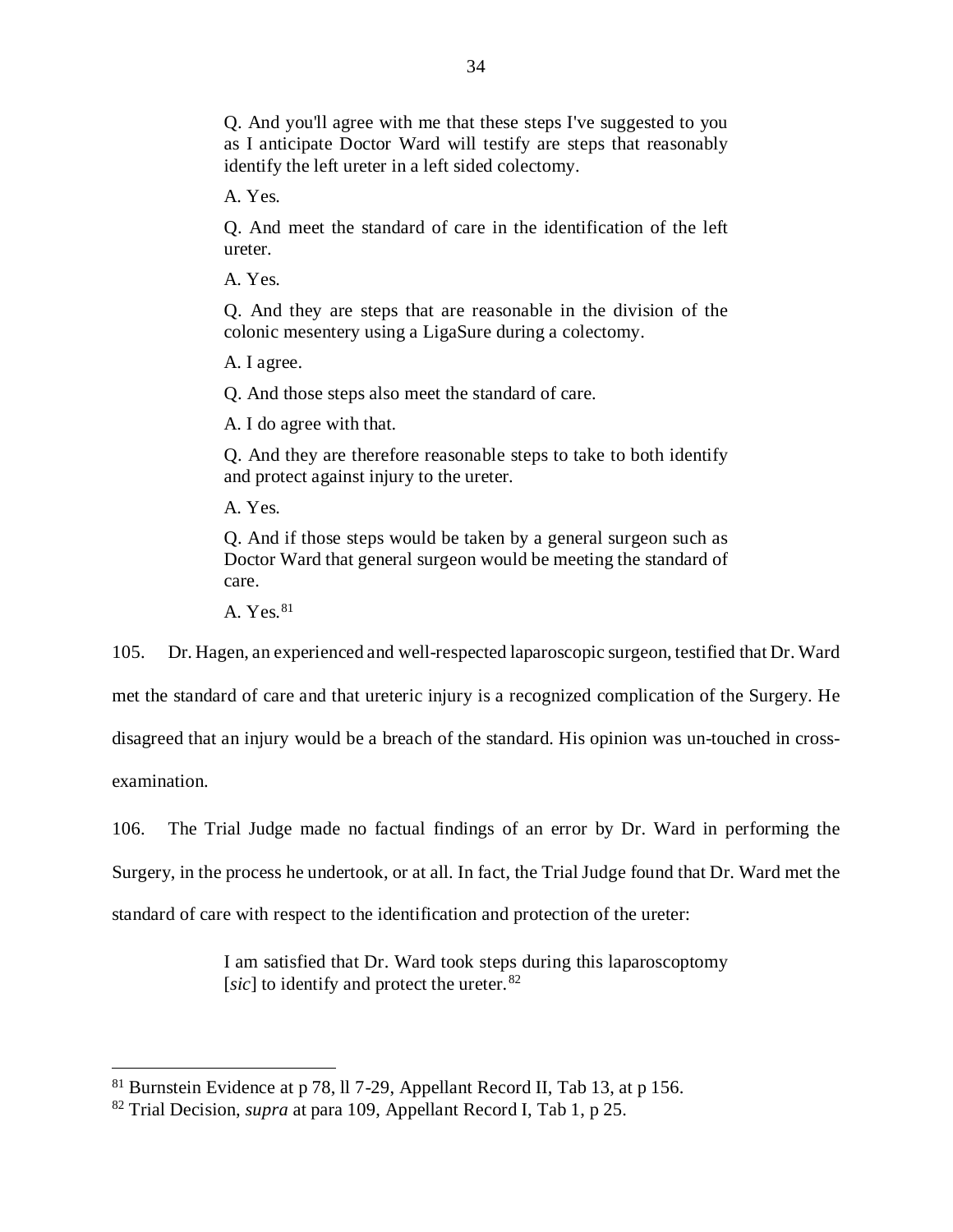107. But the Trial Judge accepted Dr. Burnstein's definition of the standard of care and breach.<sup>[83](#page-38-1)</sup> Dr. Burnstein was unequivocal that any injury was a breach of the standard of care. As a result, the Trial Judge found a breach of the standard of care based *only on the fact of an injury* and no other act or omission, despite his finding that Dr. Ward met the standard of care in identifying and protecting the ureter.

108. By a correct definition of the standard of care, the Trial Judge's own findings were that Dr. Ward met the standard. As set out above, the majority of the Court of Appeal recognized this error:

> On that correct measure, the trial judge's own finding was that during the surgery, Dr. Ward took the steps he described to identify and protect the ureter. These were essentially the same steps that Ms. Armstrong's own expert surgeon conceded a reasonably prudent surgeon would use. Given this finding, the trial judge should have dismissed Ms. Armstrong's action.<sup>[84](#page-38-2)</sup>

109. The Trial Judge's error is not excused because an expert defined the standard of care in a manner that cannot be supported at law. While the dissenting opinion suggests that it was open to the Trial Judge to accept Dr. Burnstein's theory, it was not open for him to do so where this leads to such an error. That is what occurred here.

110. The Appellant argues that there are cases where an injury can be the breach of the standard of care, and the rules with respect to perfection and hindsight do not apply in such cases. [85](#page-38-3) In reality, there may be circumstances where an injury may be a breach of the standard of care, but this would be an exceptional category of cases, where it is patently obvious that only negligence could have caused the injury.<sup>[86](#page-39-1)</sup> The Court of Appeal recognized that this action is not such a case.<sup>[87](#page-39-2)</sup>

 <sup>83</sup> Trial Decision, *supra* at paras 81-84, Appellant Record I, Tab 1, pp 18-19.

<span id="page-38-0"></span><sup>84</sup> Appeal Decision, *supra* at para 4, Appellant Record I, Tab 3, p 31.

<span id="page-38-1"></span><sup>85</sup> Appellant Factum, *supra* at paras 111-117.

<span id="page-38-2"></span><sup>86</sup> Appeal Decision, *supra* at para 46, Appellant Record I, Tab 3, p 45.

<span id="page-38-3"></span><sup>87</sup> Appeal Decision, *supra* at para 46, Appellant Record I, Tab 3, p 45.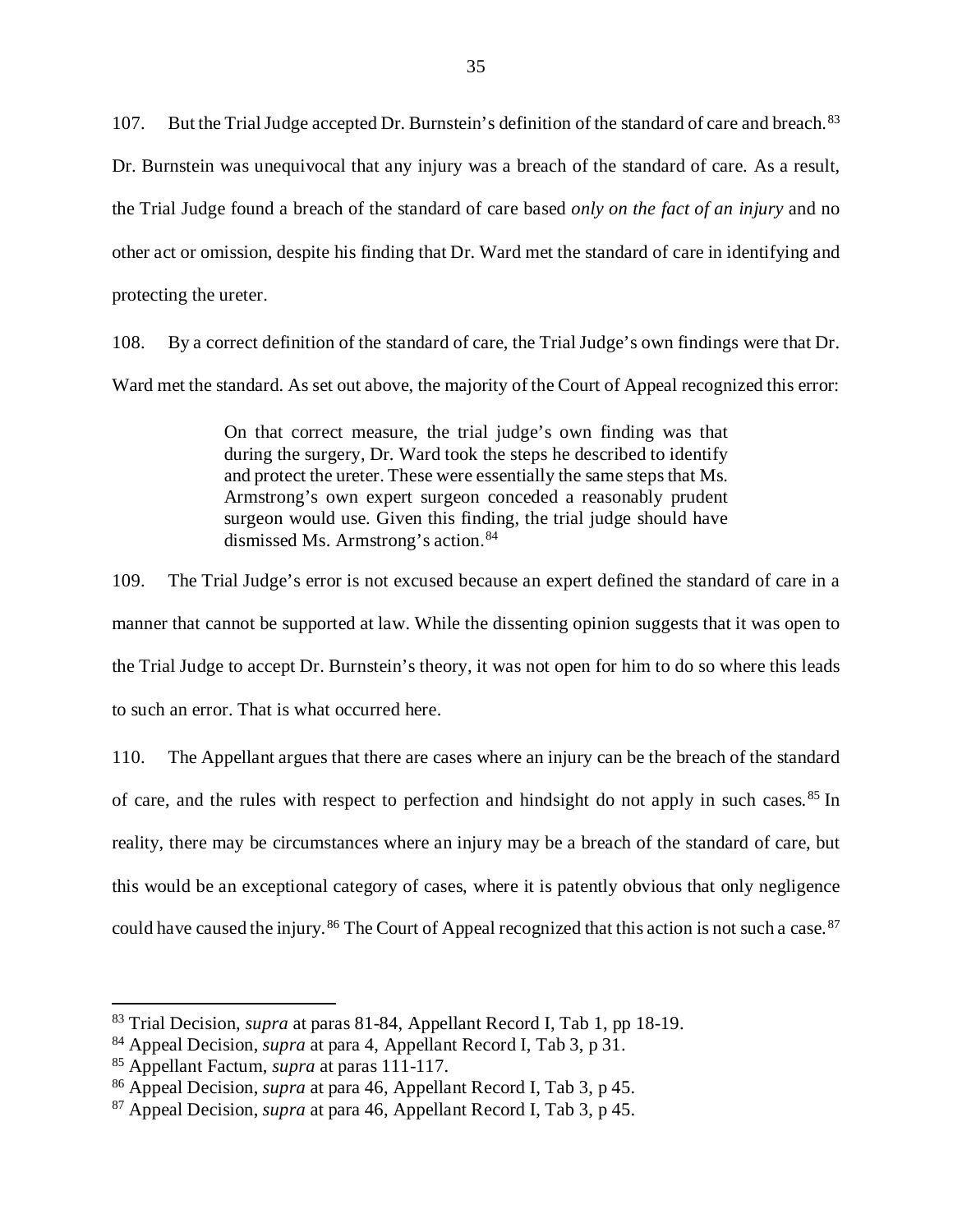The Surgery involved a complicated procedure requiring various steps, including the identification and protection of the ureter.

### <span id="page-39-0"></span>**ADDRESSING NON-NEGLIGENT CAUSES IS AN ISSUE OF BURDEN**

111. The majority of the Court of Appeal stated in *obiter* that if a trial judge is willing to proceed on the basis that only negligence could have caused the injury, he or she must consider and rule out non-negligent causes.<sup>[88](#page-39-3)</sup>

112. The Appellant submits that the majority's statement requires a trial judge to consider factors *outside* the trial process and that it creates "negative implications" for the law.<sup>[89](#page-39-4)</sup> With respect, this is incorrect. The majority held that a trial judge will need to consider and rule out nonnegligent causes where a plaintiff proceeds on the theory that only negligence could have caused the injury because this is what is required for a plaintiff to meet his or her burden on that theory.

113. An injury alone will not prove negligence, absent exceptional circumstances. To succeed on a theory that the injury alone proves negligence, a plaintiff will need to demonstrate that her case falls within these exceptional circumstances. This will involve leading evidence that only negligence could have caused the injury. As a practical matter, this will necessarily include evidence ruling out non-negligent causes, which the trial judge will consider. This does not require or include the consideration of facts outside of the trial process. The majority's statement requires the opposite: evidence to prove that the plaintiff's case falls within the exceptional category must be led at trial such that a trial judge can consider it.

114. Put simply, the majority is stating that if a plaintiff intends to lead a case where only negligence could have caused the injury, she must *lead that case*. This will include evidence of

<span id="page-39-3"></span><span id="page-39-2"></span><span id="page-39-1"></span> <sup>88</sup> Appeal Decision, *supra* at para 56, Appellant Record I, Tab 3, at p 50.

<span id="page-39-4"></span><sup>89</sup> Appellant Factum, *supra* at paras 82-91.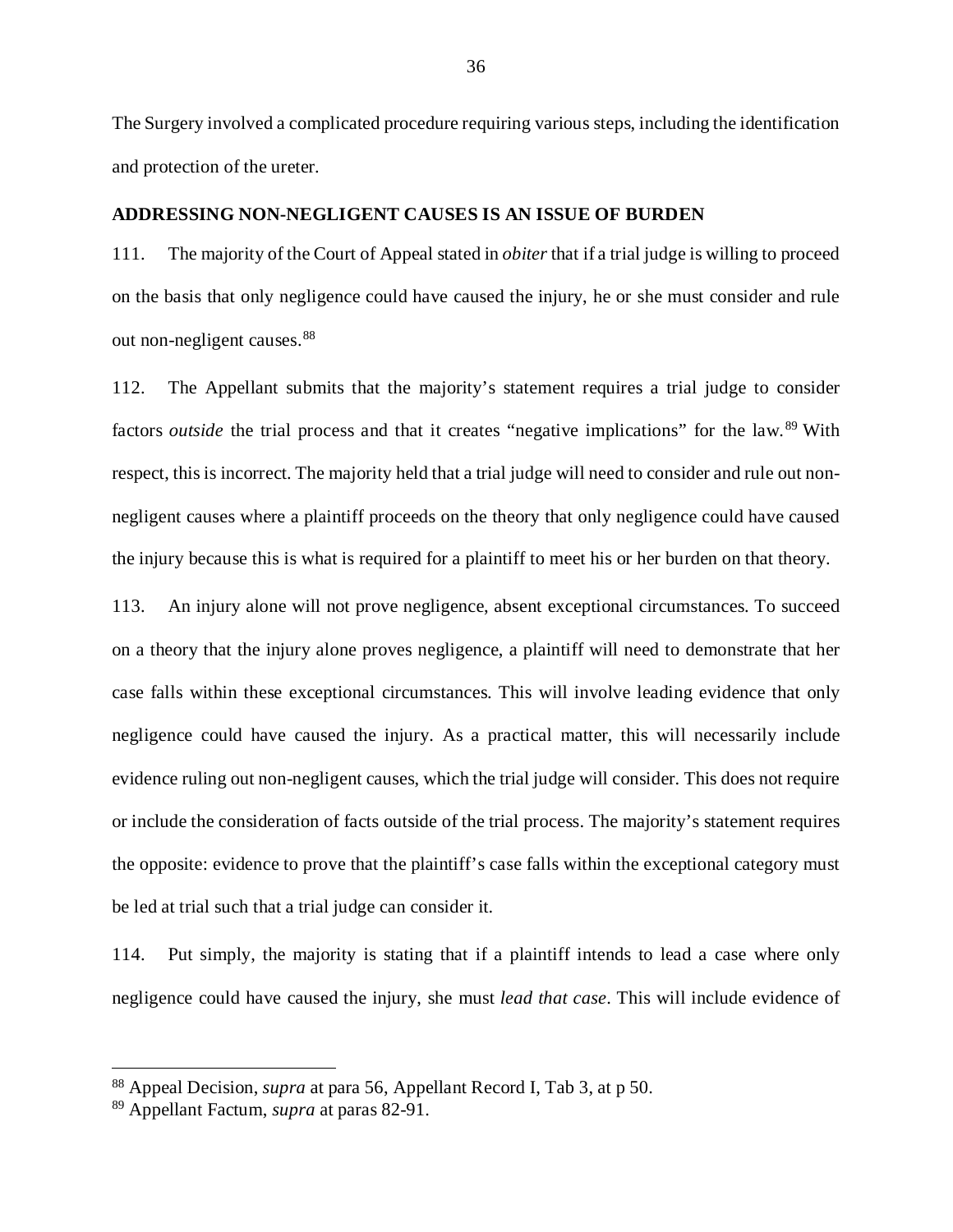non-negligent causes to be considered by the trial judge. It may be that in this theoretical category of cases the defendant would be required to lead affirmative evidence to support her theory of the case as well. This may also be evidence of a non-negligent cause for the trial judge to consider. In all cases, the evidence considered by the trial judge would be adduced at trial.

115. This case would not fall within the exceptional category of cases. As the majority stated, it involved a complex surgical procedure with multiple steps. All experts agreed that identification and protection of the ureter were essential steps to the procedure. Identification and protection each required specific actions by the surgeon.

116. Even if this case did fall within the exceptional category of cases, the plaintiff did not lead evidence that would discharge her burden on that theory. The Trial Judge did not consider and rule out non-negligent causes because none were provided by the Appellant. The Trial Judge accepted the Appellant's evidence on the standard of care and causation despite there being no evidence of how only negligence could have caused the injury. As the Appellant identified, "it was never suggested to any witness that there might be a non-negligent reason – such as the surgeon's dexterity or movement of the anatomy – for a surgeon to use the LigaSure within 2mm of the ureter".<sup>[90](#page-40-0)</sup> If the Trial Judge was to make a circumstantial inference of negligence because the LigaSure came too close to the ureter, more evidence would have been needed than an expert's comments that coming too close to the ureter is negligent.

117. Accordingly, the "negative implications" argued by the Appellant are not realistic consequences of the majority's statement. In fact, the majority's statement can be best summarized as a reaffirmation of how trial judges should treat *res ipsa loquitor*. As this Court stated in *Fontaine v British Columbia (Official Administrator)*, the maxim should be treated as expired:

<span id="page-40-0"></span> <sup>90</sup> Appellant Factum, *supra* at para 84.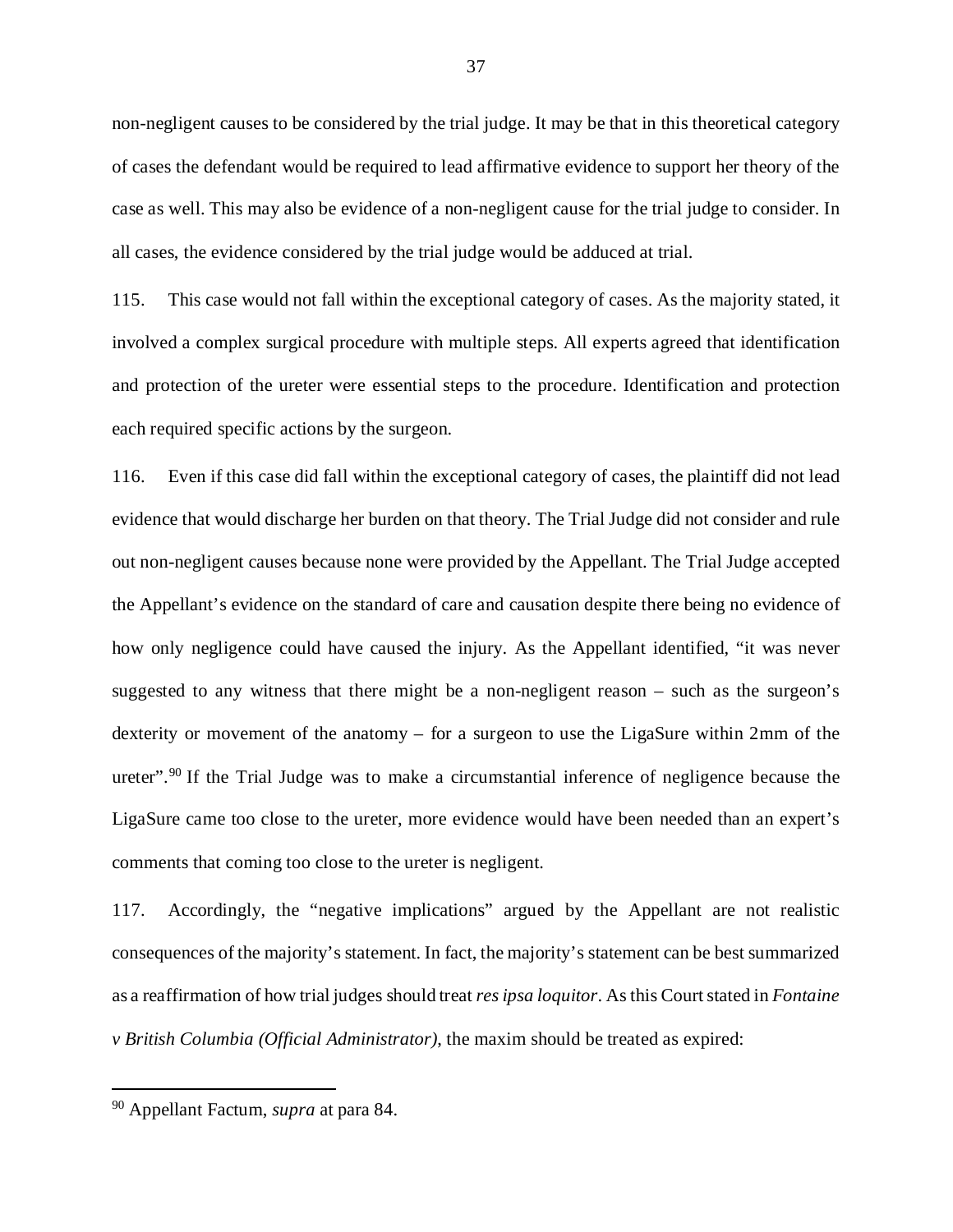It would appear that the law would be better served if the maxim was treated as expired and no longer used as a separate component in negligence actions. After all, it was nothing more than an attempt to deal with circumstantial evidence. That evidence is more sensibly dealt with by the trier of fact, who should weigh the circumstantial evidence with the direct evidence, if any, to determine whether the plaintiff has established on a balance of probabilities a *prima facie* case of negligence against the defendant. Once the plaintiff has done so, the defendant must present evidence negating that of the plaintiff or necessarily the plaintiff will succeed.<sup>[91](#page-41-3)</sup>

118. The majority's statement is consistent with this principle and imposes no more of a burden or duty on a plaintiff than is already present.

## <span id="page-41-0"></span>**THE COURT OF APPEAL APPLIED THE CORRECT STANDARD OF REVIEW**

119. The Court of Appeal applied the correct standard of review in this case. It is not contentious that the appellate standard of review for questions of law is correctness.<sup>[92](#page-41-4)</sup> The appellate standard of review for questions of mixed fact and law is palpable and overriding error.<sup>[93](#page-41-5)</sup>

120. The Court of Appeal applied these standards, as appropriate, throughout its analysis. In

overturning the Trial Decision, the Court of Appeal identified an error of law in the Trial Judge's

definition of the standard of care and reviewed this error on a standard of correctness.

# <span id="page-41-1"></span>**PART IV - SUBMISSIONS WITH RESPECT TO COSTS**

121. The Respondent asks that he be awarded costs.

# <span id="page-41-2"></span>**PART V - ORDER SOUGHT**

122. The Respondent requests that the Court of Appeal's decision reversing the Trial Decision is upheld and that the action is dismissed.

<span id="page-41-3"></span> <sup>91</sup> *Fontaine v British Columbia (Official Administrator)*, [1998] 1 SCR 424 at para 27.

<span id="page-41-4"></span><sup>92</sup> *Housen v Nikolaisen*, 2002 SCC 33 at paras 8-9 [*Housen*].

<span id="page-41-5"></span><sup>93</sup> *Housen*, *supra* at paras 26-37.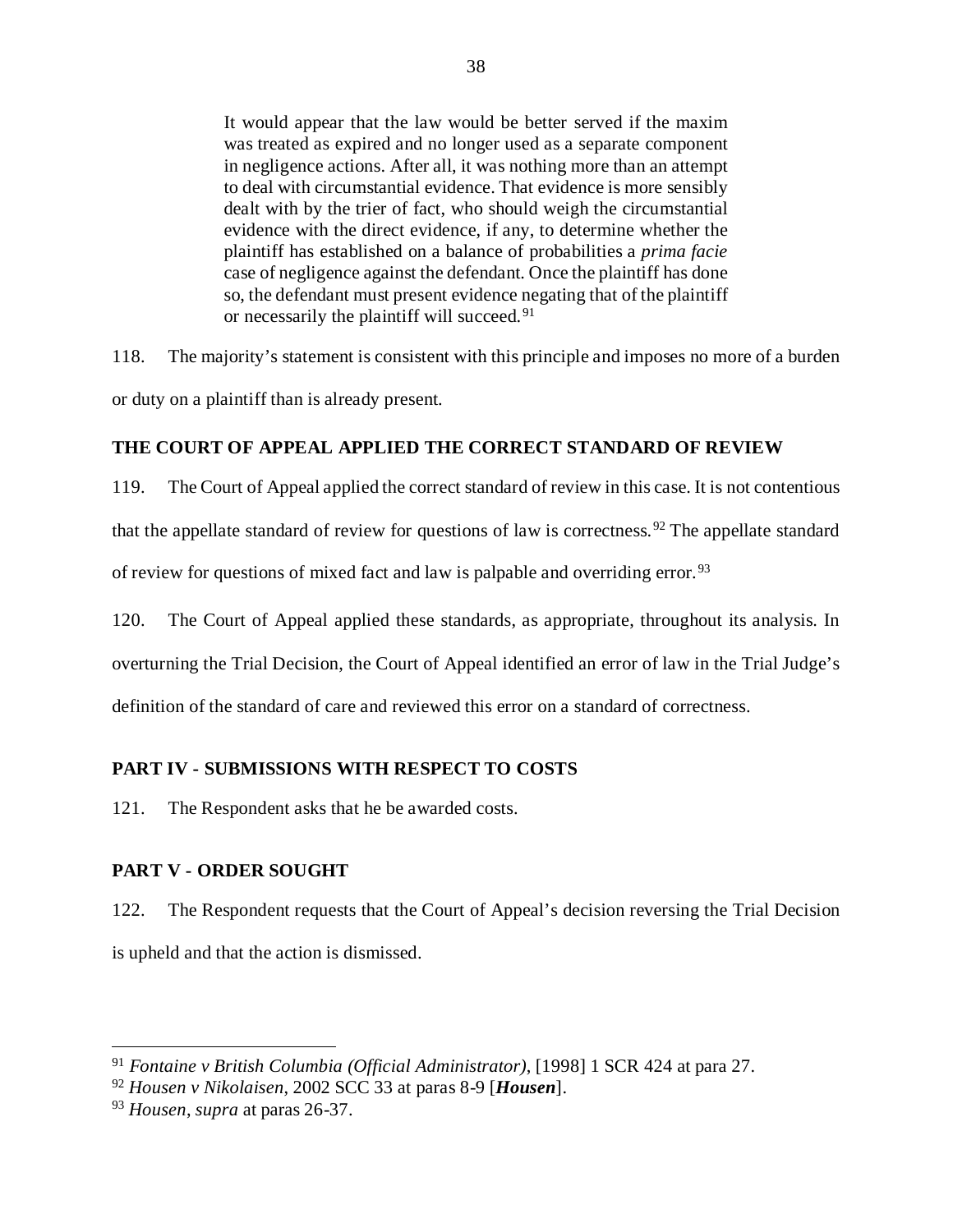# <span id="page-42-0"></span>**PART VI - SUBMISSIONS ON CONFIDENTIALITY**

123. The Respondent has no submissions with respect to confidentiality.

ALL OF WHICH IS RESPECTFULLY SUBMITTED, THIS 9TH DAY OF NOVEMBER, 2020

en dat *for:*

Mark Veneziano

 $2at$ *for:*

Jaan E. Lilles

en dat *for:*

Sean Lewis

Counsel for the Respondent, Dr. Colin Ward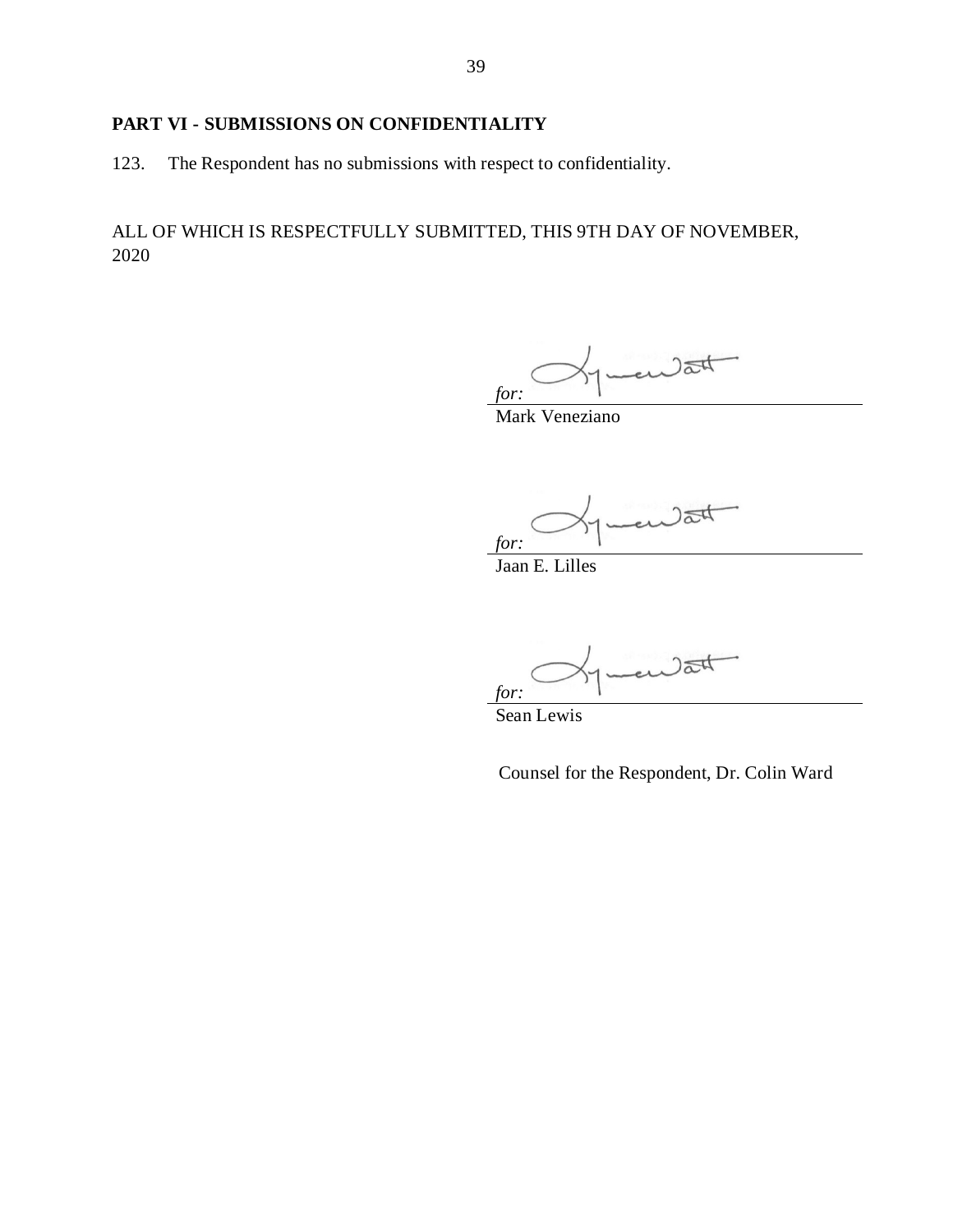<span id="page-43-0"></span>

| No. | <b>Authority</b>                                                                                  | <b>Paragraphs Cited</b>                                               | <b>Hyperlink</b> |  |  |  |
|-----|---------------------------------------------------------------------------------------------------|-----------------------------------------------------------------------|------------------|--|--|--|
|     | <b>Case Law</b>                                                                                   |                                                                       |                  |  |  |  |
| 1.  | Armstrong v Royal Victoria Hospital, 2018<br><b>ONSC 2439</b>                                     | 11, 14, 18-21, 24,<br>26-29, 34, 39-42,<br>45-47, 61, 63, 106,<br>107 | CanLII           |  |  |  |
| 2.  | Armstrong v Royal Victoria Hospital, 2019<br>ONCA 963                                             | 50-55, 61, 91, 108,<br>110, 111,                                      | CanLII           |  |  |  |
| 3.  | <i>Bafaro v Dowd</i> , [2008] OJ No 3474 (Sup Ct)                                                 | 67                                                                    | CanLII           |  |  |  |
| 4.  | Bafaro v Dowd, 2010 ONCA 188                                                                      | 60                                                                    | CanLII           |  |  |  |
| 5.  | Carlsen v Southerland, 2006 BCCA 214                                                              | 73, 77                                                                | CanLII           |  |  |  |
| 6.  | Central Trust Co v Rafuse, [1986] 2 SCR<br>147                                                    | 81                                                                    | CanLII           |  |  |  |
| 7.  | Cooper v Flood, 2015 ABQB 567                                                                     | 103                                                                   | CanLII           |  |  |  |
| 8.  | Cooper v Flood, 2016 ABCA 365                                                                     | 103                                                                   | CanLII           |  |  |  |
| 9.  | Crits v Sylvester (1956), 1 DLR (2d) 502<br>(Ont CA)                                              | 68,77                                                                 | Tab 2 BOA        |  |  |  |
| 10. | Crits v Sylvester, [1956] SCR 991                                                                 | 68                                                                    | CanLII           |  |  |  |
| 11. | <b>Epstein v Salvation Army Scarborough</b><br>Grace General Hospital (1999), 124 OAC<br>233 (CA) | 67                                                                    | CanLII           |  |  |  |
| 12. | Folland v Reardon (2005), 249 DLR (4th)<br>167 (Ont CA)                                           | 81                                                                    | CanLII           |  |  |  |
| 13. | Fontaine v British Columbia (Official<br>Administrator), [1998] 1 SCR 424                         | 117                                                                   | CanLII           |  |  |  |
| 14. | Fullowka v Pinkerton's of Canada Ltd, 2010<br>SCC <sub>5</sub>                                    | 53, 74, 93, 94, 96,<br>98,                                            | CanLII           |  |  |  |
| 15. | Grass v Women's College Hospital (2001),<br>200 DLR (4th) 242 (CA).                               | 61                                                                    | CanLII           |  |  |  |
| 16. | Greaves & Co (Contractors) Ltd v Baynham<br>Meikle & Partners, [1975] 3 All ER 99 (Eng<br>CA)     | 72                                                                    | Tab 3 BOA        |  |  |  |